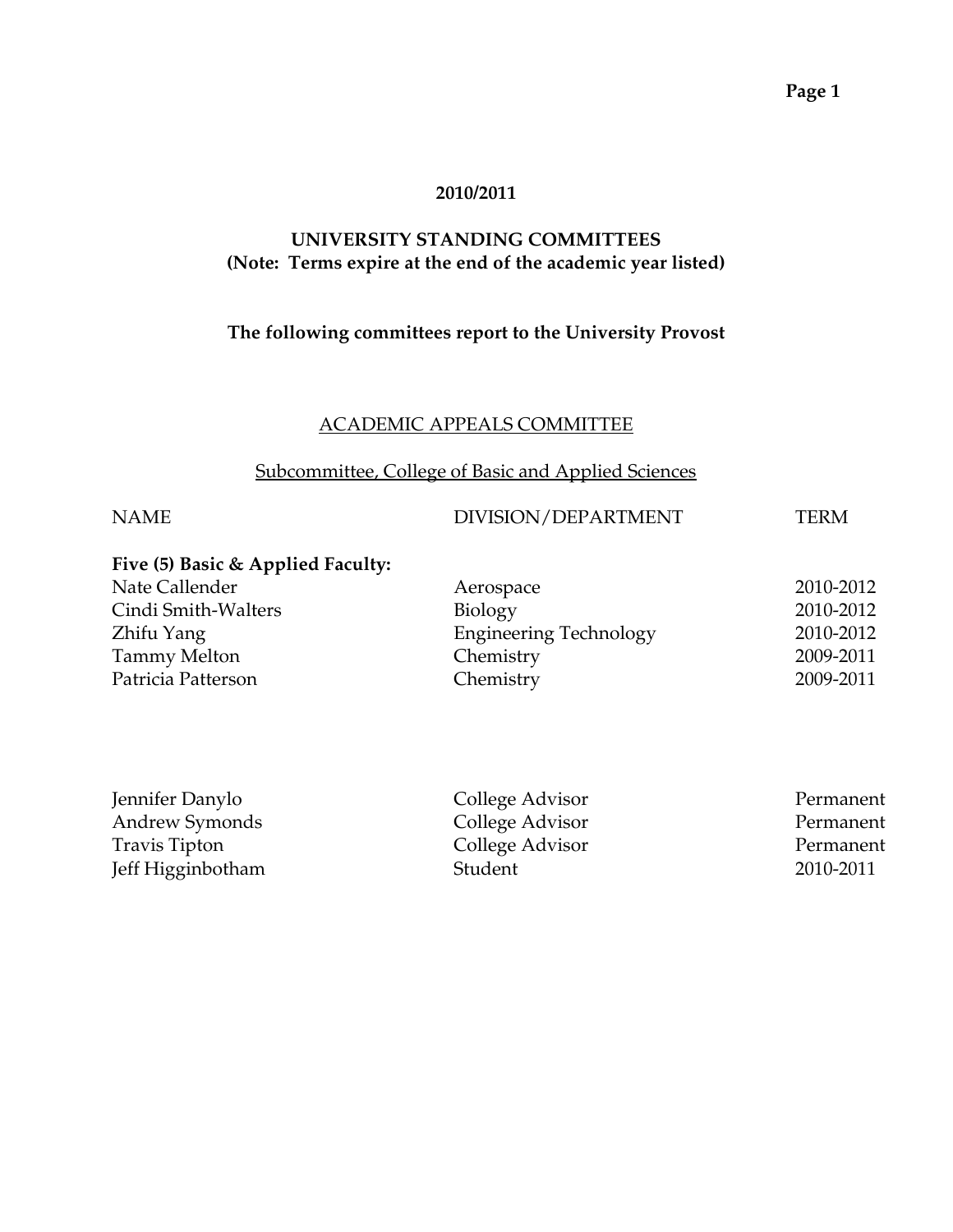# Subcommittee, College of Behavioral and Health Sciences

| <b>NAME</b>                                            | DIVISION/DEPARTMENT             | TERM                   |
|--------------------------------------------------------|---------------------------------|------------------------|
| Five (5) Behavioral/Health Sciences<br><b>Faculty:</b> |                                 |                        |
| Janis Brickey                                          | Human Sciences                  | 2010-2012              |
| Jerden Johnson                                         | Psychology                      | 2010-2012              |
| Sandra Wexler                                          | Social Work                     | 2010-2012              |
| Dennis Powell                                          | Criminal Justice Administration | 2009-2011              |
| Joey Gray                                              | Health/Human Performance        | 2009-2011              |
|                                                        |                                 |                        |
| Brelinda Johnson<br><b>Madisien Steele</b>             | College Advisor<br>Student      | Permanent<br>2010-2011 |
|                                                        |                                 |                        |

# Subcommittee, College of Business

| <b>NAME</b>                | DIVISION/DEPARTMENT      | TERM      |
|----------------------------|--------------------------|-----------|
| Five (5) Business Faculty: |                          |           |
| Bichaka Fayissa            | Economics/Finance        | 2010-2012 |
| Kevin Zhao                 | Economics/Finance        | 2010-2012 |
| <b>Wayne Rollins</b>       | Bus Com/Entrepreneurship | 2009-2011 |
| Juanita Brooks             | Computer Info Systems    | 2009-2011 |
| Randy Clark                | Management/Mktg          | 2009-2011 |
|                            |                          |           |
| Paula Calahan              | College Advisor          | Permanent |
| Amanda Chambers            | College Advisor          | Permanent |
| Gretchen Leming            | College Advisor          | Permanent |
| Jeremy Poynter             | Student                  | 2010-2011 |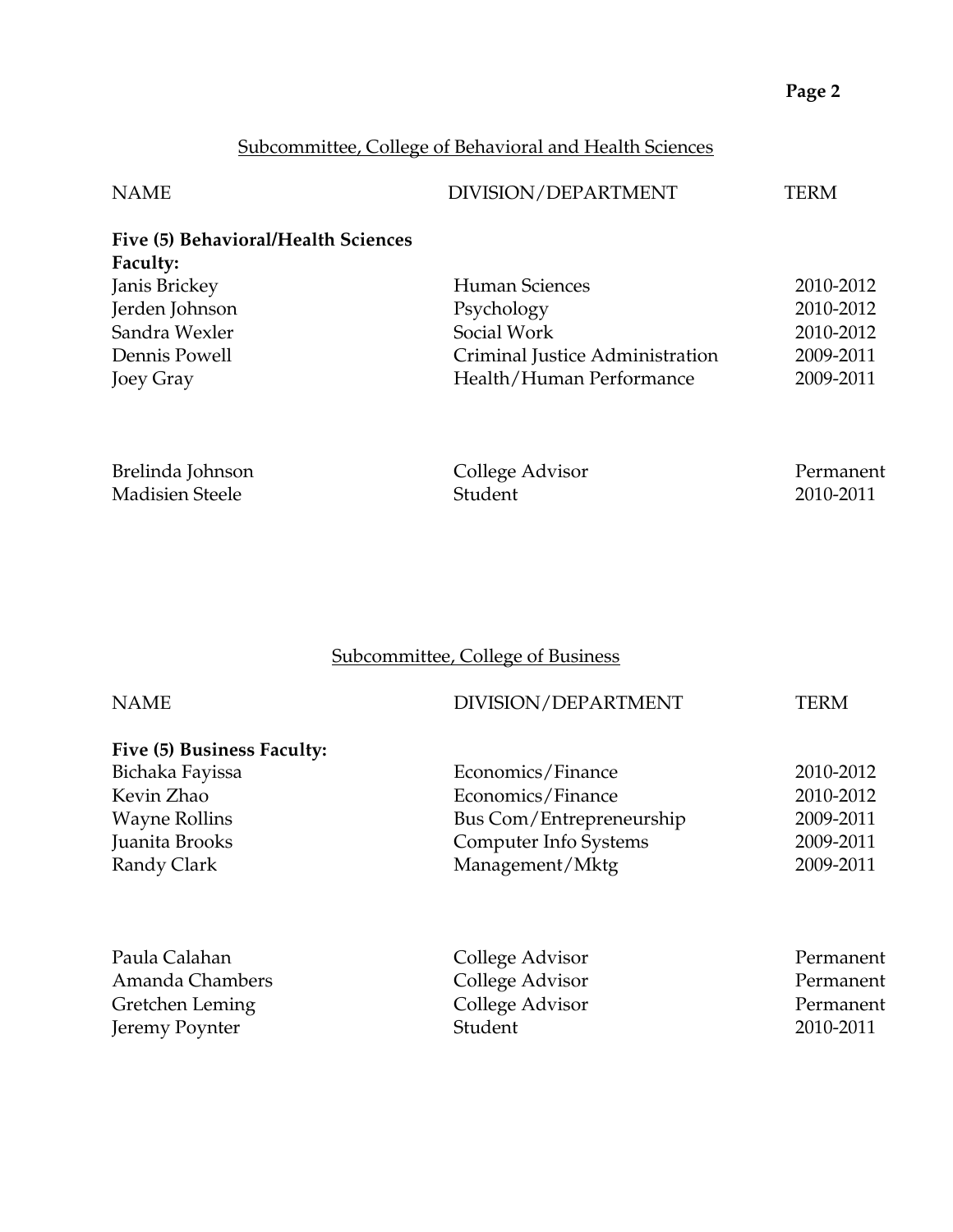# Subcommittee, College of Education

| <b>NAME</b>                 | DIVISION/DEPARTMENT    | TERM      |
|-----------------------------|------------------------|-----------|
| Five (5) Education Faculty: |                        |           |
| Lesley Craig-Unkefer        | Elementary/Special Ed  | 2010-2012 |
| Vacant                      |                        | 2010-2012 |
| Joel Hausler                | Educational Leadership | 2010-2012 |
| Alyson Bass                 | Elementary/Special Ed  | 2010-2011 |
| Ann Campbell                | Elementary/Special Ed  | 2010-2011 |
|                             |                        |           |
|                             |                        |           |

| June Adams    | College Advisor | Permanent |
|---------------|-----------------|-----------|
| Ashley Manson | Student         | 2010-2011 |

# Subcommittee, College of Liberal Arts

| <b>NAME</b>                    | DIVISION/DEPARTMENT      | TERM      |
|--------------------------------|--------------------------|-----------|
| Five (5) Liberal Arts Faculty: |                          |           |
| Patricia Boda                  | Geosciences              | 2010-2012 |
| Clyde Willis                   | <b>Political Science</b> | 2010-2012 |
| Anne Willingham                | Sociology/Anthropology   | 2010-2012 |
| Sisavanh Houghton              | Art                      | 2009-2011 |
| Alicia Renfroe                 | English                  | 2009-2011 |
|                                |                          |           |
|                                |                          |           |
|                                |                          |           |

| Judy Albakry    | College Advisor | Permanent |
|-----------------|-----------------|-----------|
| Lucy Langworthy | College Advisor | Permanent |
| Jenni Bewley    | Student         | 2010-2011 |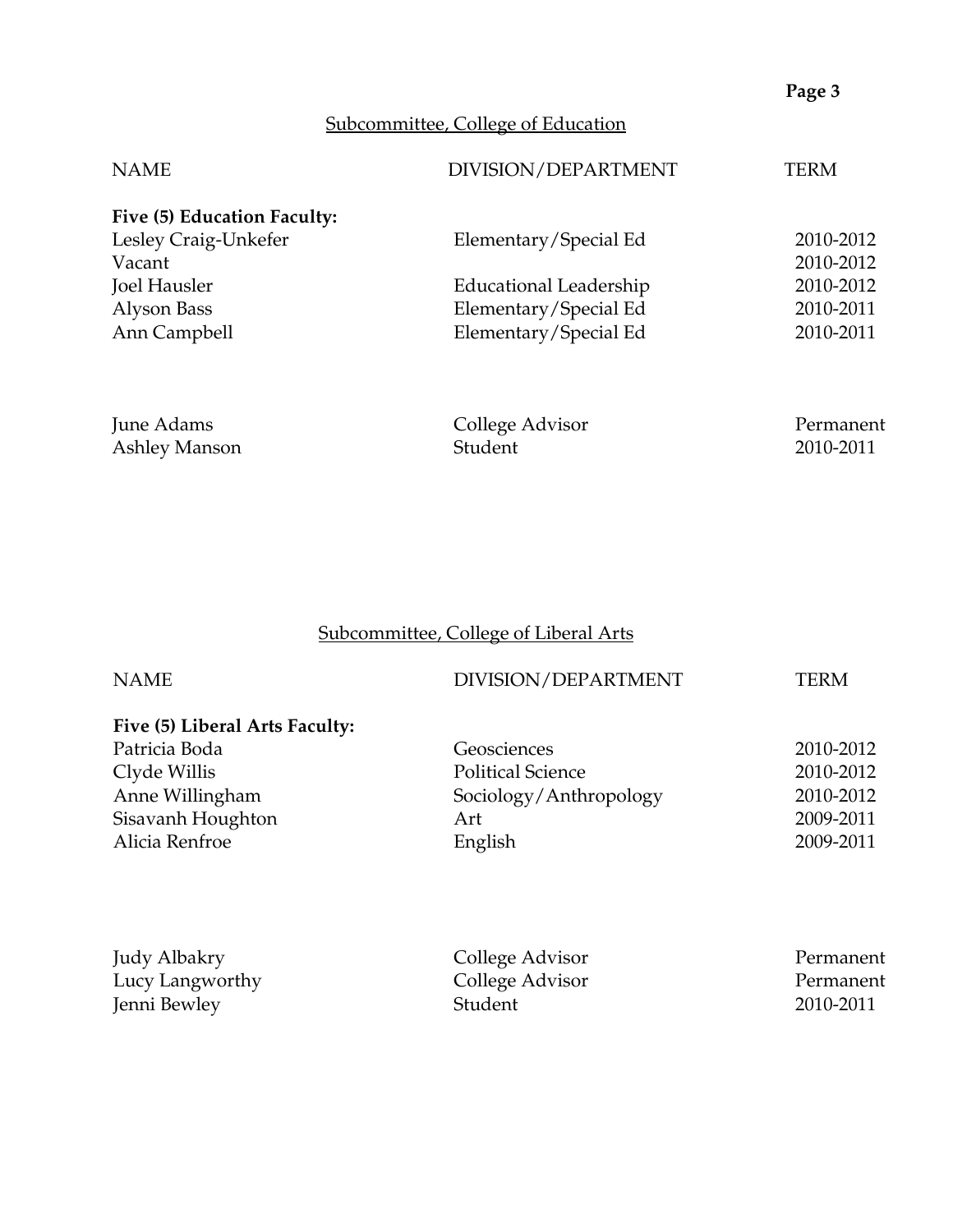# Subcommittee, College of Mass Communication

| <b>NAME</b>                 | DIVISION/DEPARTMENT     | TERM      |
|-----------------------------|-------------------------|-----------|
| Five (5) Mass Communication |                         |           |
| <b>Faculty:</b>             |                         |           |
| Larry Burriss               | Journalism              | 2010-2012 |
| Randy Livingston            | Journalism              | 2010-2012 |
| Kristen West                | Library                 | 2010-2012 |
| Robert Pondillo             | Electronic Media Com    | 2009-2011 |
| Harold Newman               | Recording Industry Mgmt | 2009-2011 |
|                             |                         |           |
| Sarah Jackson               | College Advisor         | Permanent |
| Hattie Traylor              | College Advisor         | Permanent |
| Raven Taylor                | Student                 | 2010-2011 |

# Subcommittee, University College/Undeclared Majors

| DIVISION/DEPARTMENT                 | TERM      |
|-------------------------------------|-----------|
|                                     |           |
|                                     |           |
| $B \& A/Chemistry$                  | 2010-2012 |
| Beh/Health Sci/Nursing              | 2010-2012 |
| Liberal Arts/Sociology/Anthropology | 2010-2012 |
| Mass Com/University Studies         | 2009-2011 |
| Advisor, Academic Support           | 2010-2012 |
| Advisor, University College         | Permanent |
| Director, Academic Support Center   | Permanent |
| Director, Non-Traditional Students  | Permanent |
| Student                             | 2010-2011 |
|                                     |           |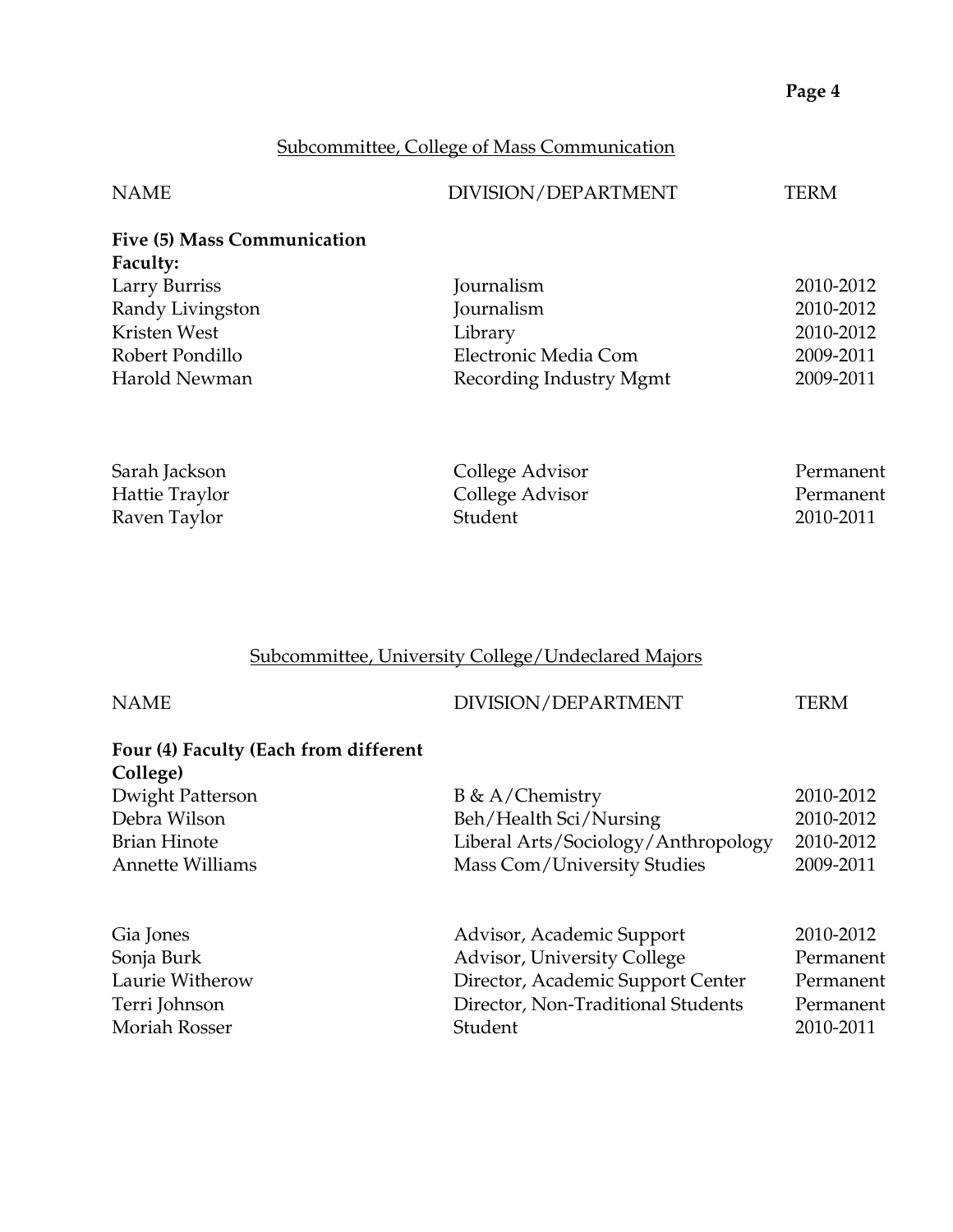## ANIMAL CARE AND USE COMMITTEE (Special Purpose Committee)

#### NAME DIVISION/DEPARTMENT TERM

| Max Ervin           | $B \& A/Biology$                    | 2010-2013 |
|---------------------|-------------------------------------|-----------|
| Lara Daniel         | Business/Accounting                 | 2010-2013 |
| Angela Mertig       | Liberal Arts/Sociology/Anthropology | 2010-2013 |
| Nathan Phillips     | B & A/Agribusiness/Agriscience      | 2009-2012 |
| George Benz (Chair) | $B \& A/Biology$                    | 2009-2012 |
| Vincent Cobb        | $B \& A/Biology$                    | 2009-2012 |
|                     |                                     |           |

David Weaver **Veterinarian** Mitchell Mote **Community Representative** 

| Michael Allen | Vice Provost/Research | Ex-Officio |
|---------------|-----------------------|------------|
| Emily Born    | Compliance Officer    | Ex-Officio |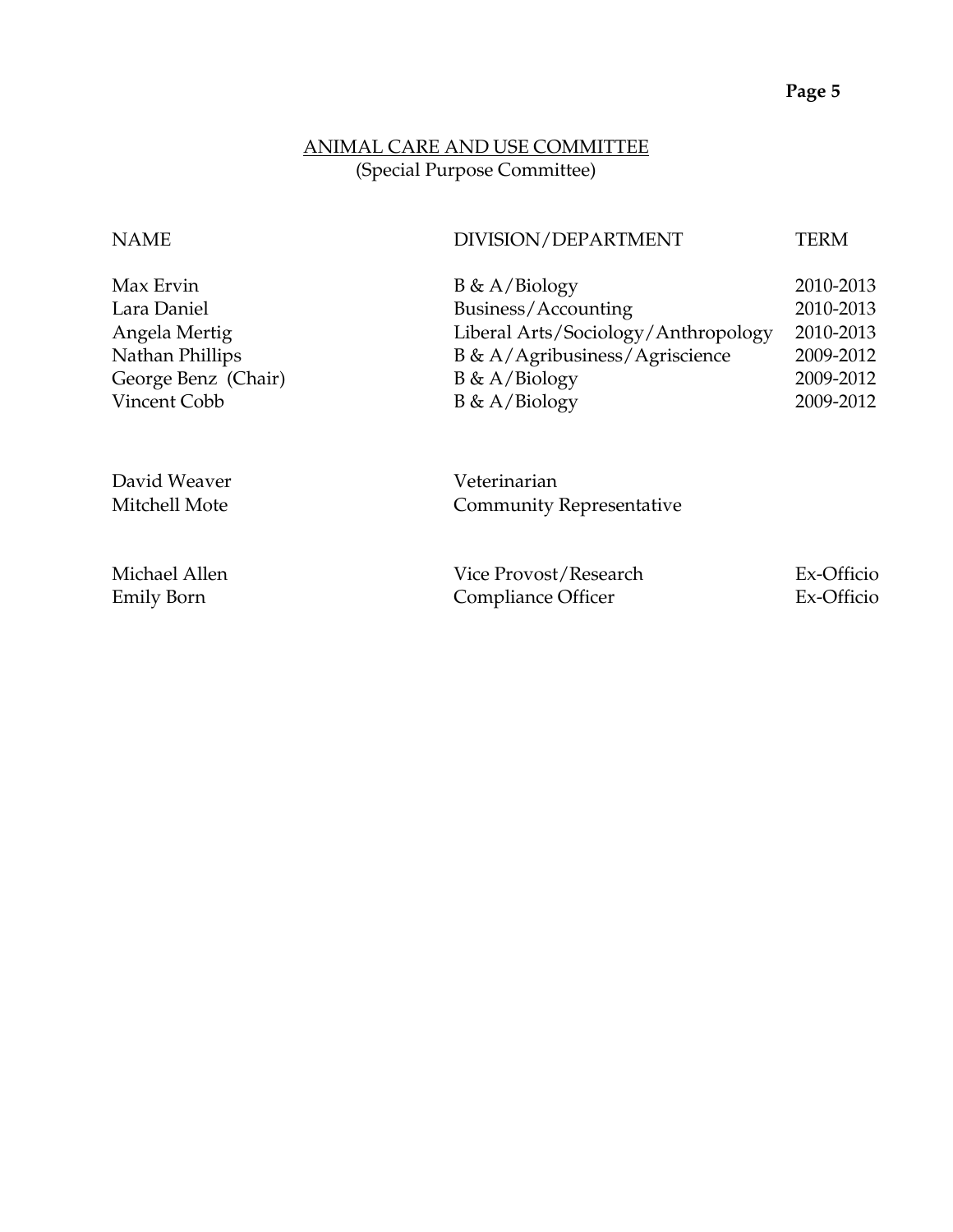## ATHLETIC COMMITTEE

| <b>NAME</b>                                                | DIVISION/DEPARTMENT                | <b>TERM</b> |
|------------------------------------------------------------|------------------------------------|-------------|
| One (1) Faculty Each Undergraduate College (3 year terms): |                                    |             |
| Jessica Carter                                             | B & A/Agribusiness/Agriscience     | 2010-2013   |
| <b>Jim Calder</b>                                          | Education/Elementary/Special Ed    | 2010-2013   |
| David Otts                                                 | Mass Com/University Studies        | 2010-2013   |
| <b>Troy Festervand</b>                                     | Business/Management/Mktg           | 2009-2012   |
| William Whitehill                                          | Beh/Health Sci/Health/Human Perf   | 2009-2012   |
| Louis Haas                                                 | Liberal Arts/History               | 2008-2011   |
|                                                            |                                    |             |
| 2 At-Large Faculty:                                        |                                    |             |
| Amanda DiPaolo                                             | Liberal Arts/Political Science     | 2010-2013   |
| Karen Ward                                                 | Beh/Health Sci/Nursing             | 2008-2011   |
| Terry Whiteside                                            | President's Representative         | Permanent   |
| Chris Massaro                                              | <b>Athletic Director</b>           | Ex-Officio  |
| Diane Turnham                                              | Senior Women's Administrator       | Ex-Officio  |
| Gordon Freeman                                             | Outgoing Chair, Athletic Committee | Ex-Officio  |
| <b>Richard Lewis</b>                                       | President, BRAA                    | Ex-Officio  |
| 2 Students:                                                |                                    |             |
| Laura Bosi                                                 | Student                            | 2010-2011   |
| Jamichael Smith                                            | Student                            | 2010-2011   |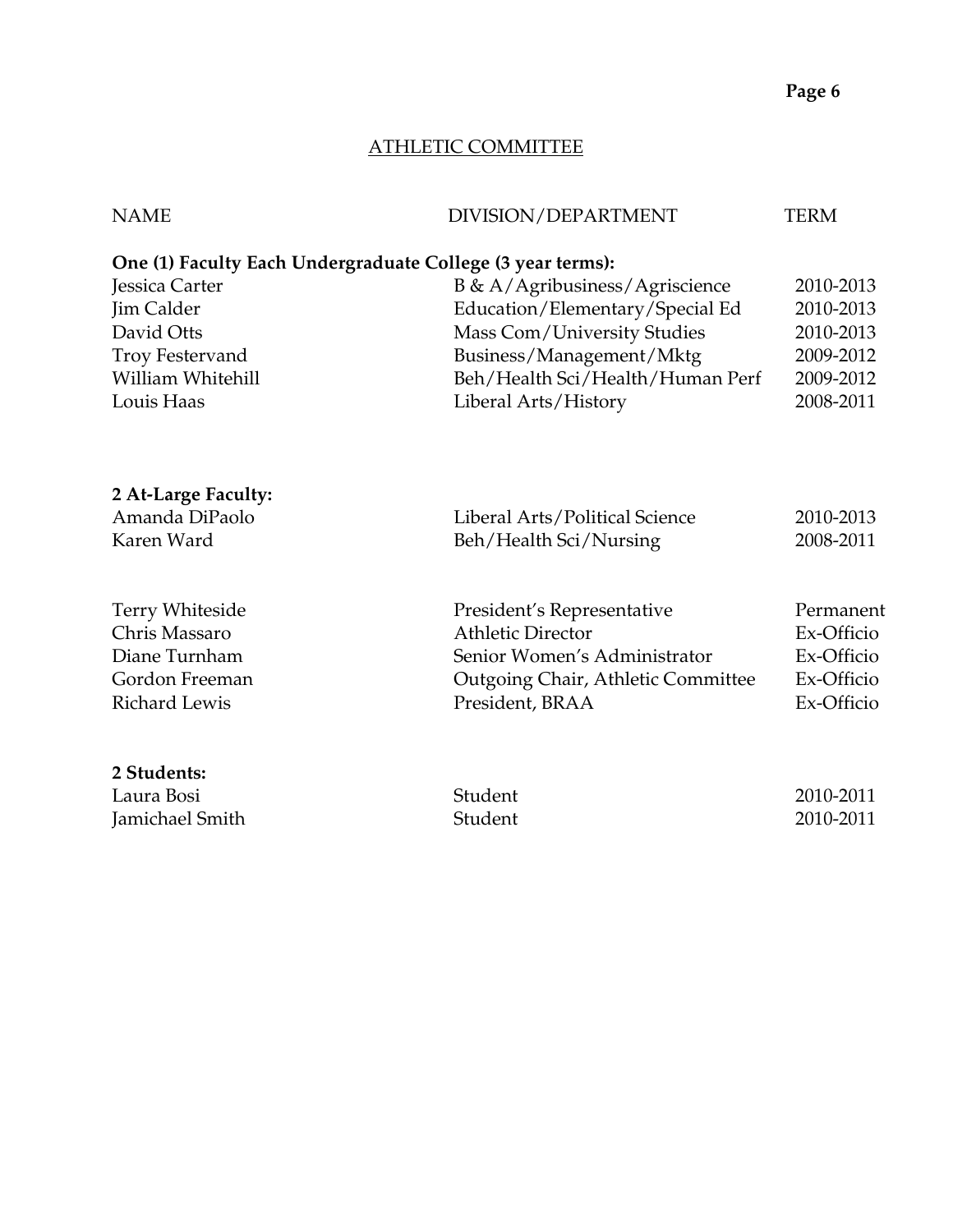#### ATHLETIC COMPLIANCE COMMITTEE

NAME DIVISION/DEPARTMENT TERM

| Joe Hawkins        | $B \& A/Aerospace$          | 2010-2012 |
|--------------------|-----------------------------|-----------|
| Charles Dahan      | Mass Com/Recording Industry | 2010-2012 |
| Mary Ellen Fromuth | Beh/Health Sci/Psychology   | 2010-2011 |

Todd Wyant Dir., Student Athlete Enhancement Center/Athletic Academic Advisor Wynnifred Counts **Athletic Academic Advisor** Donna Victory **Athletic Certification Officer** Robbie Snapp Financial Aid Officer Terry Whiteside Faculty Athletic Representative Daryl Simpson Director of Compliance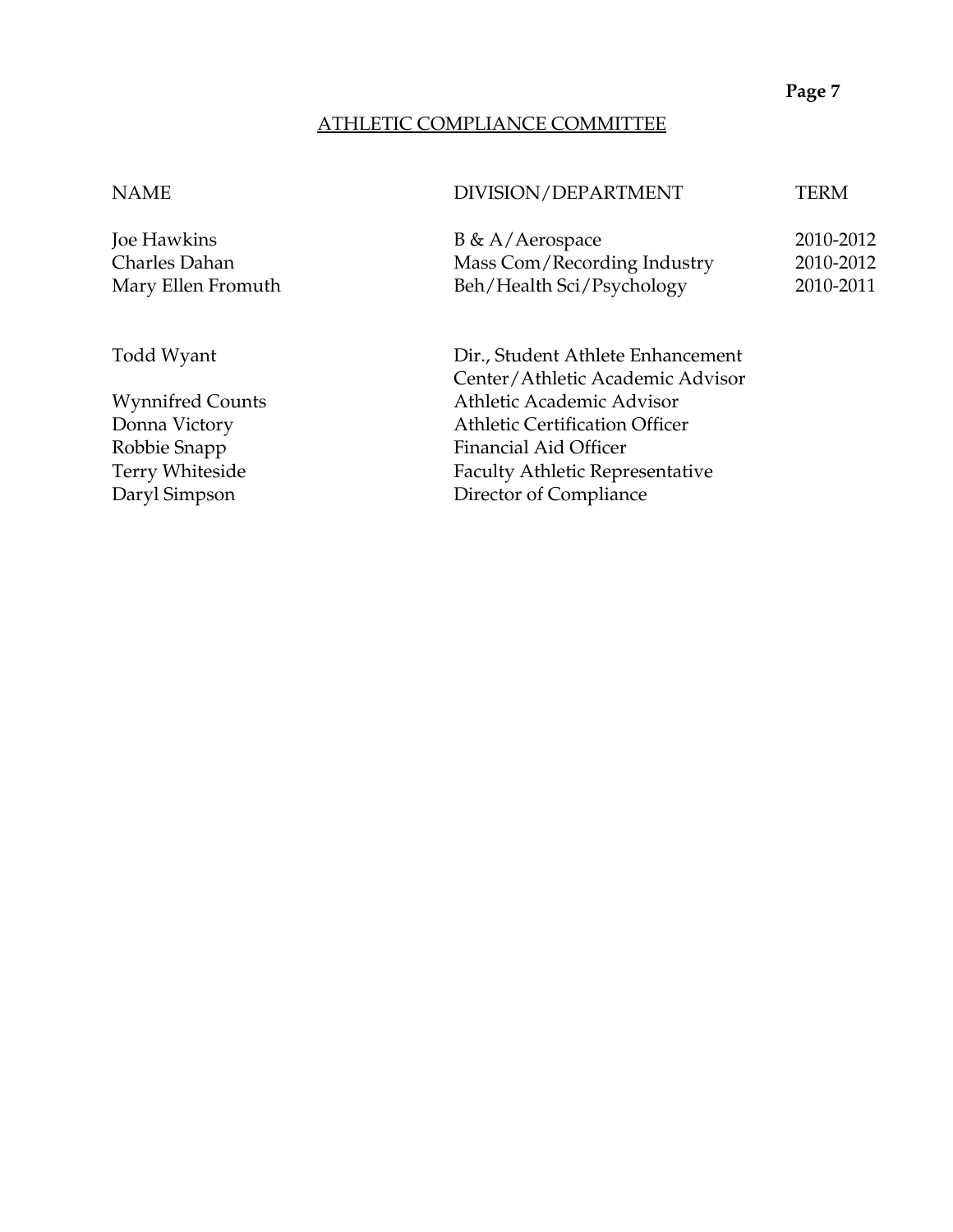## CAREER ACHIEVEMENT AWARD COMMITTEE

| <b>NAME</b> | DIVISION/DEPARTMENT | TERM |
|-------------|---------------------|------|
|             |                     |      |

| College:             | Two (2) Tenured Faculty (Professor or Associate Professor)-Each Undergraduate |           |
|----------------------|-------------------------------------------------------------------------------|-----------|
| Terrence Quinn       | B & A/Mathematical Sciences                                                   | 2010-2012 |
| Vacant               | Beh/Health Sci/                                                               | 2010-2012 |
| Mary Phillips        | Business/Accounting                                                           | 2010-2012 |
| Jim Calder           | Education/Elementary/Special Ed                                               | 2010-2012 |
| James Henry          | Liberal Arts/Geosciences                                                      | 2010-2012 |
| Vacant               | Mass Com/                                                                     | 2010-2012 |
| <b>Andrew Worsey</b> | B & A/Mathematical Sciences                                                   | 2009-2011 |
| Mary Ellen Fromuth   | Beh/Health Sci/Psychology                                                     | 2009-2011 |
| Mirza Murtaza        | Business/Computer Info Systems                                                | 2009-2011 |
| Willis Means         | Education/Elementary/Special Ed                                               | 2010-2011 |
| Carl Ostrowski       | Liberal Arts/English                                                          | 2009-2011 |
| David Otts           | Mass Com/University Studies                                                   | 2009-2011 |
|                      |                                                                               |           |

Mark Byrnes Interim Dean, College of Liberal Arts 2010-2011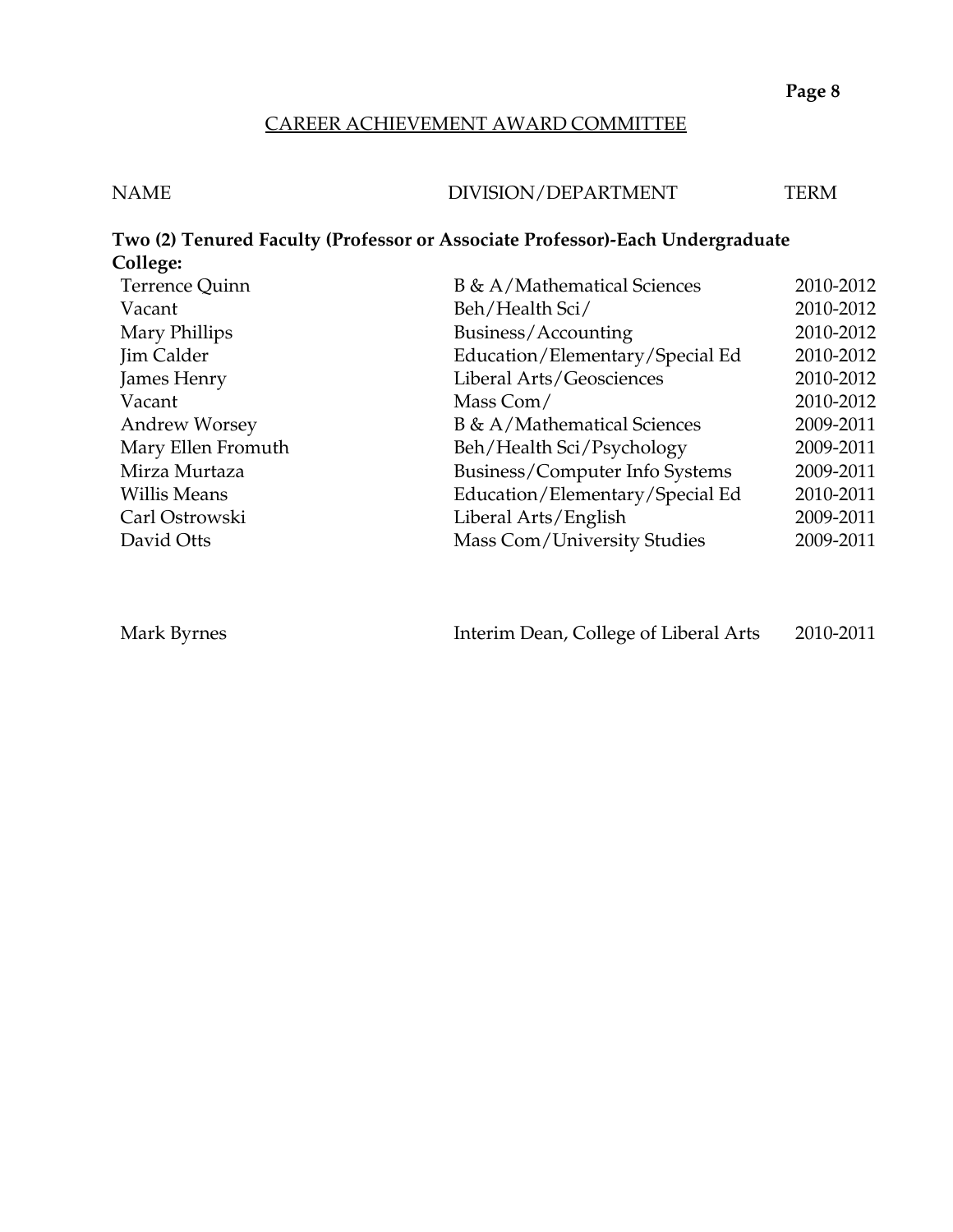# CAMPUS NON-VIOLENCE COMMITTEE

| One (1) At-Large Faculty:<br>John Donovan<br>Liberal Arts/Art | 2009-2011  |
|---------------------------------------------------------------|------------|
|                                                               |            |
| Kathy Musselman<br>Director, Human Resource Services          |            |
| <b>Buddy Peaster</b><br>Director, Public Safety               |            |
| Jeanne Hoechst-Jackson<br><b>Counseling Services</b>          | 2008-2010  |
| Assoc V P & Dean of Students<br>Gene Fitch                    |            |
| Campus Safety Officer<br>Terry Logan                          |            |
| Deborah Belcher<br>President, Faculty Senate                  |            |
| President, SGA<br><b>Brandon McNary</b>                       |            |
| Terri Johnson<br>Director, JAWC                               |            |
| Legal Assistant to the President<br>James Floyd               | Ex-Officio |

Committee Dissolved Fall, 2009 Combined with Environmental Health and Safety Committee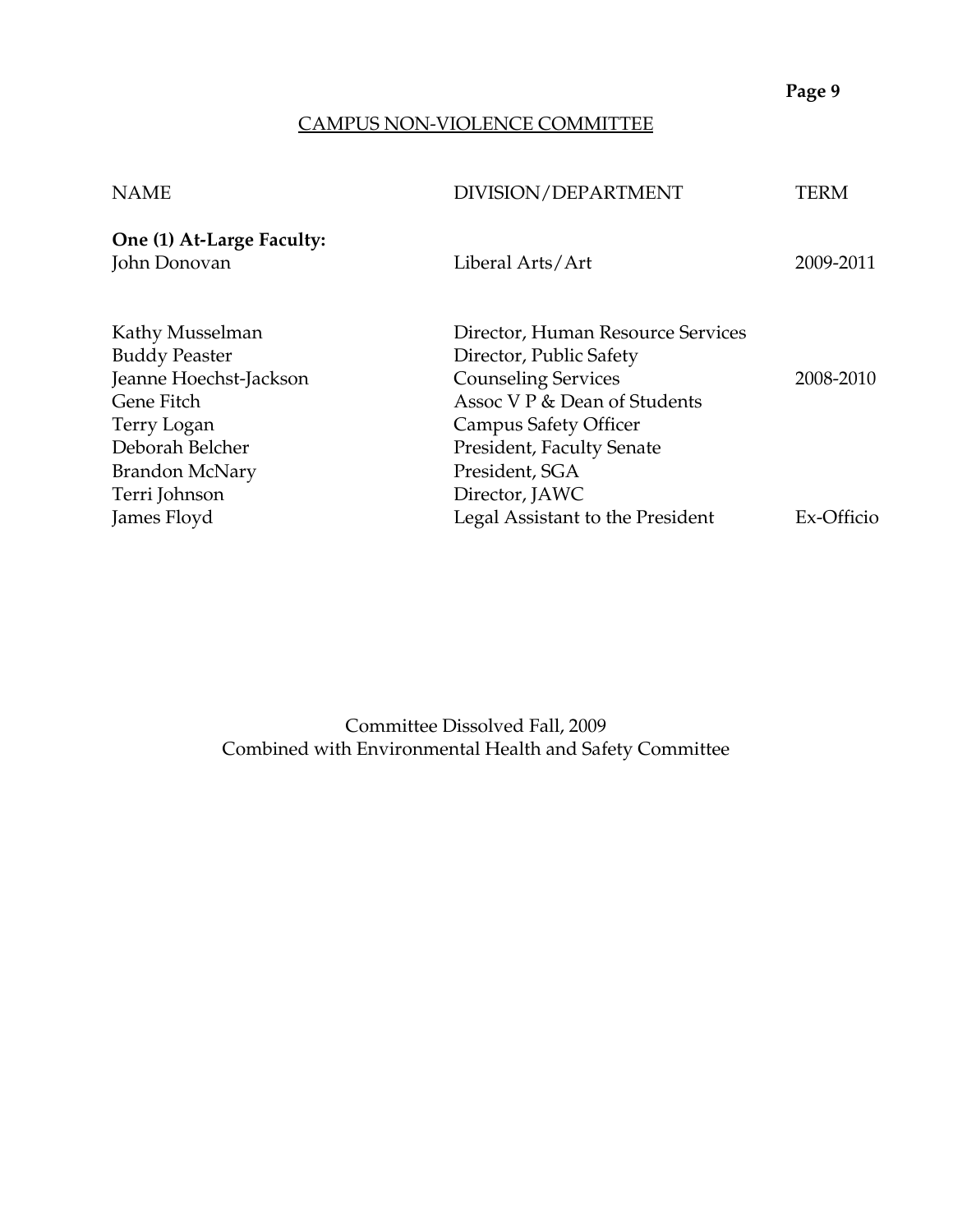#### COUNCIL ON TEACHER EDUCATION (Special Purpose Committee)

| <b>NAME</b>                                   | DIVISION/DEPARTMENT                    | <b>TERM</b> |
|-----------------------------------------------|----------------------------------------|-------------|
| Lana Seivers                                  | Dean, College of Education             | Chair       |
| Connie Jones                                  | Chair, Elementary/Special Education    |             |
| Jim Huffman                                   | Chair, Educational Leadership          |             |
| Two (2) Education Faculty:                    |                                        |             |
| Jeanne Fain                                   | Education/Elementary/Special Ed        | 2010-2012   |
| Joel Hausler                                  | Education/Educational Leadership       | 2009-2011   |
| Three (3) Faculty Outside Education           |                                        |             |
| College:                                      |                                        |             |
| Sandra Poirier                                | Beh/Health Sci/Human Sciences          | 2010-2012   |
| Jacob Klerlein                                | B & A/Mathematical Sciences            | 2009-2011   |
| <b>Ron Kates</b>                              | Liberal Arts/English                   | 2009-2011   |
| Two (2) Public School Licensed Practitioners: |                                        |             |
| Elizabeth Church                              | Supervisor, Rutherford Co Schools      | 2010-2011   |
| Dan Lawson                                    | Director, Tullahoma City Schools       | 2010-2011   |
| <b>Tammie Brown</b>                           | Int Director, Clinical/Lab Experiences | Ex-Officio  |
| Phillip Waldrop                               | Assoc Dean, Teacher Education          | Ex-Officio  |
| Two (2) Students:                             |                                        |             |
| Vacant                                        | Graduate Student                       | 2010-2011   |
| Katie Kelley                                  | Undergraduate Student                  | 2010-2011   |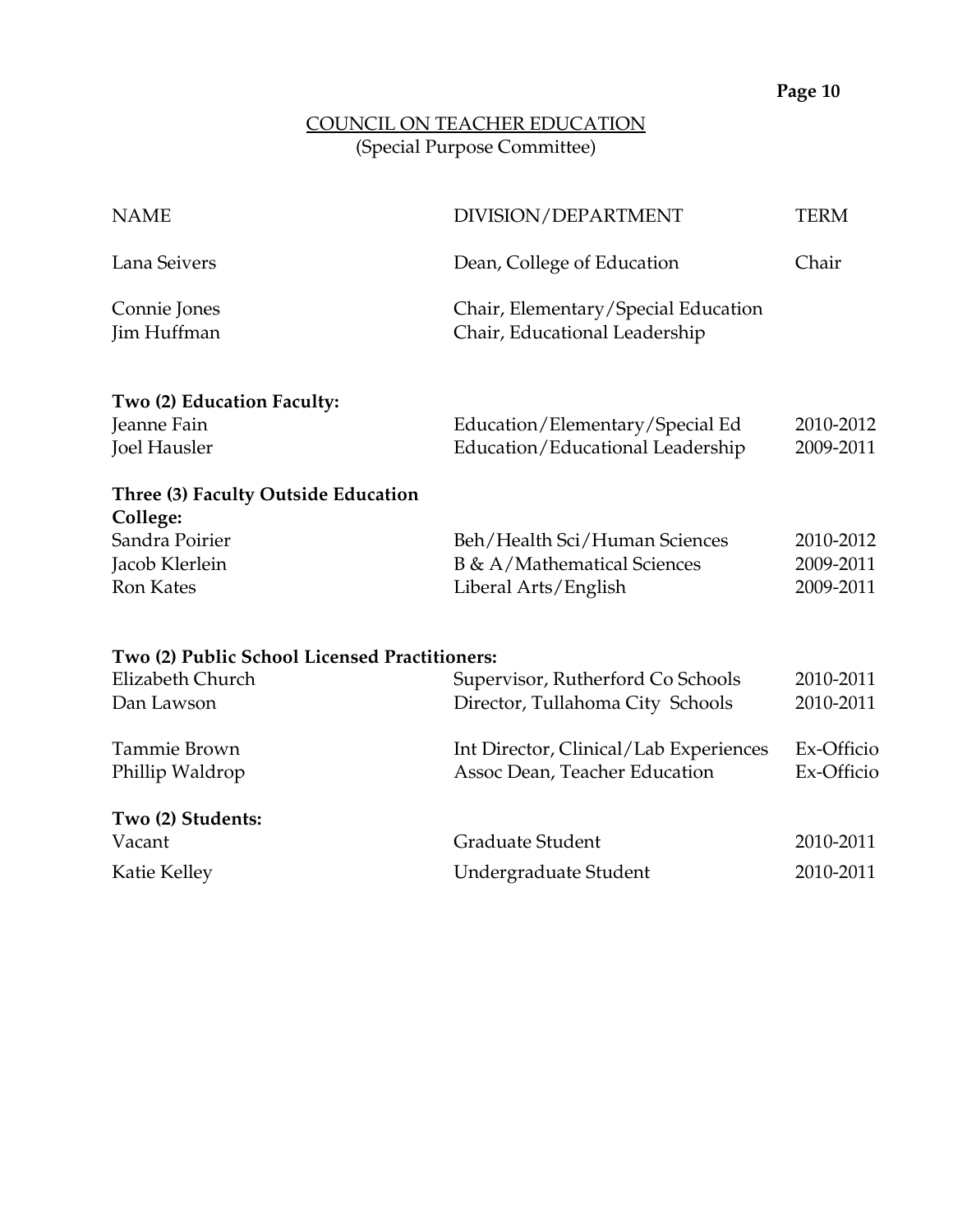# CURRICULUM COMMITTEE

## NAME DIVISION/DEPARTMENT TERM

| Two (2) Faculty Each Undergraduate |                                   |           |
|------------------------------------|-----------------------------------|-----------|
| College:                           |                                   |           |
| Zhijiang Dong                      | B & A/Computer Science            | 2010-2012 |
| Lisa Sheehan-Smith                 | Beh/Health Sci/Human Sciences     | 2010-2012 |
| Sherry Roberts                     | Business/Bus Com/Entrepreneurship | 2010-2012 |
| Christopher Quarto                 | Education/Educational Leadership  | 2010-2012 |
| Dawn McCormack                     | Liberal Arts/History              | 2010-2012 |
| Philip Loubere                     | Mass Com/Journalism               | 2010-2012 |
| Scott Handy                        | B & A /Chemistry                  | 2009-2011 |
| Mary Lou Veal                      | Beh/Health Sci/Health/Human Perf  | 2009-2011 |
| <b>Stuart Fowler</b>               | Business/Economics/Finance        | 2010-2011 |
| Robyn Ridgley                      | Education/Elementary/Special Ed   | 2010-2011 |
| James Comas                        | Liberal Arts/English              | 2009-2011 |
| Matthew Foglia                     | Mass Com/Recording Industry       | 2009-2011 |

| Sheila Otto   | Director, General Education           | Ex-Officio |
|---------------|---------------------------------------|------------|
| Teresa Thomas | Director of Enrollment Technical Serv | Ex-Officio |

# **Two (2) Students/Upper Class Representatives:**

| De'Antwaine Moye | Student | 2010-2011 |
|------------------|---------|-----------|
| Nathan Daniels   | Student | 2010-2011 |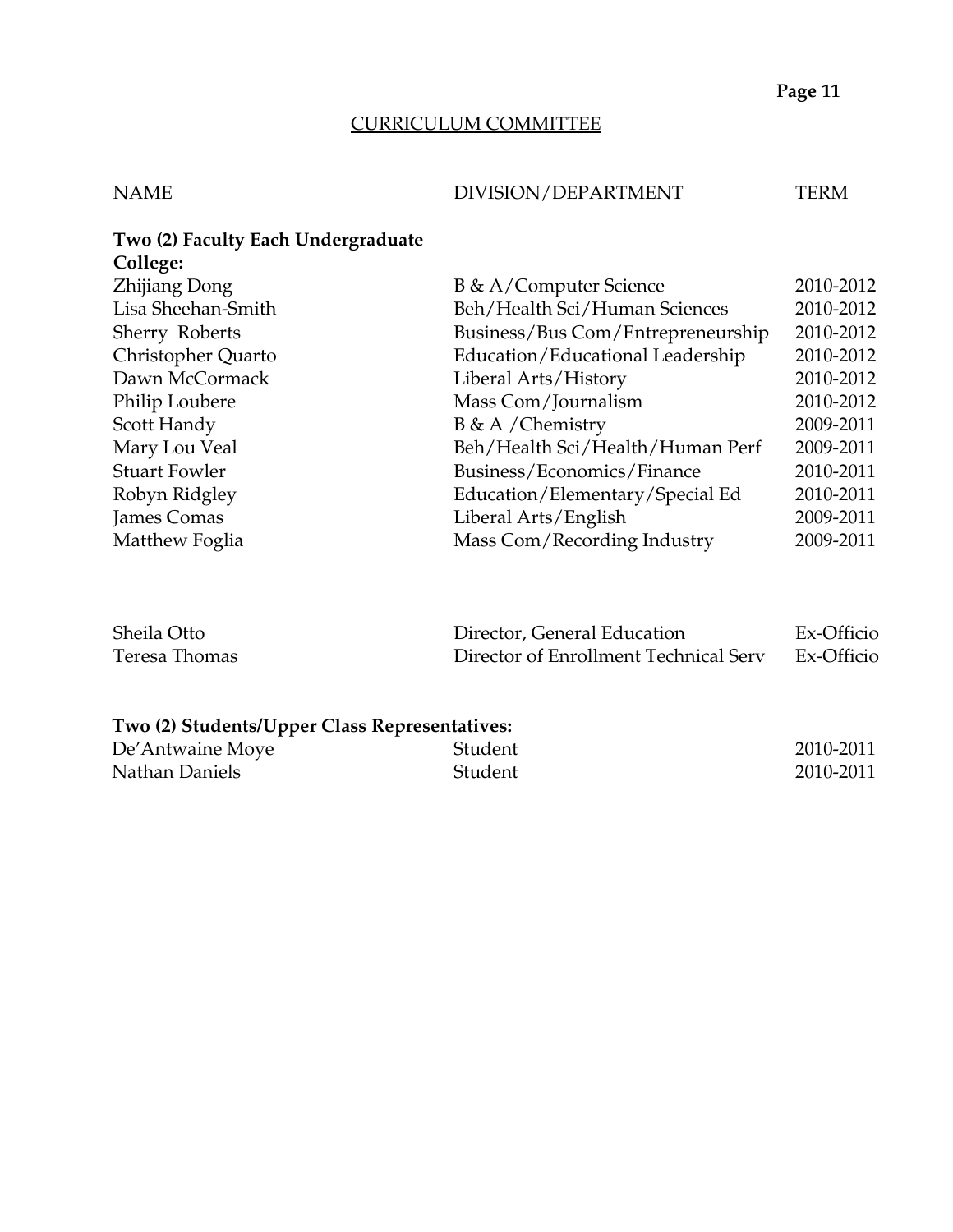## FACULTY APPEALS COMMITTEE

# NAME DIVISION/DEPARTMENT TERM

## **Two (2) Tenured Professors, Each Undergraduate College:**

| William Allen    | $B \& A/Aerospace$               | 2010-2012 |
|------------------|----------------------------------|-----------|
| Rebecca Fischer  | Beh/Health Sci/Health/Human Perf | 2010-2012 |
| Kenny Jih        | Business/Computer Info Systems   | 2010-2012 |
| Beverly Boulware | Education/Elementary/Special Ed  | 2010-2012 |
| Ellen Donovan    | Liberal Arts/English             | 2010-2012 |
| Cosette Collier  | Mass Com/Recording Industry      | 2010-2012 |
| Robert Howard    | $B \& A/Biology$                 | 2009-2011 |
| Kim Sokoya       | Business/Management/Mktg         | 2009-2011 |
| Mark Anshel      | Beh/Health Sci/Health/Human Perf | 2009-2011 |
| Joel Hausler     | Education/Educational Leadership | 2010-2011 |
| Mary Magada-Ward | Liberal Arts/Philosophy          | 2010-2011 |
| Mary Nichols     | Mass Com/Electronic Media Com    | 2010-2011 |
|                  |                                  |           |

## **Three (3) Alternates:**

| <b>Tracey Ring</b> | Education/Elementary/Special Ed | 2010-2012 |
|--------------------|---------------------------------|-----------|
| Vacant             |                                 | 2010-2012 |
| Nancy McCormick    | B & A/Mathematical Sciences     | 2009-2011 |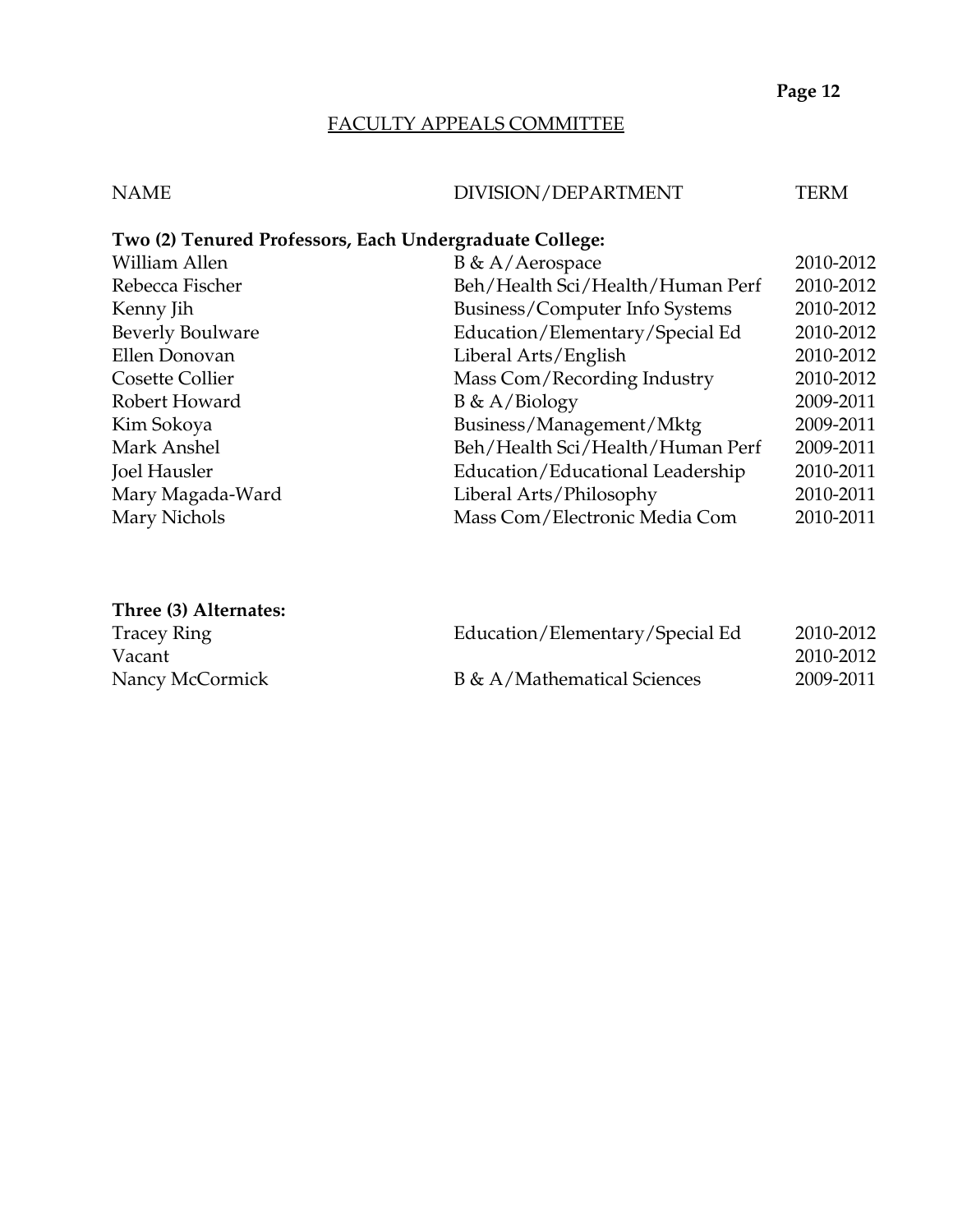#### FACULTY DEVELOPMENT COMMITTEE

#### NAME DIVISION/DEPARTMENT TERM

# **One (1) Faculty, Each Undergraduate College:**

| Cyrille Magne   | Beh/Health Sci/Psychology                           | 2010-2012 |
|-----------------|-----------------------------------------------------|-----------|
| Zafrullah Khan  | Education/Elementary/Special Ed                     | 2010-2012 |
| Neil Scott      | Mass Com/Library                                    | 2010-2012 |
| Jessica Carter  | $B \& A / \text{Agribusiness} / \text{Agriscience}$ | 2009-2011 |
| Raholanda White | Business/Bus Com/Entrepreneurship                   | 2010-2011 |
| Sharon Smith    | Liberal Arts/Speech/Theatre                         | 2009-2011 |
|                 |                                                     |           |

#### **Two (2) At-Large Faculty:**

| Priya Ananth<br>Stephanie Taylor | Liberal Arts/Foreign Lang/Literatures 2010-2012<br>Mass Com/Recording Industry Mgmt | 2009-2011  |
|----------------------------------|-------------------------------------------------------------------------------------|------------|
| John Omachonu                    | Interim Vice Provost                                                                | Ex-Officio |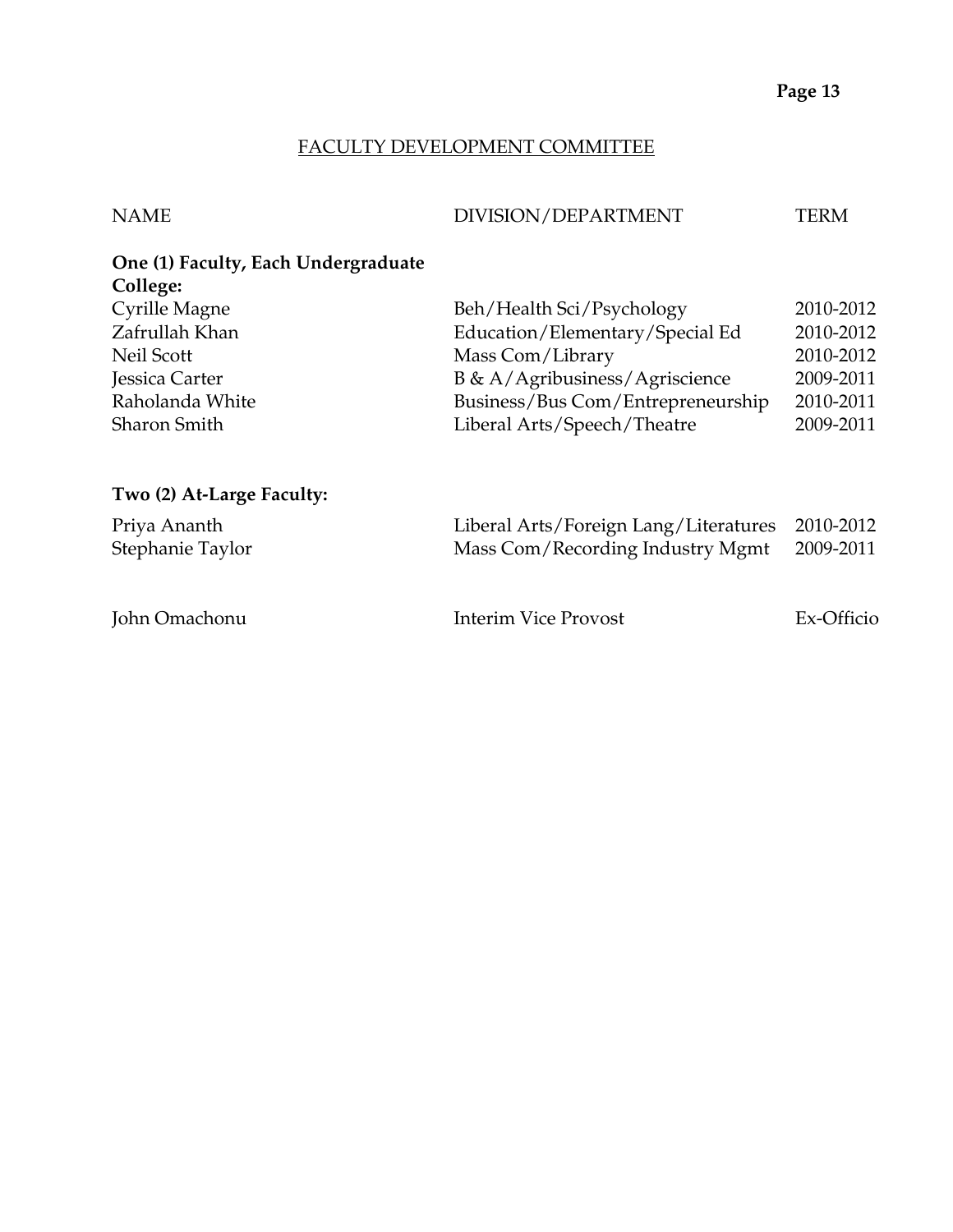## FACULTY RESEARCH AND CREATIVE ACTIVITY COMMITTEE

NAME DIVISION/DEPARTMENT TERM

#### **Two (2) Faculty, Each Undergraduate College:**

| $\sum$            |                                  |           |
|-------------------|----------------------------------|-----------|
| Kathleen Darby    | Beh/Health Sci/Social Work       | 2010-2012 |
| <b>Mamit Deme</b> | Business/Economics/Finance       | 2010-2012 |
| Craig Rice        | Education/Elementary/Special Ed  | 2010-2012 |
| Tommy Macon       | Liberal Arts/Speech/Theatre      | 2010-2012 |
| Ramona DeSalvo    | Mass Com/Recording Industry Mgmt | 2010-2012 |
| Andrea Georgiou   | $B \& A/Aerospace$               | 2009-2011 |
| Suk Jai Seo       | B & A/Computer Science           | 2009-2011 |
| Richard Bauer     | Beh/Health Sci/Psychology        | 2010-2011 |
| Bichaka Fayissa   | Business/Economics/Finance       | 2010-2011 |
| Beverly Boulware  | Education/Elementary/Special Ed  | 2009-2011 |
| Jeremy Rich       | Liberal Arts/History             | 2010-2011 |
| Douglas McKinnie  | Mass Com/Recording Industry Mgmt | 2009-2011 |
|                   |                                  |           |

## **Four (4) At-Large Faculty:**

| Andrew Worsey  | <b>B</b> & A/Mathematical Sciences | 2009-2011 |
|----------------|------------------------------------|-----------|
| Sandra Poirier | Beh/Health Sci/Human Sciences      | 2009-2011 |
| Elvira Casal   | Liberal Arts/English               | 2009-2011 |
| John Dougan    | Mass Com/Recording Industry Mgmt   | 2009-2011 |

| Michael Allen     | Vice Provost, Research                | Ex-Officio |
|-------------------|---------------------------------------|------------|
| Robert Carlton    | Professor of Physics                  | Ex-Officio |
| Peter Cunningham  | Assoc Dean, Graduate Studies          | Ex-Officio |
| Myra Norman       | Director, Sponsored Programs          | Ex-Officio |
| Samantha Cantrell | Specialist, Sponsored Programs        | Ex-Officio |
| Sharon Smith      | Specialist, Sponsored Programs        | Ex-Officio |
| Faye Parham       | Director, Institutional Effectiveness | Consultant |
| James Foster      | Director, Information Technology      | Consultant |
| Nick Perlick      | Director, Development                 | Consultant |
|                   |                                       |            |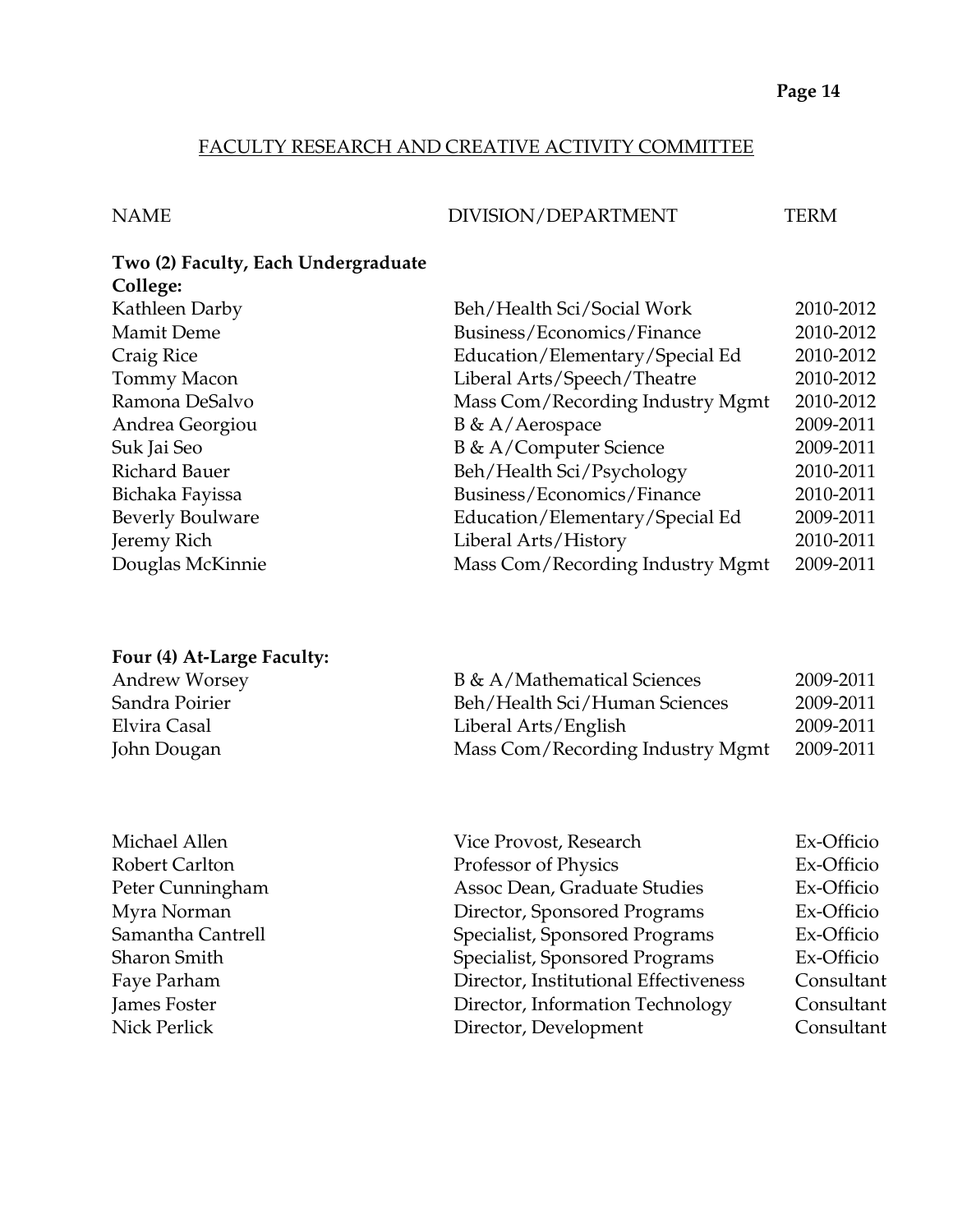# UNIVERSITY COMMITTEE ON GENERAL EDUCATION

#### NAME DIVISION/DEPARTMENT TERM

| Three (3) Faculty, Each Undergraduate |                                       |            |
|---------------------------------------|---------------------------------------|------------|
| College (3-year terms):               |                                       |            |
| Christopher Herlihy                   | $B \& A/Biology$                      | 2010-2013  |
| Yan Zhao                              | Beh/Health Sci/Criminal Justice Adm   | 2010-2013  |
| Horace Johns                          | Business/Accounting                   | 2010-2013  |
| Virginia Dansby                       | Education/Educational Leadership      | 2010-2013  |
| Kari Neely                            | Liberal Arts/Foreign Lang/Literatures | 2010-2013  |
| Dwight Brooks                         | Mass Com/Journalism                   | 2010-2013  |
| Justin Gardner                        | B & A/Agribusiness/Agriscience        | 2009-2012  |
| Sandra Poirier                        | Beh/Health Sci/Human Sciences         | 2009-2012  |
| Rajesh Aggarwal                       | Business/Computer Info Systems        | 2009-2012  |
| Becky Alexander                       | Education/Elementary & Special Educ   | 2010-2012  |
| Julie Myatt                           | Liberal Arts/English                  | 2009-2012  |
| Rachel Kirk                           | Mass Com/Library                      | 2009-2012  |
| Scott Handy                           | B & A/Chemistry                       | 2009-2011  |
| Helen Binkley                         | Beh/Health Sci/Health/Human Perf      | 2008-2011  |
| Kevin Zhao                            | Business/Economics/Finance            | 2010-2011  |
| Ellen Slicker                         | Education/Educational Leadership      | 2010-2011  |
| Craig Carter                          | Liberal Arts/Sociology/Anthropology   | 2010-2011  |
| Dennis Oneal                          | Mass Com/Electronic Media Com         | 2009-2011  |
| Sheila Otto                           | Director, General Education           | Ex-Officio |
| John Omachonu                         | <b>Interim Vice Provost</b>           | Ex-Officio |
| Fay Parham                            | Director, Institutional Effectiveness | Ex-Officio |
| Mark Byrnes                           | Dean (recommended/Dean's Council)     | Ex-Officio |
| Donald Nelson                         | Chair (recommended/Chair's Council)   | Ex-Officio |
|                                       |                                       |            |

## **Two (2) SGA Members:**

Jeffrey Higginbotham Gavin Mosley

| Student | 2010-2011 |
|---------|-----------|
| Student | 2010-2011 |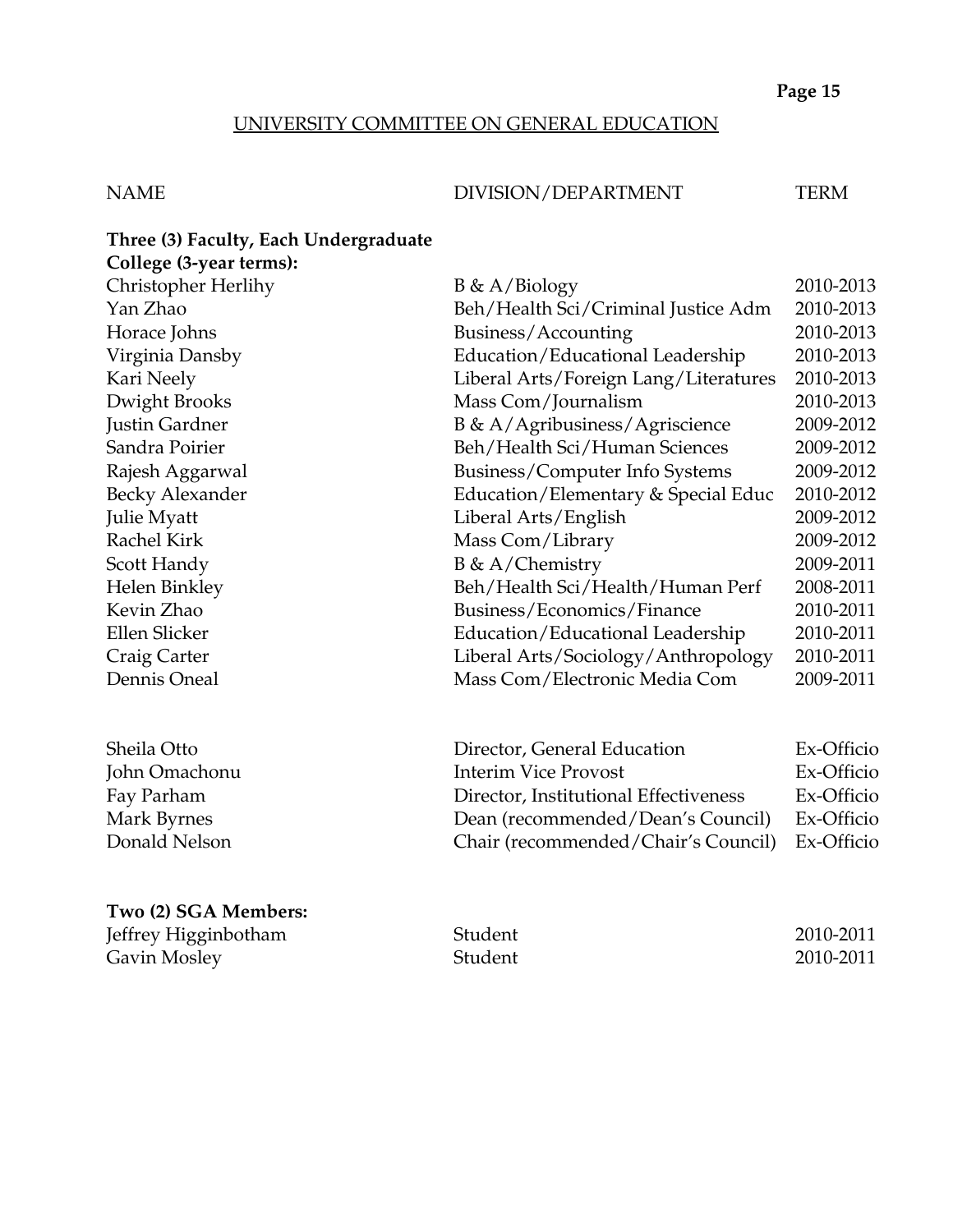# College of Basic and Applied Sciences

| DIVISION/DEPARTMENT           | <b>TERM</b>                                                  |
|-------------------------------|--------------------------------------------------------------|
|                               |                                                              |
| Biology                       | 2010-2012                                                    |
| Biology                       | 2010-2012                                                    |
| Chemistry                     | 2009-2011                                                    |
| <b>Engineering Technology</b> | 2010-2011                                                    |
|                               |                                                              |
| Student                       | 2010-2011                                                    |
|                               |                                                              |
|                               |                                                              |
| Aerospace                     | 2010-2011                                                    |
| <b>Engineering Technology</b> | 2010-2011                                                    |
|                               |                                                              |
|                               |                                                              |
|                               | 2010-2011                                                    |
|                               |                                                              |
|                               | Student<br>Interim Vice Provost, Academic Affairs Ex-Officio |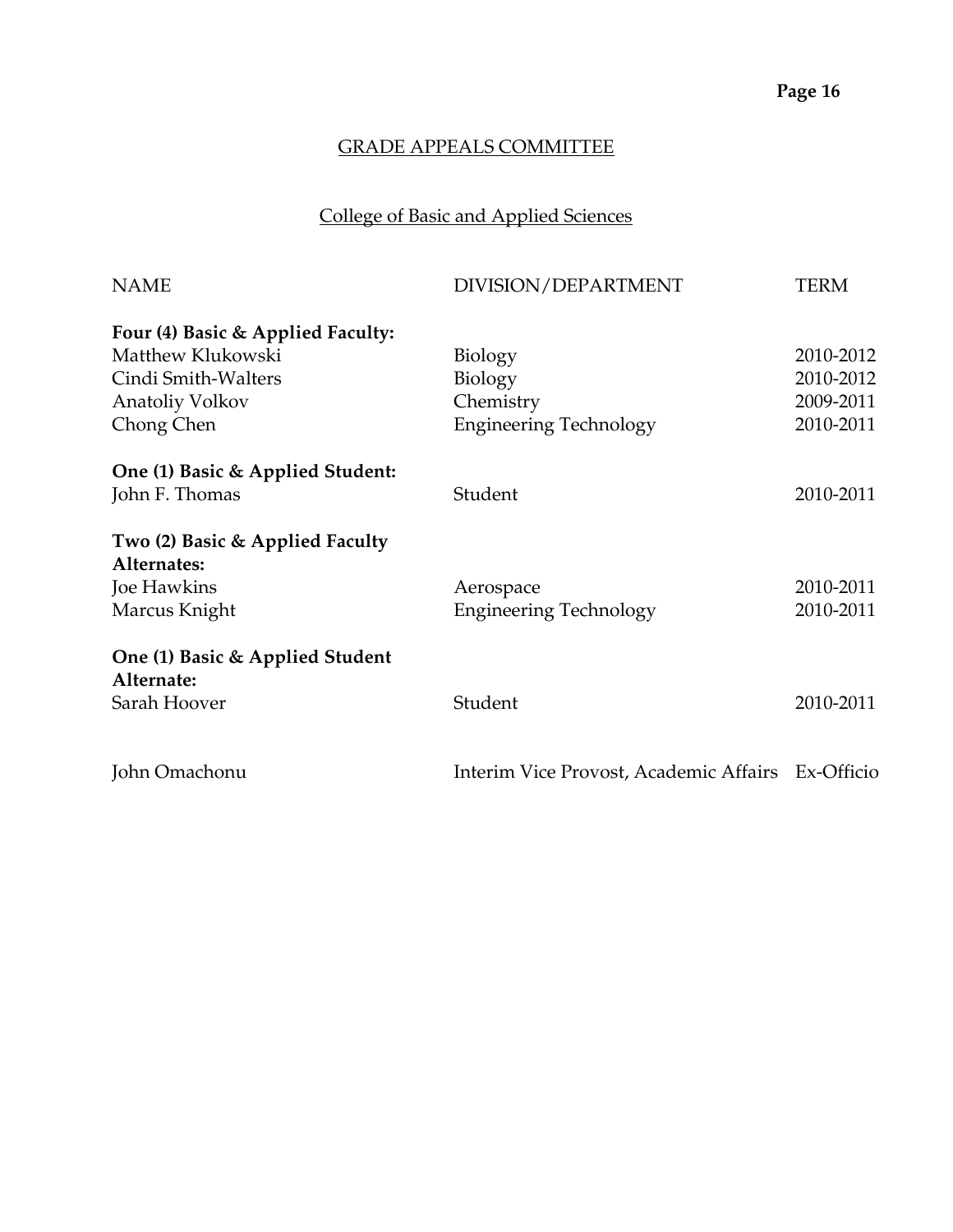# College of Behavioral & Health Sciences

| <b>NAME</b>                           | DIVISION/DEPARTMENT      | <b>TERM</b> |
|---------------------------------------|--------------------------|-------------|
| Four (4) Behavioral & Health Sciences |                          |             |
| Faculty:                              |                          |             |
| <b>Sharon Coleman</b>                 | <b>Human Sciences</b>    | 2010-2012   |
| Kathleen Darby                        | Social Work              | 2010-2012   |
| Jennifer Caputo                       | Health/Human Performance | 2010-2011   |
| Jerden Johnson                        | Psychology               | 2010-2011   |
| One (1) Behavioral & Health Sciences  |                          |             |
| Student:                              |                          |             |
| Roslyn Brewer                         | Student                  | 2010-2011   |
| Two (2) Behavioral & Health Sciences  |                          |             |
| <b>Faculty Alternates:</b>            |                          |             |
| Dana Umscheid                         | Health/Human Performance | 2010-2012   |
| Alan Musicant                         | Psychology               | 2010-2012   |
| One (1) Behavioral & Health Sciences  |                          |             |
| <b>Student Alternate:</b>             |                          |             |
| <b>Brittany Cary</b>                  | Student                  | 2010-2011   |
|                                       |                          |             |

| John Omachonu | Interim Vice Provost, Academic Affairs Ex-Officio |  |
|---------------|---------------------------------------------------|--|
|---------------|---------------------------------------------------|--|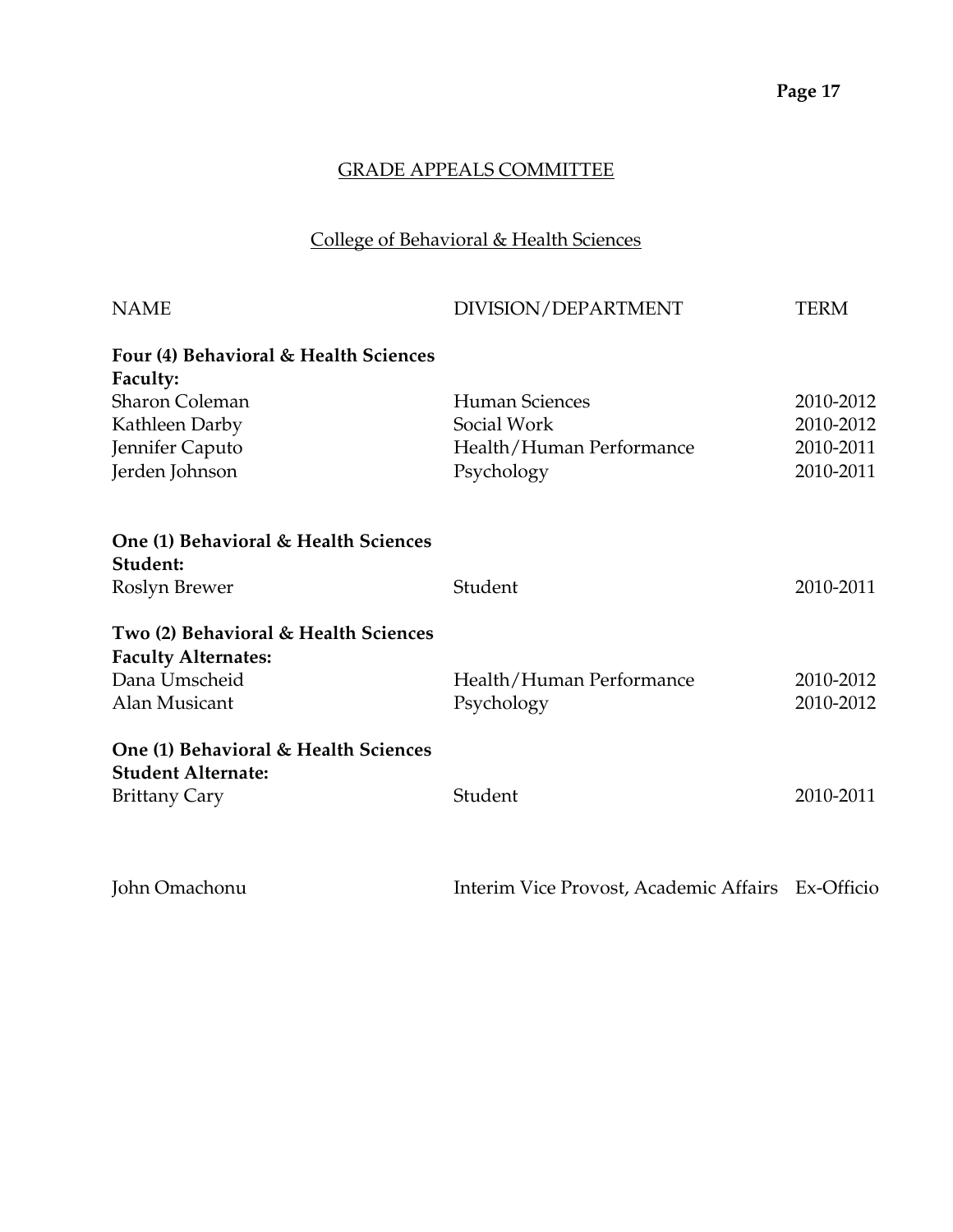College of Business

| <b>NAME</b>                          | DIVISION/DEPARTMENT                               | <b>TERM</b> |
|--------------------------------------|---------------------------------------------------|-------------|
| Four (4) Business Faculty:           |                                                   |             |
| Adam Rennhoff                        | Economics/Finance                                 | 2010-2012   |
| Ken Tillery                          | Management/Marketing                              | 2010-2012   |
| <b>Wayne Rollins</b>                 | Bus Com/Entrepreneurship                          | 2010-2011   |
| Rachel Wilson                        | <b>Computer Information Systems</b>               | 2009-2011   |
| One (1) Business Student:            |                                                   |             |
| Jeremy Poynter                       | Student                                           | 2010-2011   |
| Two (2) Business Faculty Alternates: |                                                   |             |
| Bryan Kethley                        | Management/Marketing                              | 2009-2011   |
| Daniel Morrell                       | Management/Marketing                              | 2009-2011   |
| One (1) Business Student Alternate:  |                                                   |             |
| Kierion Stephens                     | Student                                           | 2010-2011   |
| John Omachonu                        | Interim Vice Provost, Academic Affairs Ex-Officio |             |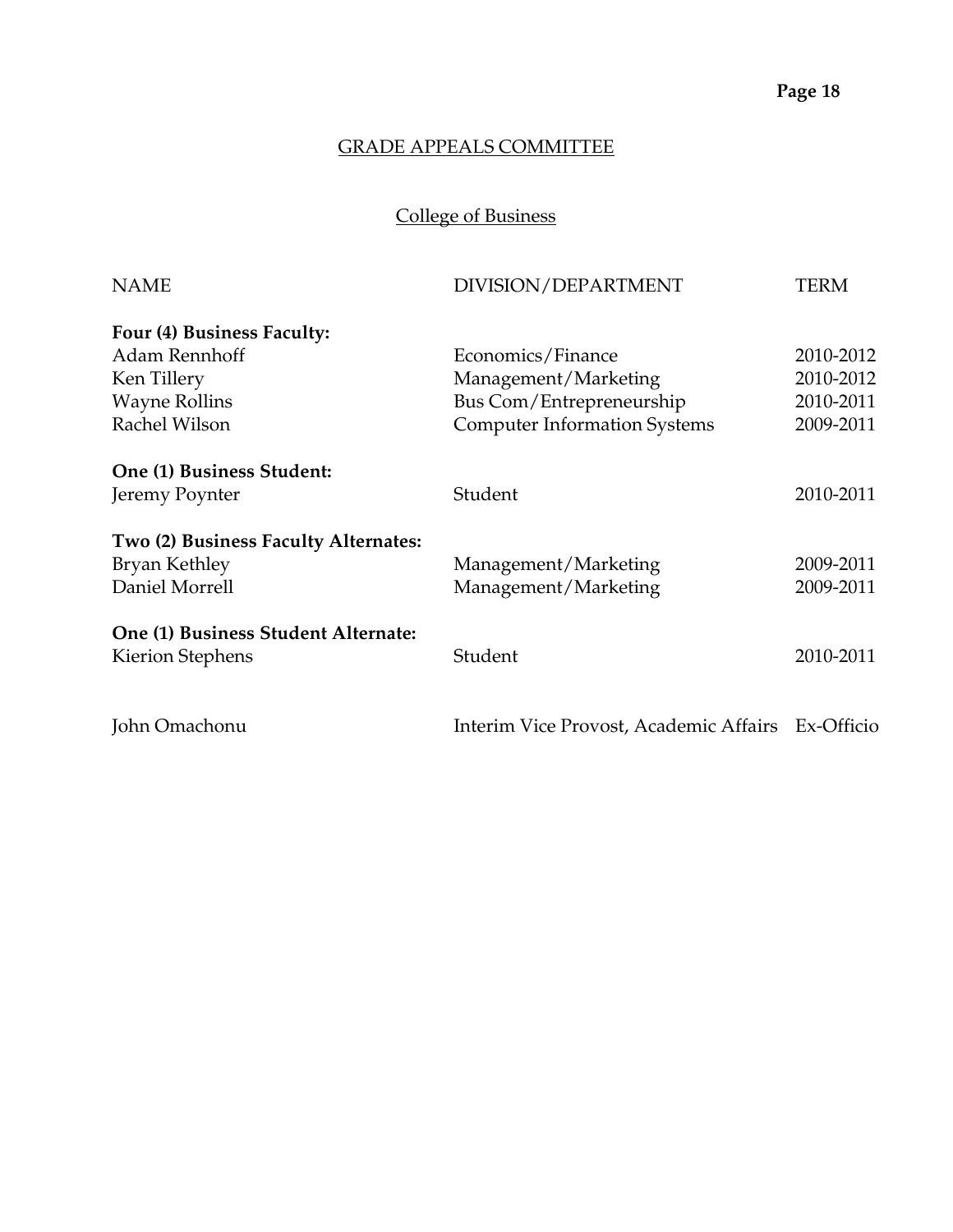# College of Education

| <b>NAME</b>                                                              | DIVISION/DEPARTMENT                               | TERM                   |
|--------------------------------------------------------------------------|---------------------------------------------------|------------------------|
| Four (4) Education Faculty:                                              |                                                   |                        |
| Donald Snead                                                             | Educational Leadership                            | 2010-2012              |
| Jeremy Winters                                                           | Elementary/Special Ed                             | 2010-2012              |
| Charlene True                                                            | Educational Leadership                            | 2010-2011              |
| Becky Alexander                                                          | Elementary/Special Ed                             | 2009-2011              |
| One (1) Education Student:<br>Kayla Hale                                 | Student                                           | 2010-2011              |
| Two (2) Education Faculty Alternates:<br>Kathryn Boudreau<br>Laura Clark | Educational Leadership<br>Educational Leadership  | 2010-2012<br>2010-2012 |
| One (1) Education Student Alternate:<br>Vacant                           | Student                                           | 2010-2011              |
| John Omachonu                                                            | Interim Vice Provost, Academic Affairs Ex-Officio |                        |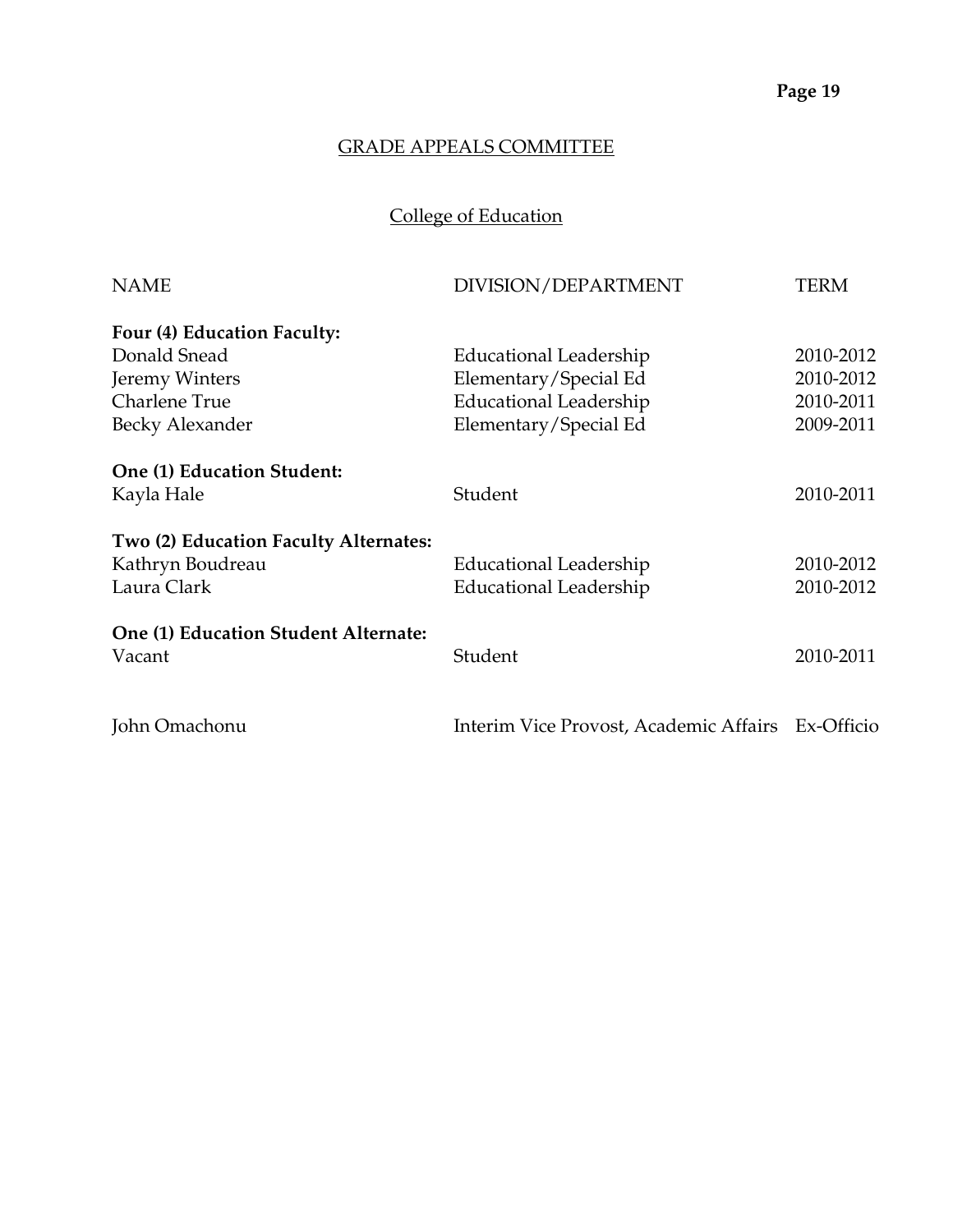# College of Liberal Arts

| <b>NAME</b>                                | DIVISION/DEPARTMENT                               | <b>TERM</b> |
|--------------------------------------------|---------------------------------------------------|-------------|
| Four (4) Liberal Arts Faculty:             |                                                   |             |
| Rebecca King                               | English                                           | 2010-2012   |
| Karen Petersen                             | <b>Political Sciences</b>                         | 2010-2012   |
| Craig Carter                               | Sociology/Anthropology                            | 2010-2012   |
| Paul Osterfield                            | Music                                             | 2009-2011   |
| Brian Hinote (Chair)                       | Sociology/Anthropology                            | 2010-2011   |
| One (1) Liberal Arts Student:              |                                                   |             |
| <b>Scott Slater</b>                        | Student                                           | 2010-2011   |
| Two (2) Liberal Arts Faculty               |                                                   |             |
| Alternates:                                |                                                   |             |
| Kevin Breault                              | Sociology/Anthropology                            | 2010-2012   |
| Patricia Gaitely                           | English                                           | 2009-2011   |
| One (1) Liberal Arts Student<br>Alternate: |                                                   |             |
| <b>Alex Lewis</b>                          | Student                                           | 2010-2011   |
| John Omachonu                              | Interim Vice Provost, Academic Affairs Ex-Officio |             |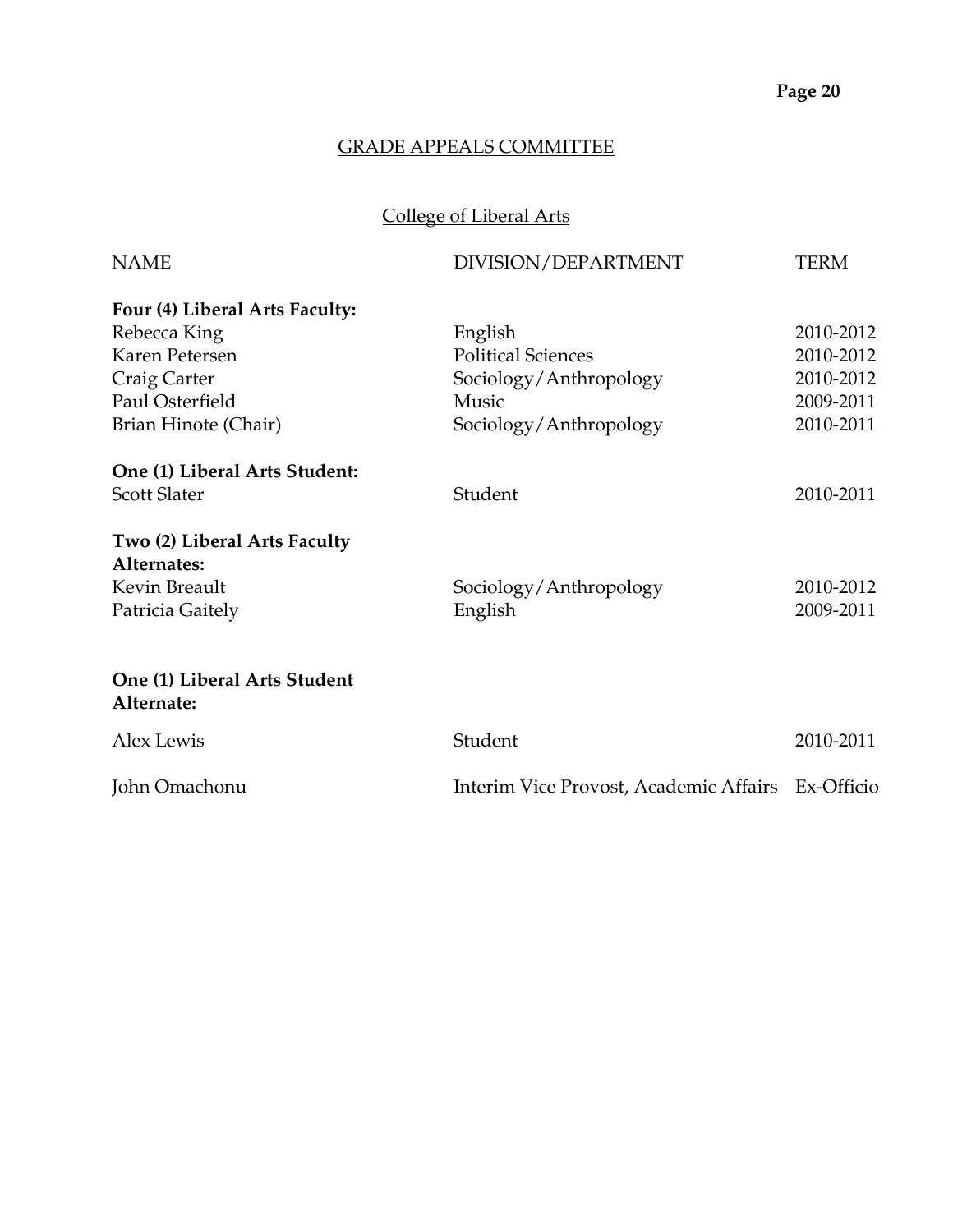# College of Mass Communication

| <b>NAME</b>                            | DIVISION/DEPARTMENT                               | <b>TERM</b> |
|----------------------------------------|---------------------------------------------------|-------------|
| Four (4) Mass Communication            |                                                   |             |
| Faculty:                               |                                                   |             |
| Jason Vance                            | Library                                           | 2010-2012   |
| <b>Scott McDaniel</b>                  | <b>University Studies</b>                         | 2010-2012   |
| Jackie Heigle                          | Electronic Media Com                              | 2009-2011   |
| Phil Loubere                           | Journalism                                        | 2009-2011   |
| One (1) Mass Communication<br>Student: |                                                   |             |
| Jacob Strong                           | Student                                           | 2010-2011   |
|                                        |                                                   |             |
| Two (2) Mass Communication Faculty     |                                                   |             |
| Alternates:                            |                                                   |             |
| Linda Clark                            | <b>University Studies</b>                         | 2009-2011   |
| Michael Fleming                        | Recording Industry Mgmt                           | 2009-2011   |
| One (1) Mass Communication             |                                                   |             |
| <b>Student Alternate:</b>              |                                                   |             |
| (Vacant)                               | Student                                           | 2010-2011   |
| John Omachonu                          | Interim Vice Provost, Academic Affairs Ex-Officio |             |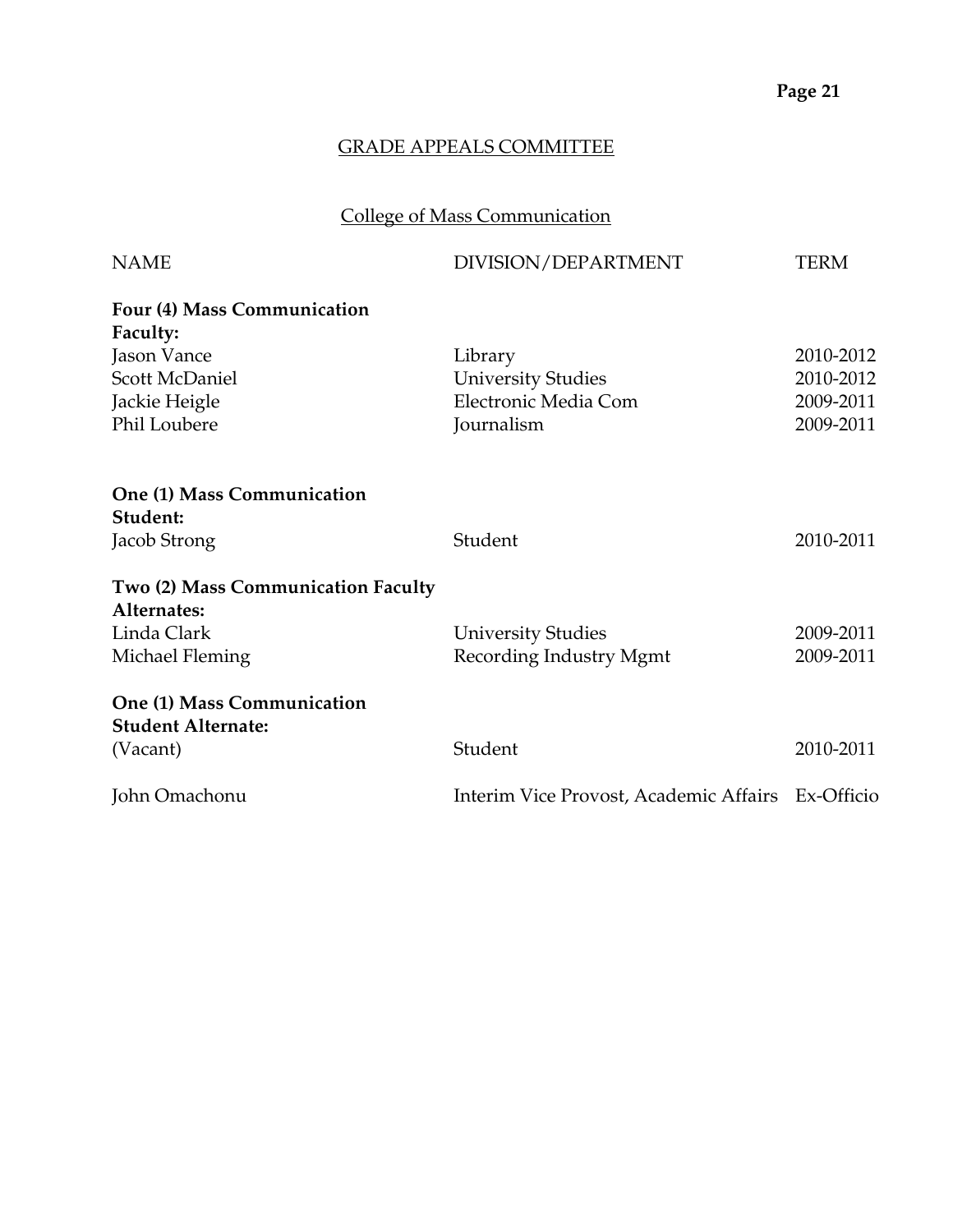## GRADUATE COUNCIL

# NAME DIVISION/DEPARTMENT TERM

## **Three (3) Graduate Faculty-Each Undergraduate College:**

| Michaele Chappell  | B & A/Mathematical Sciences         | 2010-2013 |
|--------------------|-------------------------------------|-----------|
| Don Morgan         | Beh/Health Sci/Health/Human Perf    | 2010-2013 |
| David Penn         | Business/Economics/Finance          | 2010-2013 |
| Craig Rice         | Education/Elementary/Special Ed     | 2010-2013 |
| Kevin Donovan      | Liberal Arts/English                | 2010-2013 |
| Jason Reineke      | Mass Com/Journalism                 | 2010-2013 |
| John DiVincenzo    | $B \& A/Chemistry$                  | 2009-2012 |
| Greg Schmidt       | Beh/Health Sci/Psychology           | 2009-2012 |
| Donald Lester      | Business/Management/Mktg            | 2009-2012 |
| Kathy Burriss      | Education/Elementary/Special Ed     | 2010-2012 |
| Vicky MacLean      | Liberal Arts/Sociology/Anthropology | 2009-2012 |
| Cosette Collier    | Mass Com/Recording Industry Mgmt    | 2009-2012 |
| Gore Ervin         | $B \& A/Biology$                    | 2008-2011 |
| Michael Hein       | Beh/Health Sci/Psychology           | 2010-2011 |
| Vince Smith        | Business/Bus Com/Entrepreneurship   | 2008-2011 |
| Dorothy Craig      | Education/Educational Leadership    | 2008-2011 |
| Clare Bratten      | Mass Com/Electronic Media Com       | 2008-2011 |
| <b>Bren Martin</b> | Liberal Arts/History                | 2008-2011 |
|                    |                                     |           |

## **Graduate & All Academic Deans:**

| Michael Allen              | Dean, Graduate Studies           | Ex-Officio |
|----------------------------|----------------------------------|------------|
| Tom Cheatham               | Dean, Basic & Applied Sciences   | Ex-Officio |
| Harold Whiteside           | Dean, Behavioral/Health Sciences | Ex-Officio |
| <b>Jim Burton</b>          | Dean, Business                   | Ex-Officio |
| Lana Seivers               | Dean, Education                  | Ex-Officio |
| Mark Byrnes                | Int Dean, Liberal Arts           | Ex-Officio |
| Roy Moore                  | Dean, Mass Communication         | Ex-Officio |
| Mike Boyle                 | Dean, University College         | Ex-Officio |
| John Vile                  | Dean, University Honors College  | Ex-Officio |
| Two (2) Graduate Students: |                                  |            |
| Clay Cotham                | Graduate Student                 | 2010-2011  |
| <b>Emily Lester</b>        | Graduate Student                 | 2010-2012  |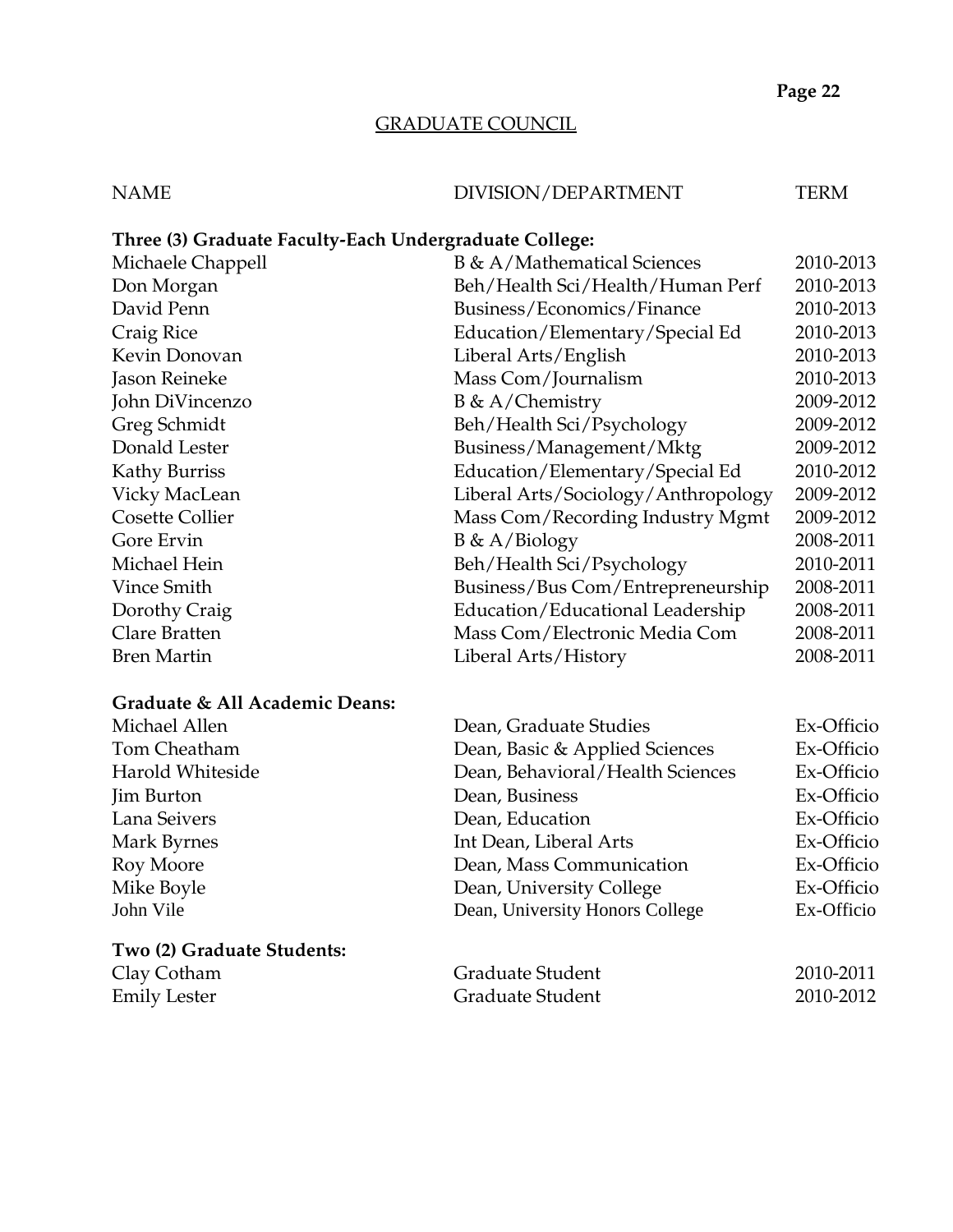## HONORS COUNCIL

| <b>NAME</b>                                                          | DIVISION/DEPARTMENT              | <b>TERM</b> |
|----------------------------------------------------------------------|----------------------------------|-------------|
| Two (2) Honors Faculty-Each<br>Undergraduate College (3-year terms): |                                  |             |
| Rebecca Seipelt                                                      | $B \& A / Biology$               | 2010-2013   |
| Joey Gray                                                            | Beh/Health Sci/Health/Human Perf | 2010-2013   |
| Mark Owens                                                           | Business/Economics/Finance       | 2010-2013   |
| Craig Rice                                                           | Education/Elementary/Special Ed  | 2010-2013   |
| Kaylene Gebert                                                       | Liberal Arts/Speech/Theatre      | 2010-2013   |
| Thomas Berg                                                          | Mass Com/Electronic Media Com    | 2010-2013   |
| Norma Dunlap                                                         | $B \& A/Chemistry$               | 2009-2012   |
| Teresa Davis                                                         | Beh/Health Sci/Psychology        | 2009-2012   |
| Tony Eff                                                             | Business/Economics/Finance       | 2009-2012   |
| Donald Snead                                                         | Education/Educational Leadership | 2010-2012   |
| Alfred Lutz                                                          | Liberal Arts/English             | 2009-2012   |
| Larry Burriss                                                        | Mass Com/Journalism              | 2009-2012   |
|                                                                      |                                  |             |
| John Vile                                                            | Dean, Honors College             | Ex-Officio  |
| Two (2) Honors College Students:                                     |                                  |             |
| <b>Troy Berry</b>                                                    | Honors College Student           | 2010-2011   |
| Matt Hibdon                                                          | Honors College Student           | 2010-2011   |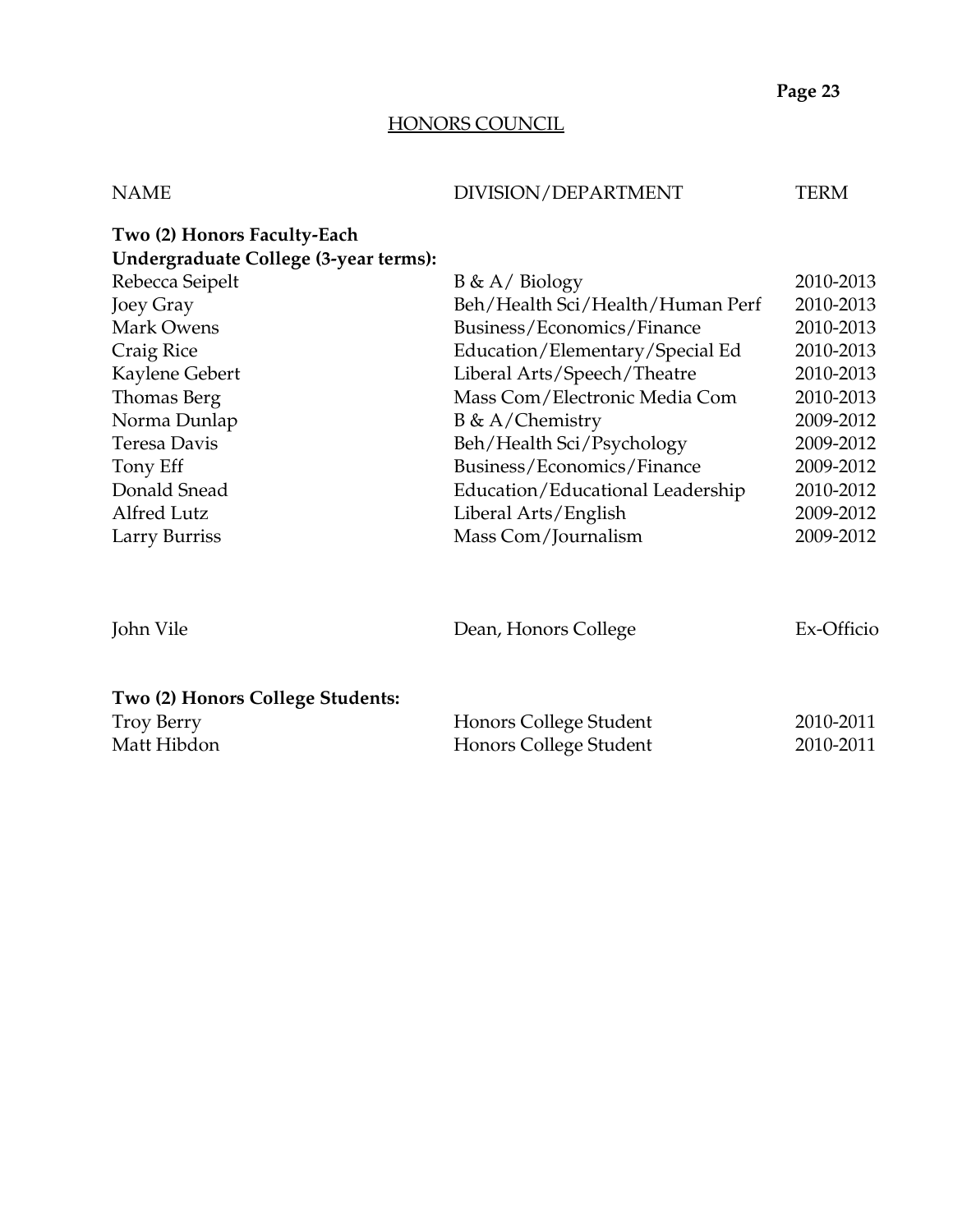# INSTITUTIONAL BIOSAFETY COMMITTEE (Special Purpose Committee)

| <b>NAME</b>                     | DIVISION/DEPARTMENT | <b>TERM</b> |
|---------------------------------|---------------------|-------------|
| <b>Bruce Cahoon</b>             | $B \& A/Biology$    | 2006-2009   |
| Mary Ferone                     | $B \& A/Biology$    | 2006-2009   |
| Amy Jetton                      | $B \& A/Biology$    | 2006-2009   |
| <b>Anthony Newsome</b>          | $B \& A/Biology$    | 2006-2009   |
| Rebecca Seipelt                 | $B \& A/Biology$    | 2006-2009   |
| Steve Wright                    | $B \& A/Biology$    | 2006-2009   |
| Two Members not Affiliated with |                     |             |
| University:                     |                     |             |
| David Weaver                    | <b>DVM</b>          | 2007-2010   |
| Tim Hooker                      |                     | 2006-2009   |
|                                 |                     |             |

Emily Born Compliance Officer Ex-Officio

\*Changes in membership to be recommended by Compliance Officer. Committee inactive at this date.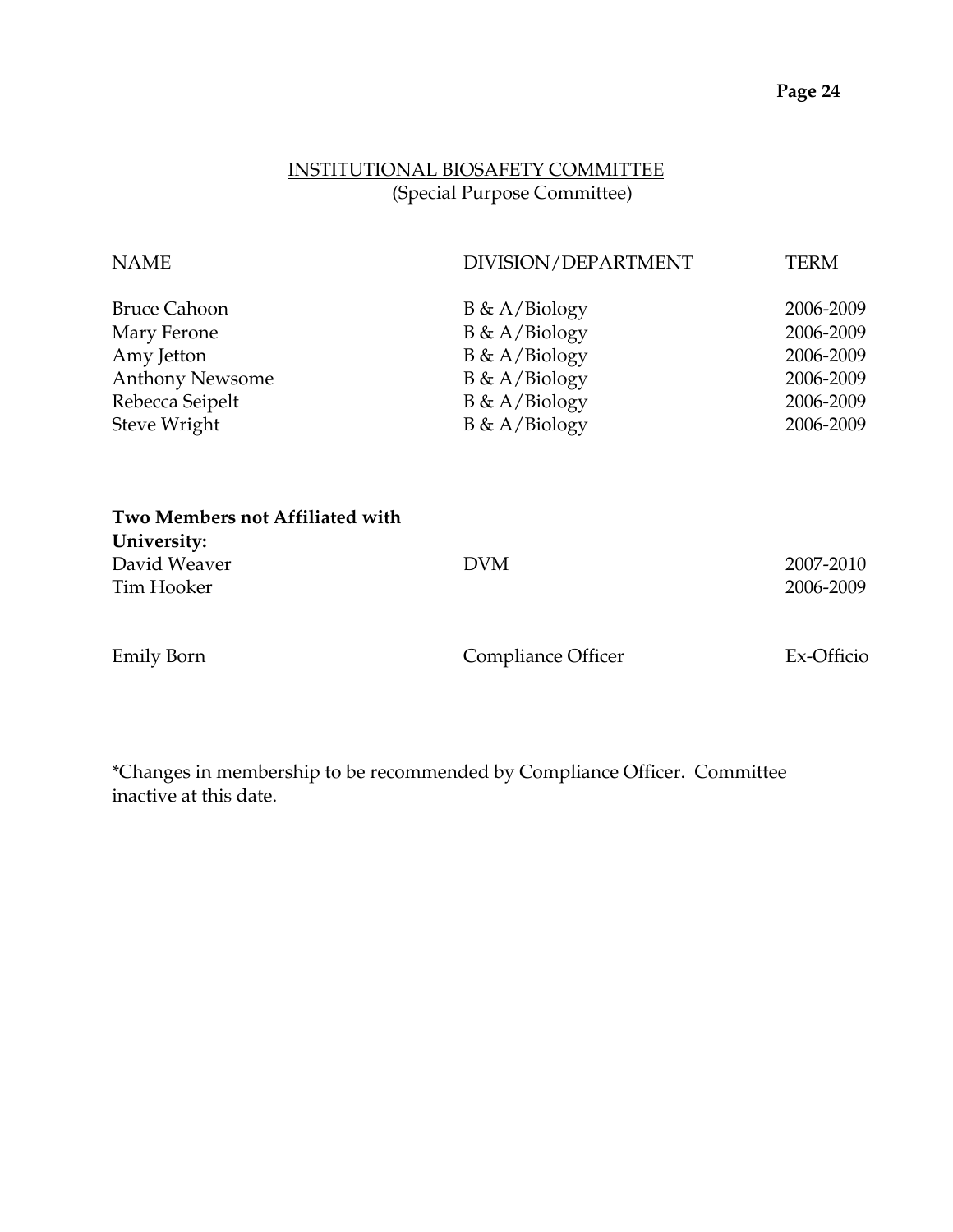# UNIVERSITY INSTITUTIONAL EFFECTIVENESS COMMITTEE\* (Special Purpose Committee)

| <b>NAME</b>                        | DIVISION/DEPARTMENT               | <b>TERM</b> |
|------------------------------------|-----------------------------------|-------------|
| Chair, Each Undergraduate College: |                                   |             |
| Saeed Foroudastan                  | B & A/                            | 2007-2008   |
| <b>Stanley Gambill</b>             | Business/Computer Info Systems    | 2007-2008   |
| <b>Rick Short</b>                  | Education/                        | 2007-2008   |
| Rebecca Smith                      | Liberal Arts/Social Work          | 2007-2008   |
| Larry Burriss                      | Mass Com/Journalism               | 2007-2008   |
| John Cothern                       | Senior Vice President             | 2007-2008   |
| Dianna Rust                        | Assoc Dean/Cont Ed/Distance Learn | 2007-2008   |
| Kevin Smith                        | President/Faculty Senate          | 2007-2008   |
| <b>Sharon Parente</b>              | Library                           | 2006-2008   |
| Kaylene Gebert                     | <b>Exec Vice Pres/Provost</b>     | Permanent   |
| Fay Parham                         | Exec Dir/Inst Effectiveness       | Permanent   |
| <b>Bill Badley</b>                 | <b>Asst Vice Provost</b>          | Permanent   |
| Peter Cunningham                   | Dean/Graduate Studies             | Permanent   |

\*Committee disposition under consideration at this date.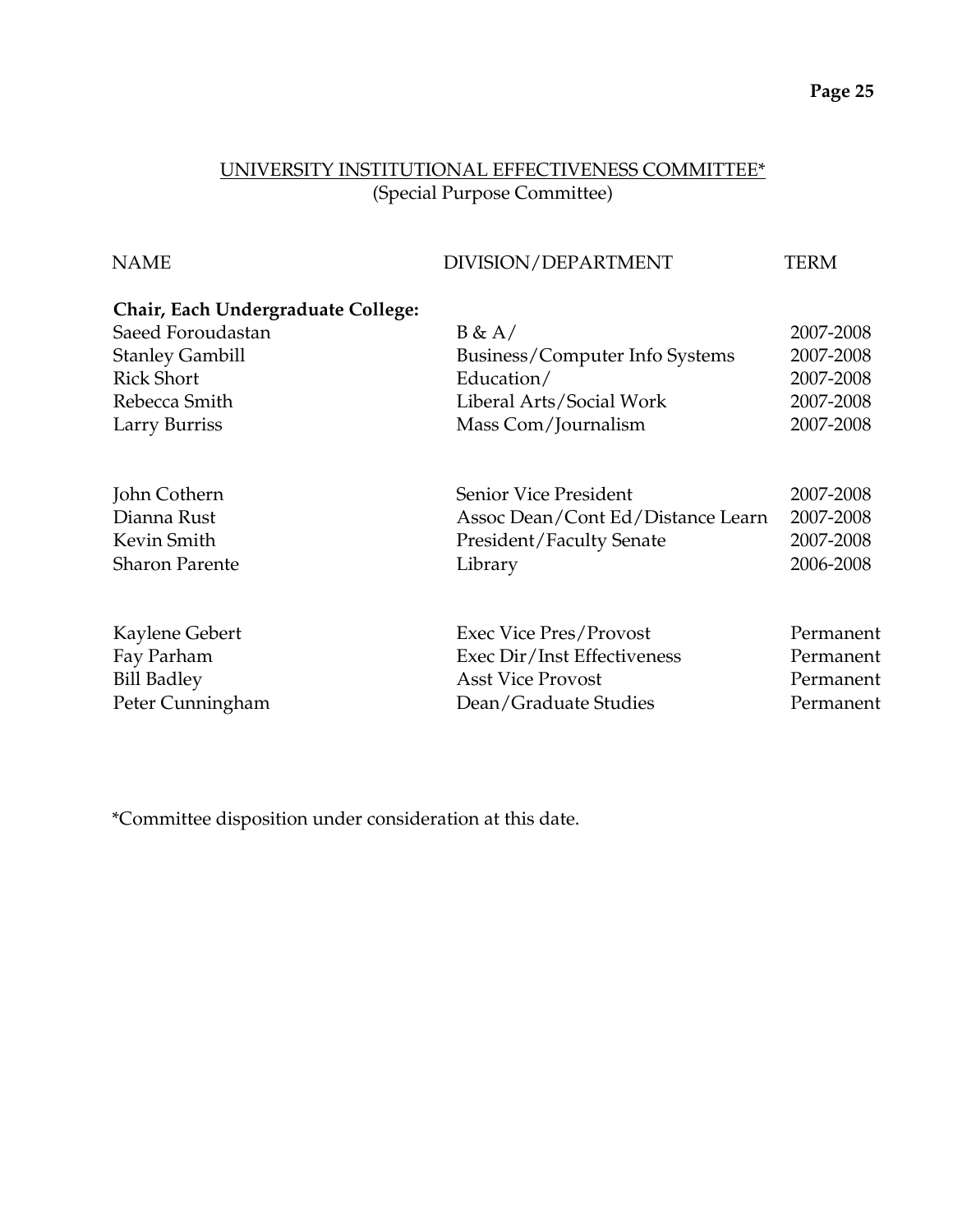# INSTITUTIONAL REVIEW BOARD (Special Purpose Committee)

# NAME DIVISION/DEPARTMENT TERM

| <b>Shelley Moore</b>    | $B \& A/Nursing$                    | 2010-2013 |
|-------------------------|-------------------------------------|-----------|
| Will Langston (Chair)   | Beh/Health Sci/Psychology           | 2010-2013 |
| Leigh Gostowski         | Education/MTeach                    | 2010-2013 |
| Mark Blanks             | $B \& A/Aerospace$                  | 2009-2012 |
| Sandra Johnson          | $B \& A/Biology$                    | 2009-2012 |
| Robert Rogers           | Beh/Health Sci/Criminal Justice     | 2009-2012 |
| <b>Andrew Owusu</b>     | Beh/Health Sci/Health/Human Perf    | 2010-2012 |
| Charles Apigian         | Business/Computer Info Systems      | 2009-2012 |
| <b>Timothy Graeff</b>   | Business/Management/Mktg            | 2009-2012 |
| <b>Beverly Boulware</b> | Education/Elementary/Special Ed     | 2009-2012 |
| Joseph Hawkins          | $B \& A/Aerospace$                  | 2008-2011 |
| Michael Sanger          | $B \& A/Chemistry$                  | 2008-2011 |
| Cyrille Magne           | Beh/Health Sci/Psychology           | 2008-2011 |
| Aleka Blackwell         | Liberal Arts/English                | 2008-2011 |
| William Leggett         | Liberal Arts/Sociology/Anthropology | 2008-2011 |

| <b>Non-Affiliated Member:</b><br>James A. Nunnery, M.D. | Retired Surgeon              | 2010-2013  |
|---------------------------------------------------------|------------------------------|------------|
| Alternate:                                              |                              |            |
| (Vacant)                                                |                              | 2010-2013  |
| (Vacant)                                                |                              | 2010-2013  |
| <b>Emily Born</b>                                       | Compliance Officer           | Permanent  |
| Michael Allen                                           | Vice Provost/Research        | Ex-Officio |
| Myra Norman                                             | Director, Sponsored Programs | Ex-Officio |
| Two (2) Students:                                       |                              |            |
| Melanie Fryman                                          | Graduate Student             | 2010-2011  |
| Robert Baudo                                            | Undergraduate Student        | 2010-2011  |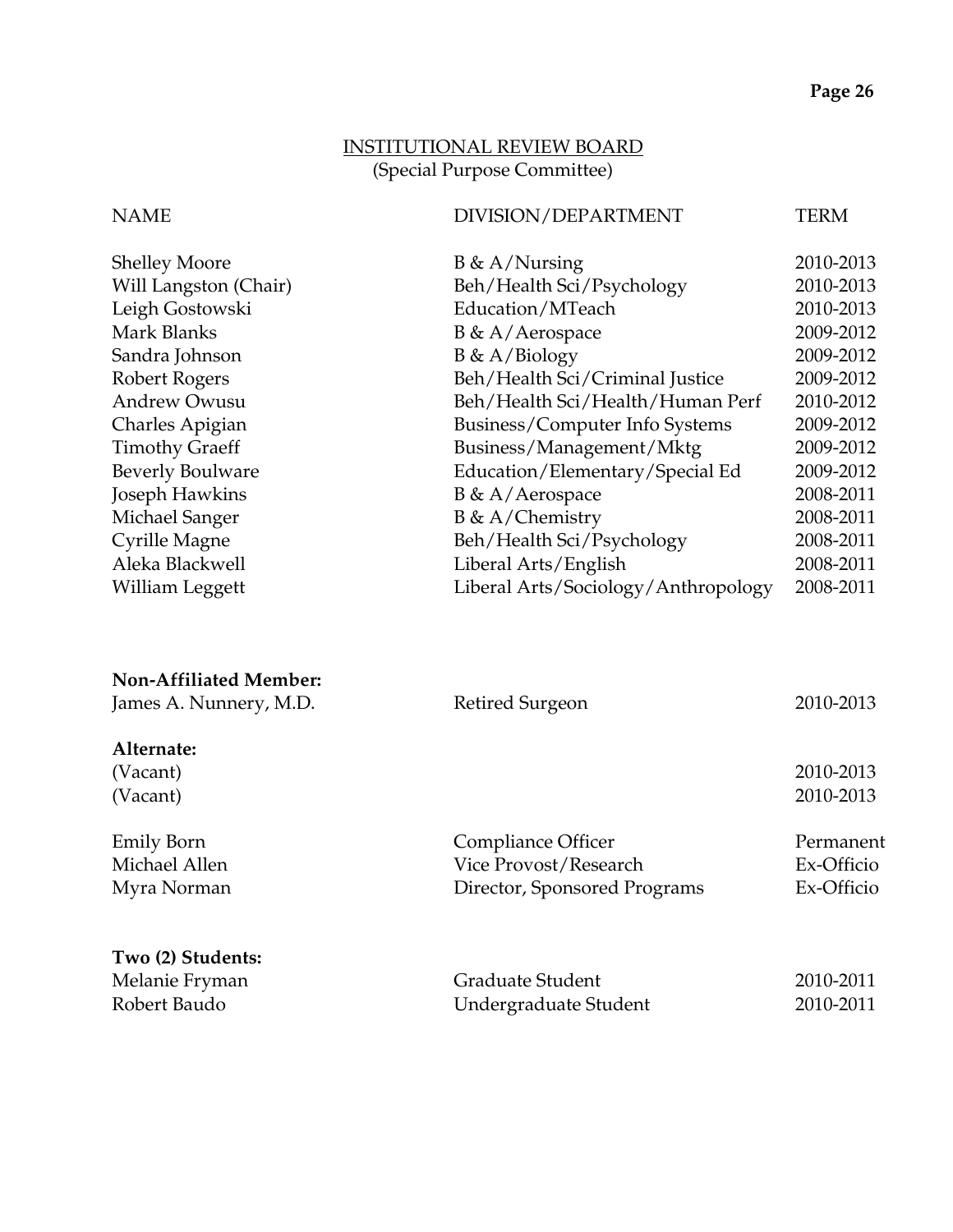#### INSTRUCTIONAL EVALUATION AND DEVELOPMENT COMMITTEE

| NAME | DIVISION/DEPARTMENT | TERM |
|------|---------------------|------|
|      |                     |      |

| Two (2) Faculty, Each Undergraduate |  |
|-------------------------------------|--|
| College:                            |  |

| Andrea Georgiou  | $B \& A/Aerospace$               | 2010-2012 |
|------------------|----------------------------------|-----------|
| Vacant           | Beh/Health Sci/                  | 2010-2012 |
| Amy Hennington   | Business/Computer Info Systems   | 2010-2012 |
| Georganne Ross   | Education/Elementary/Special Ed  | 2010-2012 |
| John Donovan     | Liberal Arts/Art                 | 2010-2012 |
| Suzanne Mangrum  | Mass Com/Library                 | 2010-2012 |
| Warren Anderson  | B & A/Agribusiness/Agriscience   | 2010-2011 |
| Aimee Holt       | Beh/Health Sci/Psychology        | 2009-2011 |
| Horace Johns     | Business/Accounting              | 2009-2011 |
| Vacant           | Education/                       | 2010-2011 |
| Mark Abolins     | Liberal Arts/Geosciences         | 2009-2011 |
| Douglas McKinnie | Mass Com/Recording Industry Mgmt | 2009-2011 |
| Marva Lucas      | Mass Com/University Studies      | 2009-2011 |
|                  |                                  |           |

| One (1) Instructional Technology Support Center Staff: |                                             |            |  |
|--------------------------------------------------------|---------------------------------------------|------------|--|
| Gail Fedak                                             | <b>Instructional Technology Support Ctr</b> | Ex-Officio |  |
|                                                        |                                             |            |  |
| John Omachonu                                          | <b>Interim Vice Provost</b>                 | Ex-Officio |  |
|                                                        |                                             |            |  |
| Two (2) Students:                                      |                                             |            |  |
| Ryan Hulsey                                            | Student                                     | 2010-2011  |  |
| Alex Lewis                                             | Student                                     | 2010-2011  |  |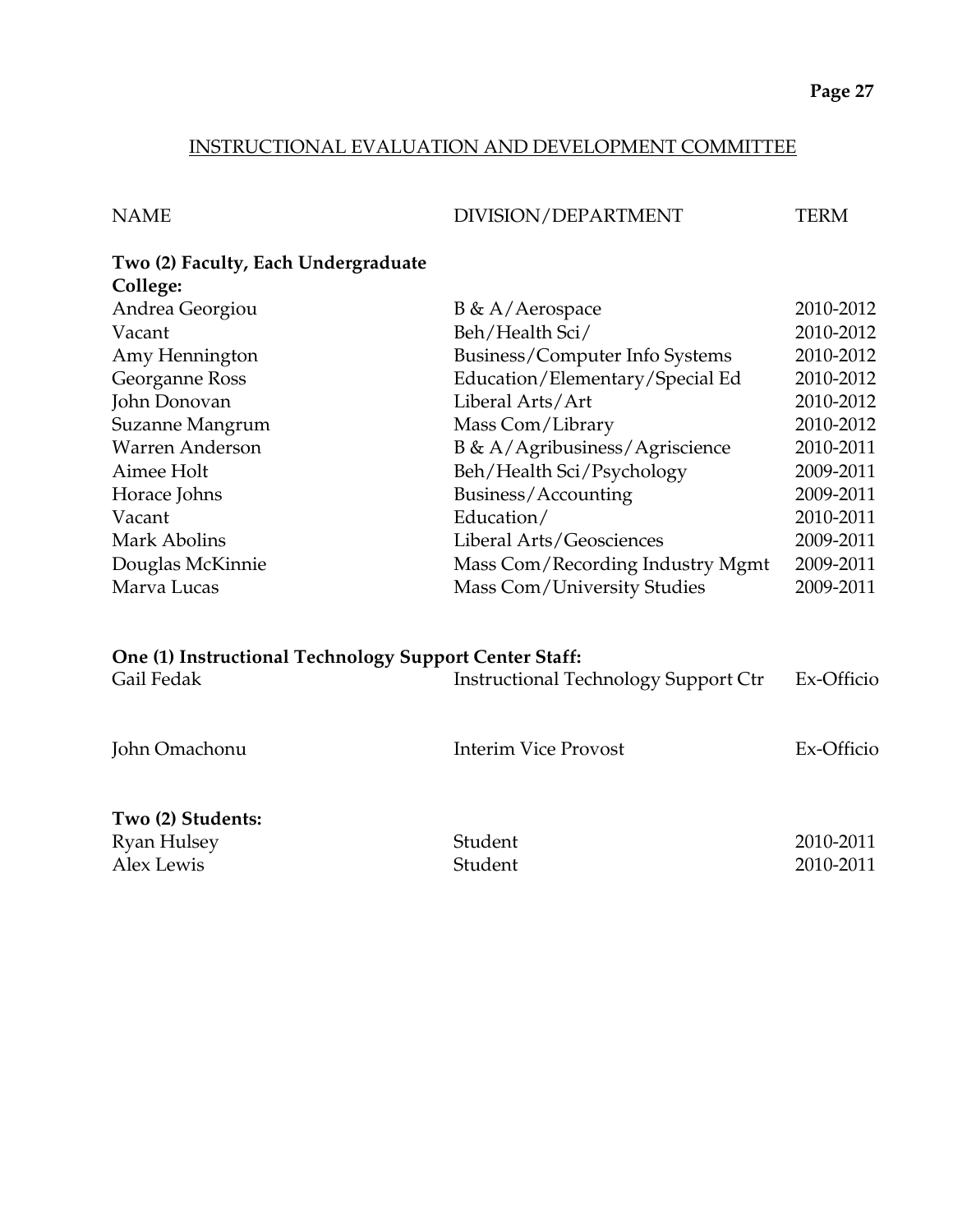# INTERNATIONAL EDUCATION AND EXCHANGE COMMITTEE

**Two (2) Students:**

#### NAME DIVISION/DEPARTMENT TERM

#### **Two (2) Faculty, Each Undergraduate College:**

| $\sim$                 |                                   |           |
|------------------------|-----------------------------------|-----------|
| Vatsala Krishnamani    | B & A/Mathematical Sciences       | 2010-2013 |
| <b>Beverly Burke</b>   | Beh/Health Sci/Psychology         | 2010-2013 |
| Raholanda White        | Business/Bus Com/Entrepreneurship | 2010-2013 |
| Jeanne Fain            | Education/Elementary/Special Ed   | 2010-2013 |
| <b>Ryan Otter</b>      | $B \& A/Biology$                  | 2009-2012 |
| Jasmine Kwon           | Beh/Health Sci/Human Sciences     | 2010-2012 |
| <b>Troy Festervand</b> | Business/Management/Mktg          | 2009-2012 |
| Vacant                 | Education/                        | 2010-2012 |
| Paul Fischer           | Mass Com/Recording Industry Mgmt  | 2009-2012 |
| Andrei Korobkov        | Liberal Arts/Political Science    | 2009-2011 |
| Scott Boyd             | Liberal Arts/Speech/Theatre       | 2009-2011 |
| <b>Robert Spires</b>   | Mass Com/Electronic Media Com     | 2009-2011 |
|                        |                                   |           |

| John Omachonu          | <b>Interim Vice Provost</b>         | Ex-Officio |
|------------------------|-------------------------------------|------------|
| Doug Heffington        | <b>Global Studies</b>               | Ex-Officio |
| Rhonda Waller          | Director/Education Abroad           | Ex-Officio |
| <b>Charlie Gregory</b> | Director/Campus Recreation          | Ex-Officio |
| Diane Turnham          | <b>Associate Director/Athletics</b> | Ex-Officio |
| Peter Cunningham       | Assoc Dean/Graduate Studies         | Ex-Officio |
| Dianna Rust            | Assoc Dean/Continuing Education     | Ex-Officio |

| <b>Christopher Ainsley</b> | Exchange Student | 2010-2011 |
|----------------------------|------------------|-----------|
| Vacant                     | Study Abroad     | 2010-2011 |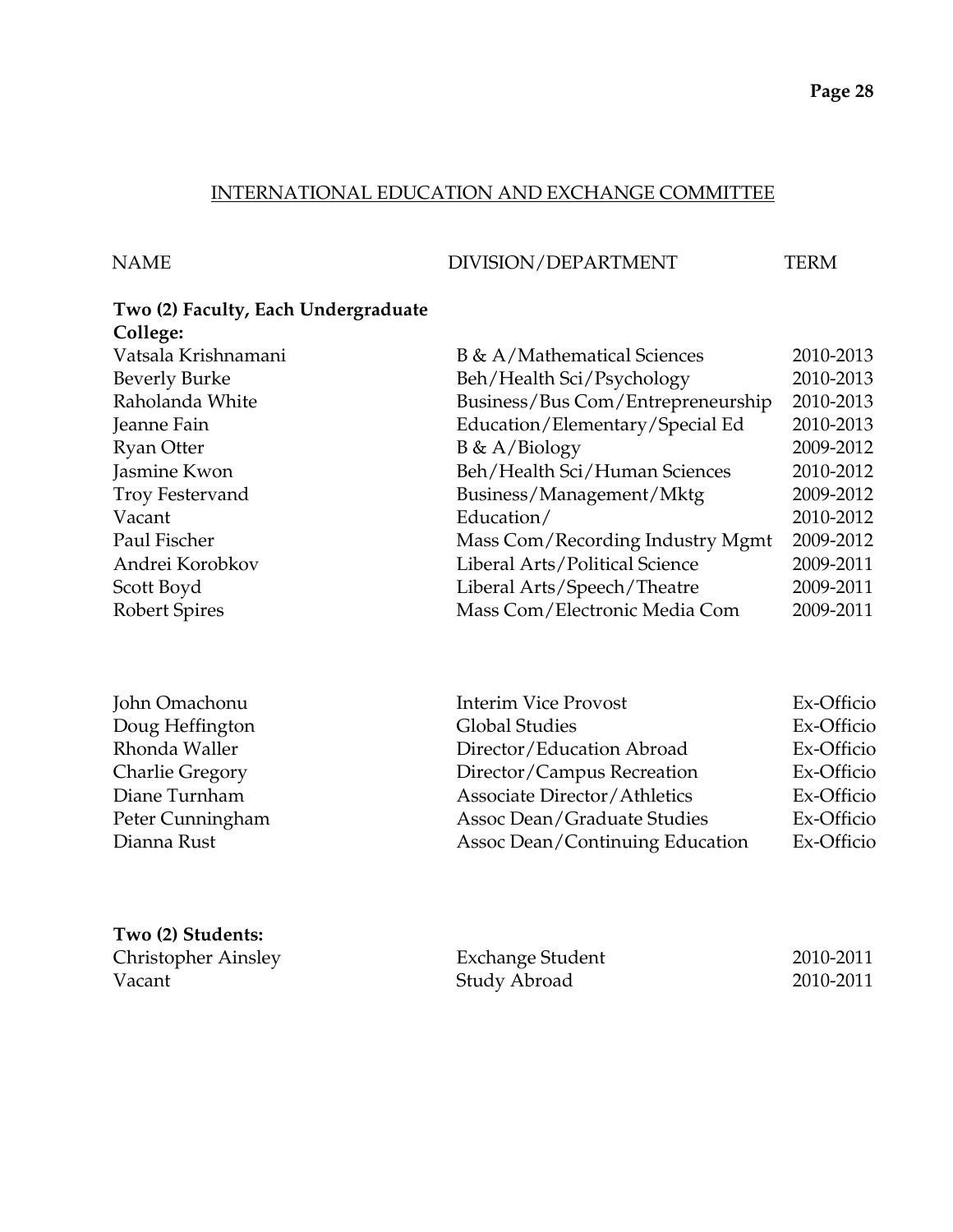# INTELLECTUAL PROPERTY ADVISORY COMMITTEE (Special Purpose)

| <b>NAME</b>          | DIVISION/DEPARTMENT              | <b>TERM</b> |
|----------------------|----------------------------------|-------------|
| Andrienne Friedli    | $B \& A/Chemistry$               | 2009-2012   |
| <b>Charles Perry</b> | B & A/Engineering Technology     | 2009-2012   |
| William Robertson    | B & A/Physics/Astronomy          | 2009-2012   |
| John Mullane         | Business/Management/Mktg         | 2009-2012   |
| Stephanie Taylor     | Mass Com/Recording Industry Mgmt | 2009-2012   |

Michael Allen Vice Provost/Research Ex-Officio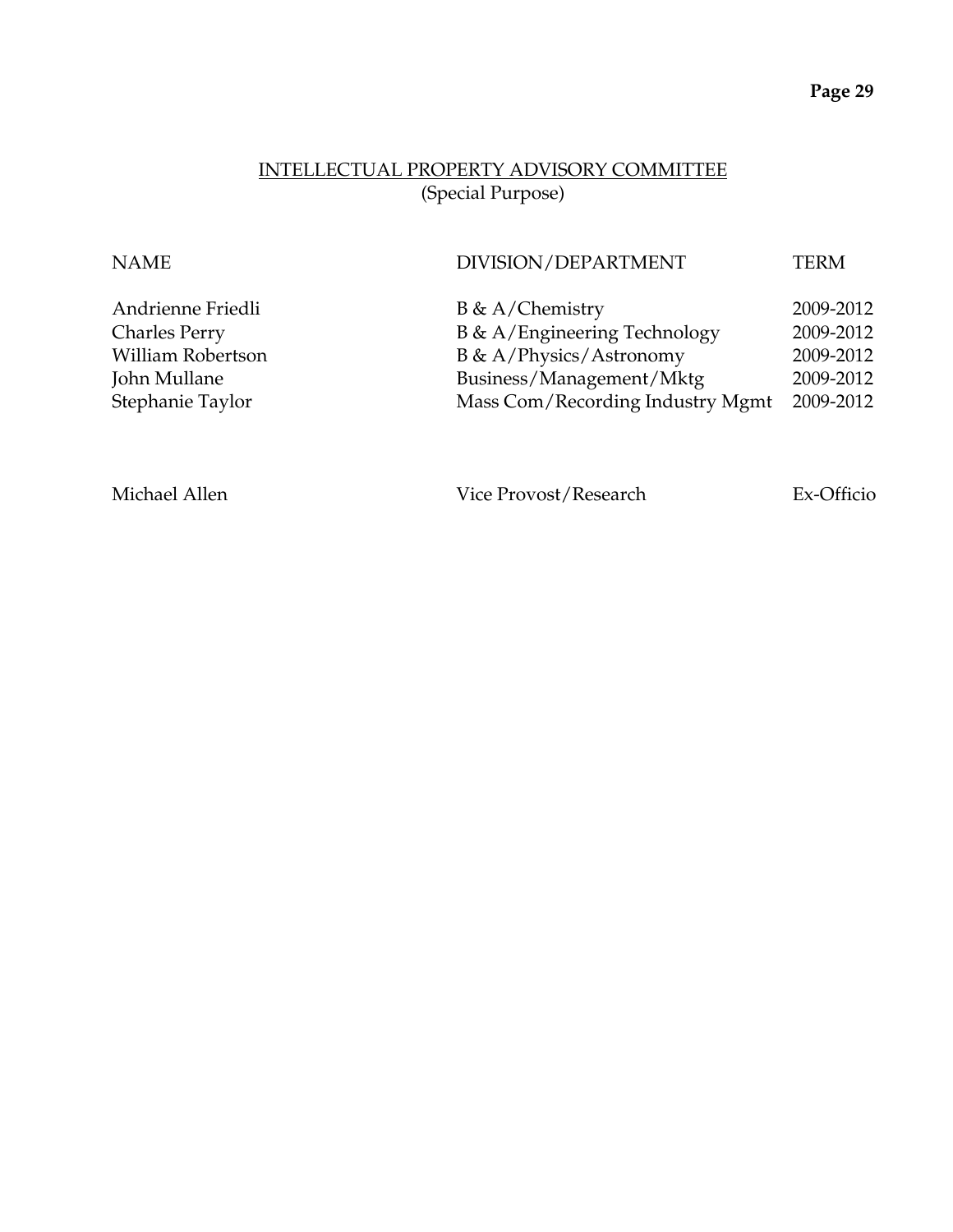# LIBRARY COMMITTEE

| <b>NAME</b>                                  | DIVISION/DEPARTMENT                   | <b>TERM</b> |
|----------------------------------------------|---------------------------------------|-------------|
| One (1) Faculty, Each Undergraduate College: |                                       |             |
| Sandra Benson                                | Business/Accounting                   | 2010-2012   |
| Vacant                                       | Education/                            | 2010-2012   |
| Erin Anfinson                                | Liberal Arts/Art                      | 2010-2012   |
| Wandi Ding                                   | B & A/Mathematical Sciences           | 2009-2011   |
| Helen Binkley                                | Beh/Health Sci/Health/Human Perf      | 2009-2011   |
| Tricia Farwell                               | Mass Com/Journalism                   | 2009-2011   |
| Two (2) At-Large Faculty:                    |                                       |             |
| Ann McCullough                               | Liberal Arts/Foreign Lang/Literatures | 2010-2012   |
| Suann Alexander                              | Mass Com/Library                      | 2010-2012   |
| Michael Allen                                | Dean, Graduate Studies                | Ex-Officio  |
| William Black                                | Interim Dean, University Library      | Ex-Officio  |
| Two (2) Students:                            |                                       |             |
| Vacant                                       | Graduate Student                      | 2010-2011   |
| Cameron Patton                               | Undergraduate Student                 | 2010-2011   |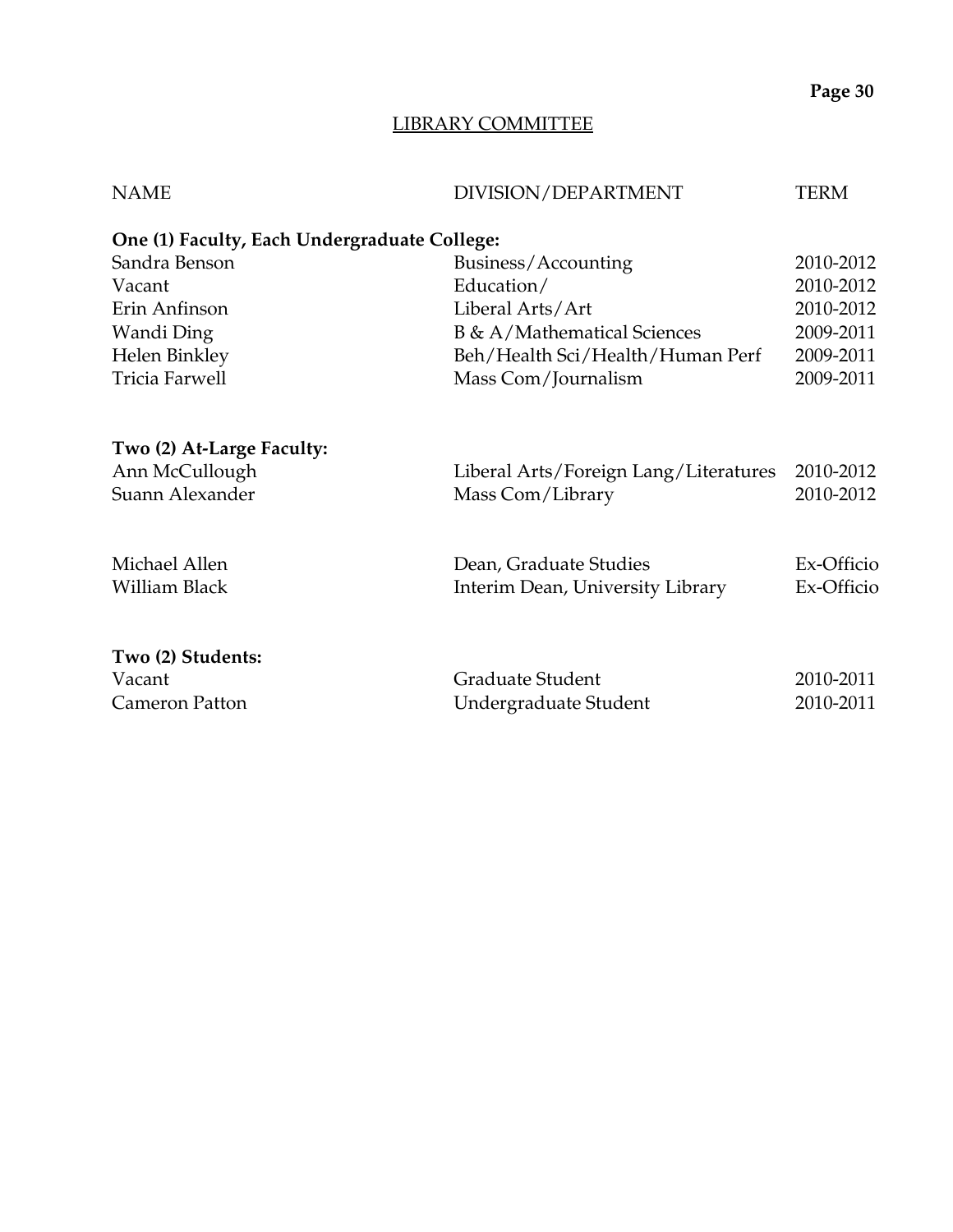# MTSU PLANNING COMMITTEE

#### NAME DIVISION/DEPARTMENT TERM

# **One (1) Faculty, Each Undergraduate**

| College (3-year terms):            |                                     |            |
|------------------------------------|-------------------------------------|------------|
| Don Nelson                         | B & A/Mathematical Sciences         | 2010-2013  |
| Terry Goodin                       | Education/Educational Leadership    | 2010-2013  |
| Jerden Johnson                     | Beh/Health Sci/Psychology           | 2010-2012  |
| Christopher Quarto                 | Education/Educational Leadership    | 2009-2012  |
| Jennifer Dooley                    | Mass Com/University Studies         | 2009-2012  |
| Doug Timmons                       | Business/Economics/Finance          | 2008-2011  |
| Mary Hoffschwelle                  | Liberal Arts/History                | 2008-2011  |
| One (1) Faculty, Graduate Studies: |                                     |            |
| Peter McCluskey                    | Liberal Arts/English                | 2008-2011  |
| Faye Johnson                       | Academic Affairs                    | 2009-2011  |
| <b>Mike Gower</b>                  | Business & Finance                  | 2009-2011  |
| Doug Williams                      | Development & University Relations  | 2009-2011  |
| Tom Wallace                        | <b>Information Technology</b>       | 2010-2012  |
| Stephen White                      | <b>Student Affairs</b>              | 2010-2012  |
| Laurie Witherow                    | University College/Academic Support | 2010-2012  |
| <b>Warner Cribb</b>                | President, Faculty Senate           | 2010-2011  |
| Tom Cheatham                       | Dean, Basic & Applied Sciences      | 2010-2011  |
| <b>Brandon Batts</b>               | President, Student Government Assoc | 2010-2011  |
| Beth Barber Jones                  | President, MTSU Alumni Assoc        | 2010-2011  |
| <b>Brad Bartel</b>                 | Provost                             | Chair      |
| John Cothern                       | Senior Vice President               | Ex-Officio |
| Joe Bales                          | V.P., Development & Univ Relations  | Ex-Officio |
| <b>Bruce Petryshak</b>             | V.P., Information Technology        | Ex-Officio |
| Debra Sells                        | V.P., Student Affairs               | Ex-Officio |
| Mark Byrnes                        | Interim Dean, Liberal Arts          | Ex-Officio |
| Harold Whiteside                   | Dean, Behavioral/Health Sciences    | Ex-Officio |
| E. James Burton                    | Dean, Business                      | Ex-Officio |
| Lana Seivers                       | Dean, Education                     | Ex-Officio |
| Roy Moore                          | Dean, Mass Communication            | Ex-Officio |
| Michael Allen                      | Dean, Graduate Studies              | Ex-Officio |
| Mike Boyle                         | Dean, University College            | Ex-Officio |
| John Vile                          | Dean, Honors College                | Ex-Officio |

Fay Parham Institutional Effectiveness Ex-Officio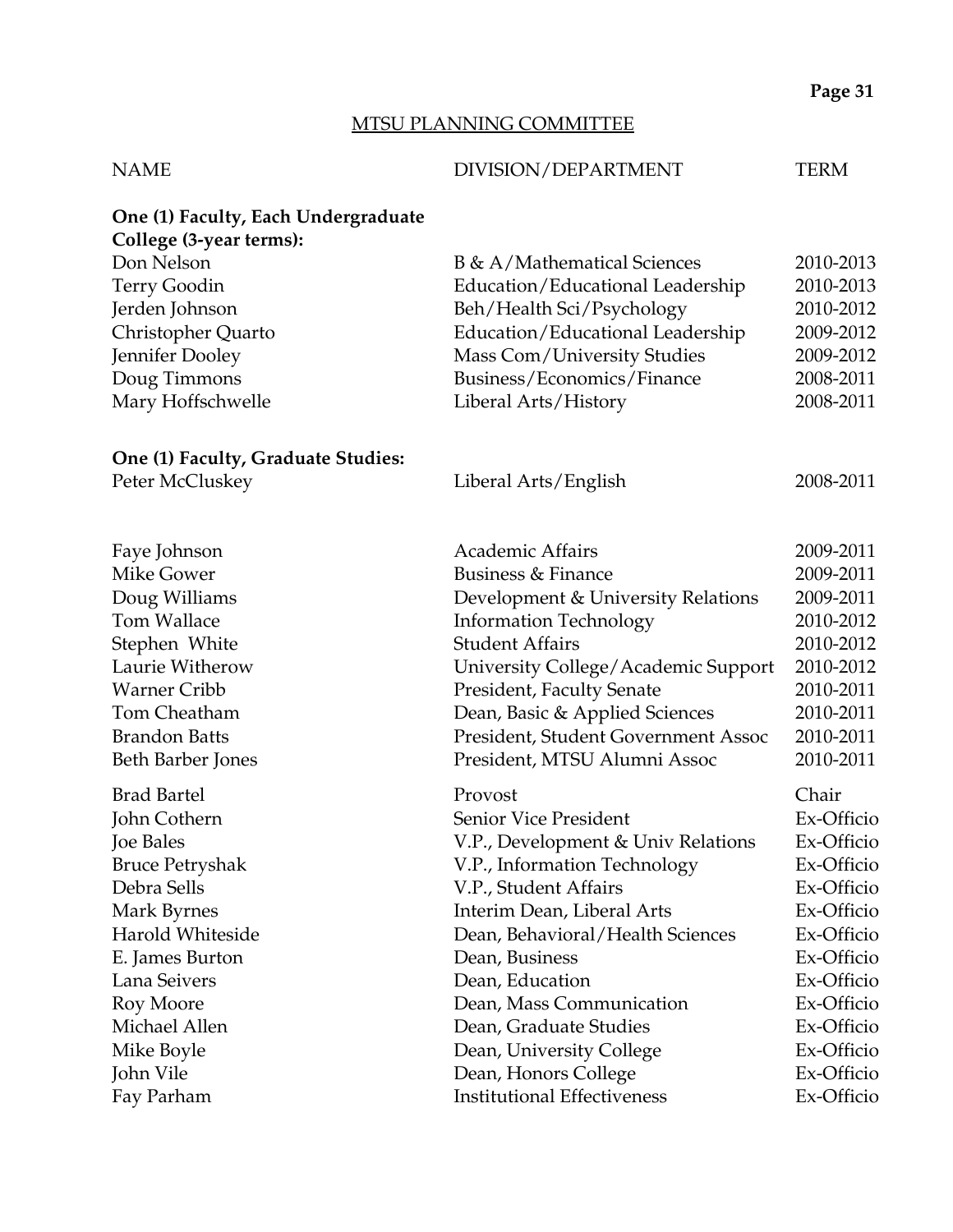MTSU Planning Committee Continued

| Cornelia Wills            | Institutional Research            | Ex-Officio |
|---------------------------|-----------------------------------|------------|
| David Cicotello           | Assoc V.P., Admissions/Enrollment | Ex-Officio |
|                           |                                   |            |
| One (1) Graduate Student: |                                   |            |
| Vacant                    | Graduate Student                  | 2010-2011  |

#### NON-INSTRUCTIONAL ASSIGNMENT COMMITTEE

| <b>NAME</b>                         | DIVISION/DEPARTMENT                   | <b>TERM</b> |
|-------------------------------------|---------------------------------------|-------------|
| Two (2) Faculty, Each Undergraduate |                                       |             |
| College:                            |                                       |             |
| (Vacant)                            | B & A/                                | 2009-2011   |
| Jim Williams                        | Liberal Arts/History                  | 2009-2011   |
| Jacqueline Heigle                   | Mass Com/Electronic Media Com         | 2009-2011   |
| <b>Beverly Boulware</b>             | Education/Elementary/Special Ed       | 2008-2010   |
| <b>Betty Harper</b>                 | Business/Accounting                   | 2008-2010   |
| Erin Anfinson                       | Liberal Arts/Art                      | 2008-2010   |
| Justin Gardner                      | B & A/Agribusiness/Agriscience        | 2008-2010   |
| Charles Dahan                       | Mass Com/Recording Industry Mgmt      | 2008-2010   |
| Ann Campbell                        | Education/Elementary/Special Ed       | 2008-2010   |
| <b>Troy Festervand</b>              | Business/Management/Mktg              | 2008-2010   |
| <b>Rick Moffett</b>                 | <b>Interim Assistant Vice Provost</b> | Ex-Officio  |

No appointments made for 2010-2012; committee not funded for academic year 2010-2011.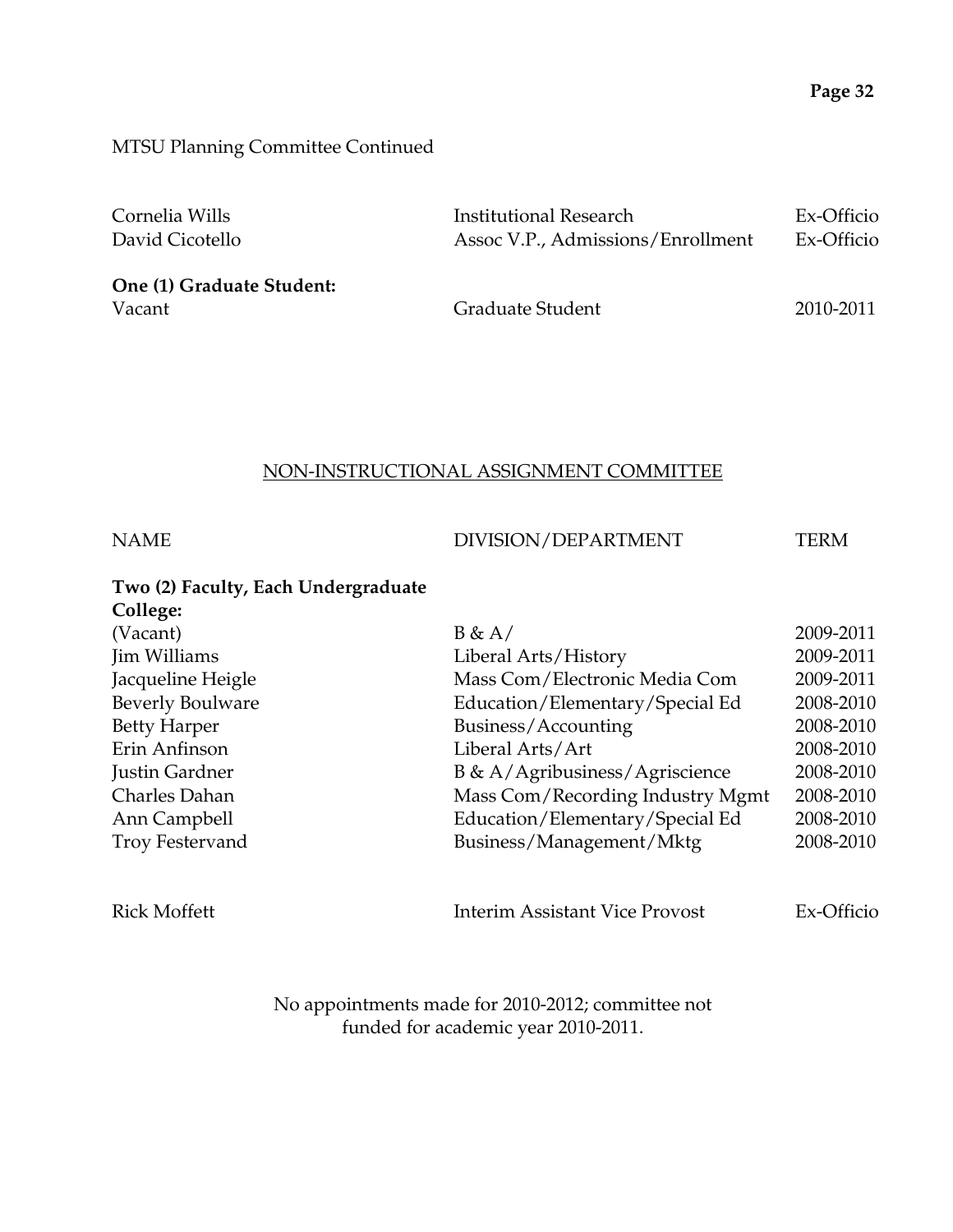# PUBLIC SERVICE COMMITTEE

| NAME | DIVISION/DEPARTMENT | <b>TERM</b> |
|------|---------------------|-------------|

| Two (2) Faculty, Each Undergraduate |                                  |            |
|-------------------------------------|----------------------------------|------------|
| College:                            |                                  |            |
| <b>Heather Brown</b>                | B & A/Engineering Technology     | 2010-2012  |
| Debra Wilson                        | Beh/Health Sci/Nursing           | 2010-2012  |
| Patricia Wall                       | Business/Accounting              | 2010-2012  |
| Vacant                              | Education/                       | 2010-2012  |
| <b>Bonnie Rushlow</b>               | Liberal Arts/Art                 | 2010-2012  |
| Stephanie Taylor                    | Mass Com/Recording Industry Mgmt | 2010-2012  |
| David Hatfield                      | B & A/Engineering Technology     | 2010-2011  |
| Cathy Cooper                        | Beh/Health Sci/Nursing           | 2009-2011  |
| Michelle Bobbitt                    | Business/Management/Mktg         | 2009-2011  |
| Jeremy Winters                      | Education/Elementary/Special Ed  | 2009-2011  |
| Mark Jackson                        | Liberal Arts/English             | 2009-2011  |
| Jason Reineke                       | Mass Com/Journalism              | 2009-2011  |
|                                     |                                  |            |
| Mike Boyle                          | Dean, University College         | Ex-Officio |
|                                     |                                  |            |

# **Two (2) Undergraduate Students:**

| Roslyn Brewer           | Student | 2010-2011 |
|-------------------------|---------|-----------|
| <b>Kierion Stephens</b> | Student | 2010-2011 |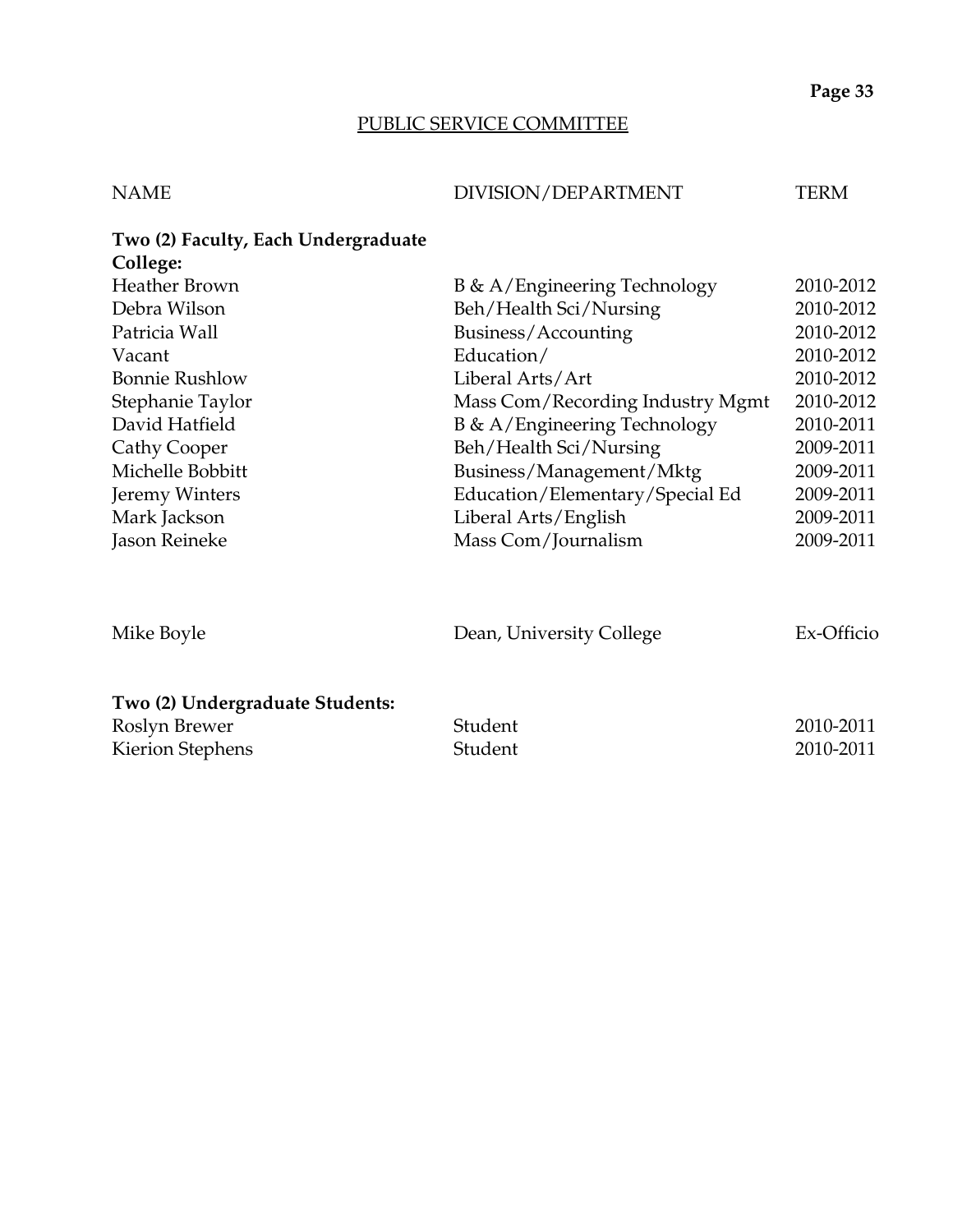#### UNIVERSITY SPECIAL COMMITTEE ON ADVISING (Special Purpose Committee)

#### NAME DIVISION/DEPARTMENT TERM

#### **One (1) Faculty, Each Undergraduate College:**

| Michelle Boyer-Pennington | Beh/Health Sci/Psychology       | 2010-2012 |
|---------------------------|---------------------------------|-----------|
| Jim Calder                | Education/Elementary/Special Ed | 2010-2012 |
| Doug Heffington           | Liberal Arts/History            | 2010-2012 |
| Victor Montemayor         | B & A/Physics/Astronomy         | 2009-2011 |
| Charles Apigian           | Business/Computer Info Systems  | 2009-2011 |
| Ray Wong                  | Mass Com/Journalism             | 2009-2011 |
|                           |                                 |           |

#### **One (1) Full-Time Advisor, Each Undergraduate College:**

| Jennifer Danylo        | Basic/Applied Sciences                    | Permanent |
|------------------------|-------------------------------------------|-----------|
| Brelinda Johnson       | Behavioral/Health Sciences                | Permanent |
| <b>Amanda Chambers</b> | <b>Business</b>                           | Permanent |
| June Adams             | Education                                 | Permanent |
| Lucy Langworthy        | Liberal Arts                              | Permanent |
| Hattie Traylor         | <b>Mass Communication</b>                 | Permanent |
| Laurie Witherow        | Director, Academic Support Center         | Permanent |
| Marva Lucas            | Chair, University Studies                 | Permanent |
| Laura Clippard         | <b>University Honors College</b>          | Permanent |
| Sonja Burk             | <b>University College</b>                 | Permanent |
| Michelle Arnold        | Admissions                                | Permanent |
| Teresa Thomas          | <b>Enrollment Services</b>                | Permanent |
| Judith Fogus           | Financial Aid                             | Permanent |
| Michelle Blackwell     | <b>Transfer Student Services</b>          | Permanent |
| Terri Johnson          | <b>Off-Campus Student Services</b>        | Permanent |
| Deborah Carroll        | <b>Student Athlete Enhancement Center</b> | Permanent |
| <b>Bill Fletcher</b>   | <b>Career Development Center</b>          | Permanent |
| Gina Poff              | New Student/Family Programs               | Permanent |
| <b>Brandon Batts</b>   | President, SGA                            | 2010-2011 |
| David Cicotello        | Assoc V.P., Admissions/Enrollment         | Permanent |
| Fay Parham             | Institutional Effect/Plan/Research        | Permanent |
| John Omachonu, Chair   | <b>Interim Vice Provost</b>               | Permanent |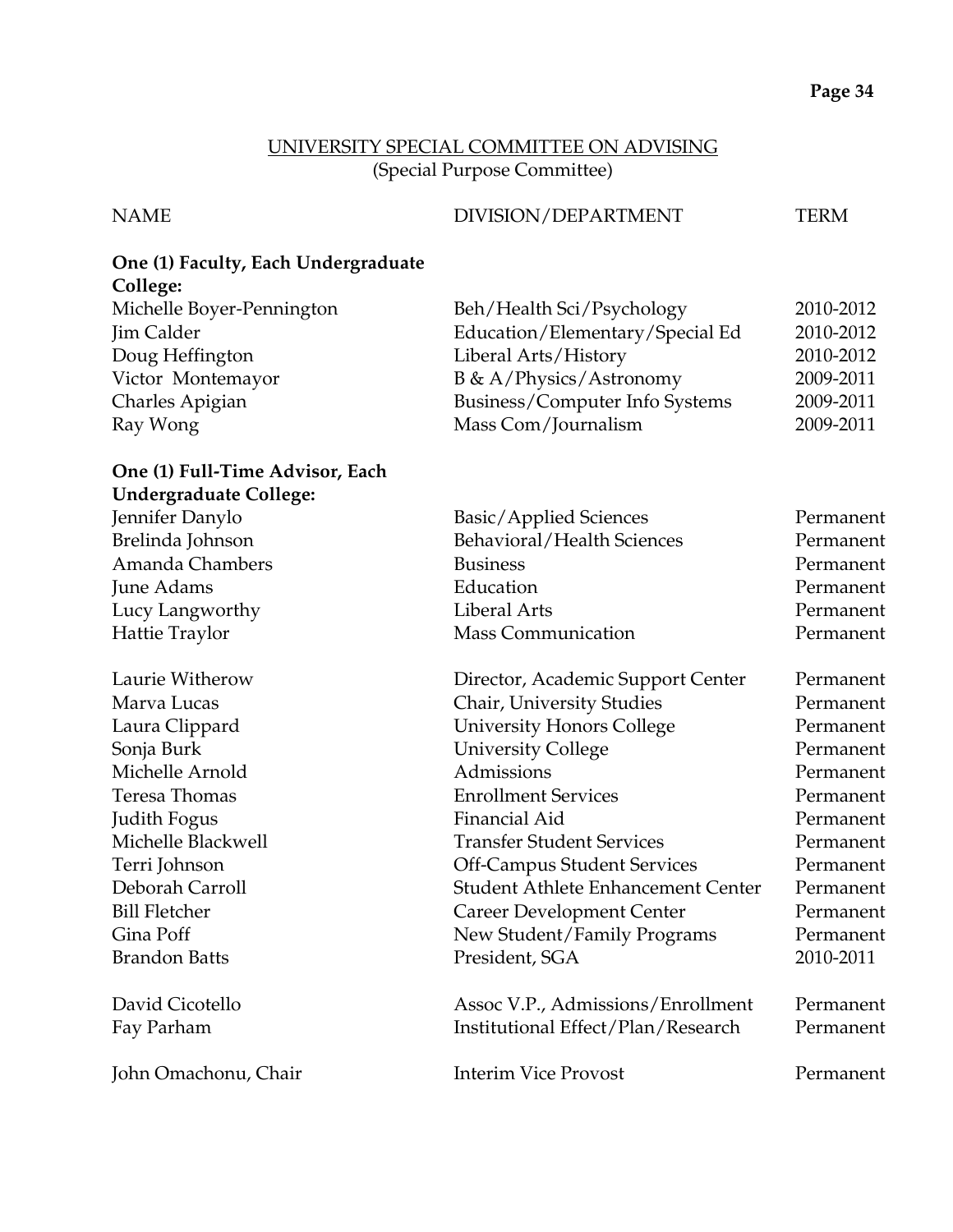#### **The following committees report to the Senior Vice President :**

#### ENVIRONMENTAL HEALTH AND SAFETY COMMITTEE

| <b>NAME</b>                                                 | DIVISION/DEPARTMENT                                         | <b>TERM</b> |
|-------------------------------------------------------------|-------------------------------------------------------------|-------------|
| One (1) Representative, Each Division:                      |                                                             |             |
| Kathy Mathis                                                | <b>Academic Affairs</b>                                     | 2009-2011   |
| Deborah Roberts                                             | <b>Business &amp; Finance</b>                               | 2009-2011   |
| <b>William Fisher</b>                                       | Dev & University Relations                                  | 2009-2011   |
| Barbara Draude                                              | <b>Information Technology</b>                               | 2009-2011   |
| <b>Andy Bickers</b>                                         | <b>Student Affairs</b>                                      | 2009-2011   |
| One (1) Faculty Member:                                     |                                                             |             |
| <b>Sharon Smith</b>                                         | Liberal Arts/Speech/Theatre                                 | 2008-2010   |
|                                                             |                                                             |             |
| One (1) Coordinator, Each Division:<br><b>Watson Harris</b> | <b>Academic Affairs</b>                                     | Ex-Officio  |
| Gerald Caudill                                              | Business & Finance                                          | Ex-Officio  |
|                                                             |                                                             | Ex-Officio  |
| <b>Tony Snook</b><br>Greg Schaffer                          | Dev & University Relations<br><b>Information Technology</b> | Ex-Officio  |
| Rick Chapman                                                | <b>Student Affairs</b>                                      | Ex-Officio  |
|                                                             |                                                             |             |
| James Floyd                                                 | <b>University Counsel</b>                                   | Ex-Officio  |
| Terry Logan                                                 | Enviro Health & Safety Officer                              | Ex-Officio  |
| <b>Tom Tozer</b>                                            | News & Media Relations                                      | Ex-Officio  |
| <b>Buddy Peaster</b>                                        | Chief, Public Safety                                        | Ex-Officio  |
| One Student:                                                |                                                             |             |
| <b>Bonnie Hix</b>                                           | Undergraduate Student                                       | 2009-2010   |
|                                                             |                                                             |             |
|                                                             |                                                             |             |

No new appointments made effective Fall, 2010; committee membership under review.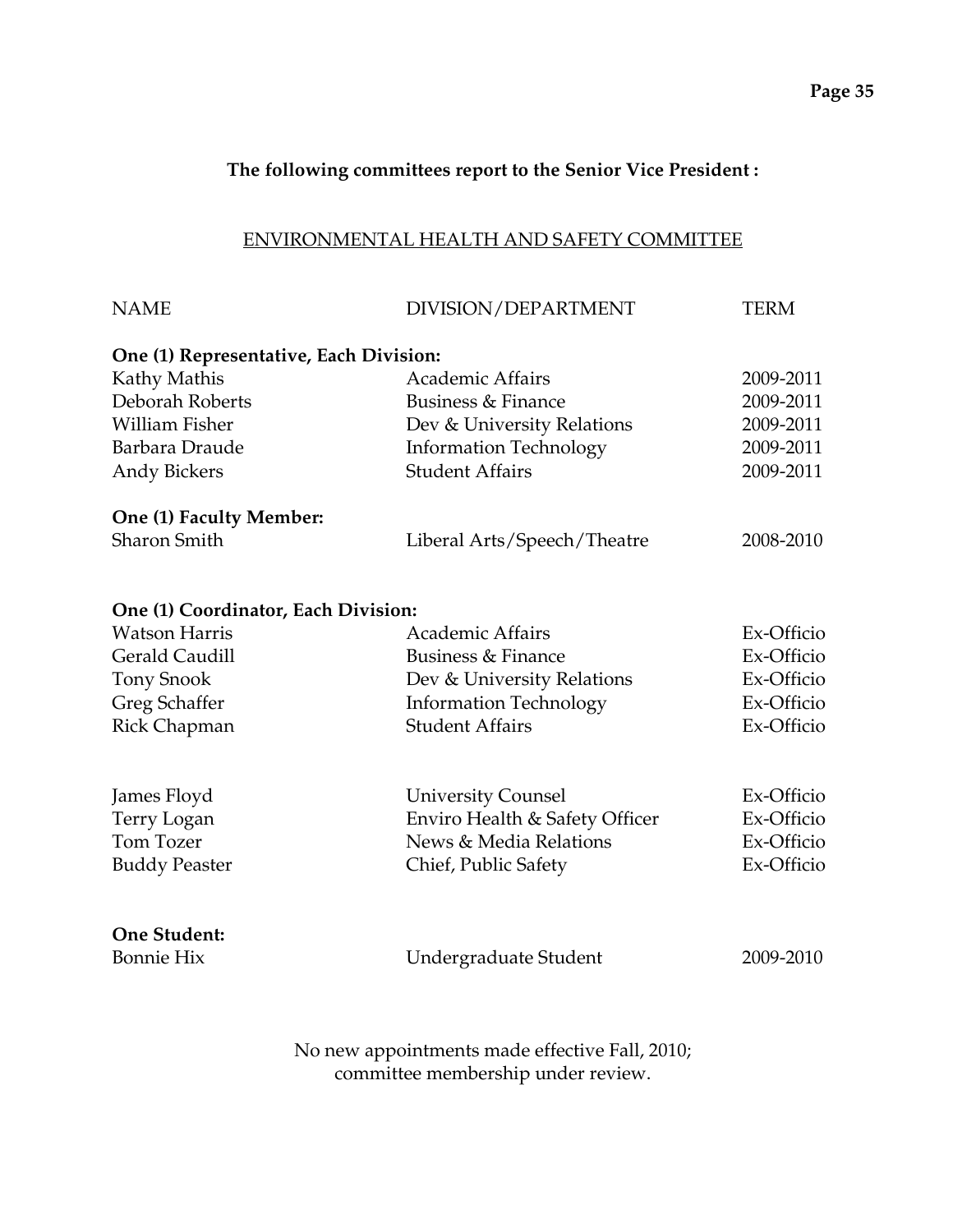# TRAFFIC COMMITTEE

| <b>NAME</b>                                                | DIVISION/DEPARTMENT                     | <b>TERM</b> |
|------------------------------------------------------------|-----------------------------------------|-------------|
| One (1) Faculty, Each Undergraduate<br>College:            |                                         |             |
| William Whitehill                                          | Beh/Health Sci/Health/Human Perf        | 2010-2012   |
| Fred Crawford                                              | Liberal Arts/History                    | 2010-2012   |
| <b>Christy Groves</b>                                      | Mass Com/Library                        | 2010-2012   |
| Don Campbell                                               | B & A/Mathematical Sciences             | 2009-2011   |
| Stephen Lewis                                              | Business/Bus Com/Entrepreneurship       | 2009-2011   |
| Jim Calder                                                 | Education/Elementary/Special Ed         | 2010-2011   |
| One (1) Administrative<br>Representative:<br>Jennifer Kirk | <b>Student Affairs</b>                  | 2010-2012   |
| Ron Malone                                                 | Asst Vice President/Events/Transp       | Permanent   |
| <b>Tracy Read</b>                                          | <b>Interim Manager/Parking Services</b> | Permanent   |
|                                                            |                                         |             |
| Two (2) Students:                                          |                                         |             |
| Michael High                                               | Student                                 | 2010-2011   |
| Caitlin Orman                                              | Student                                 | 2010-2011   |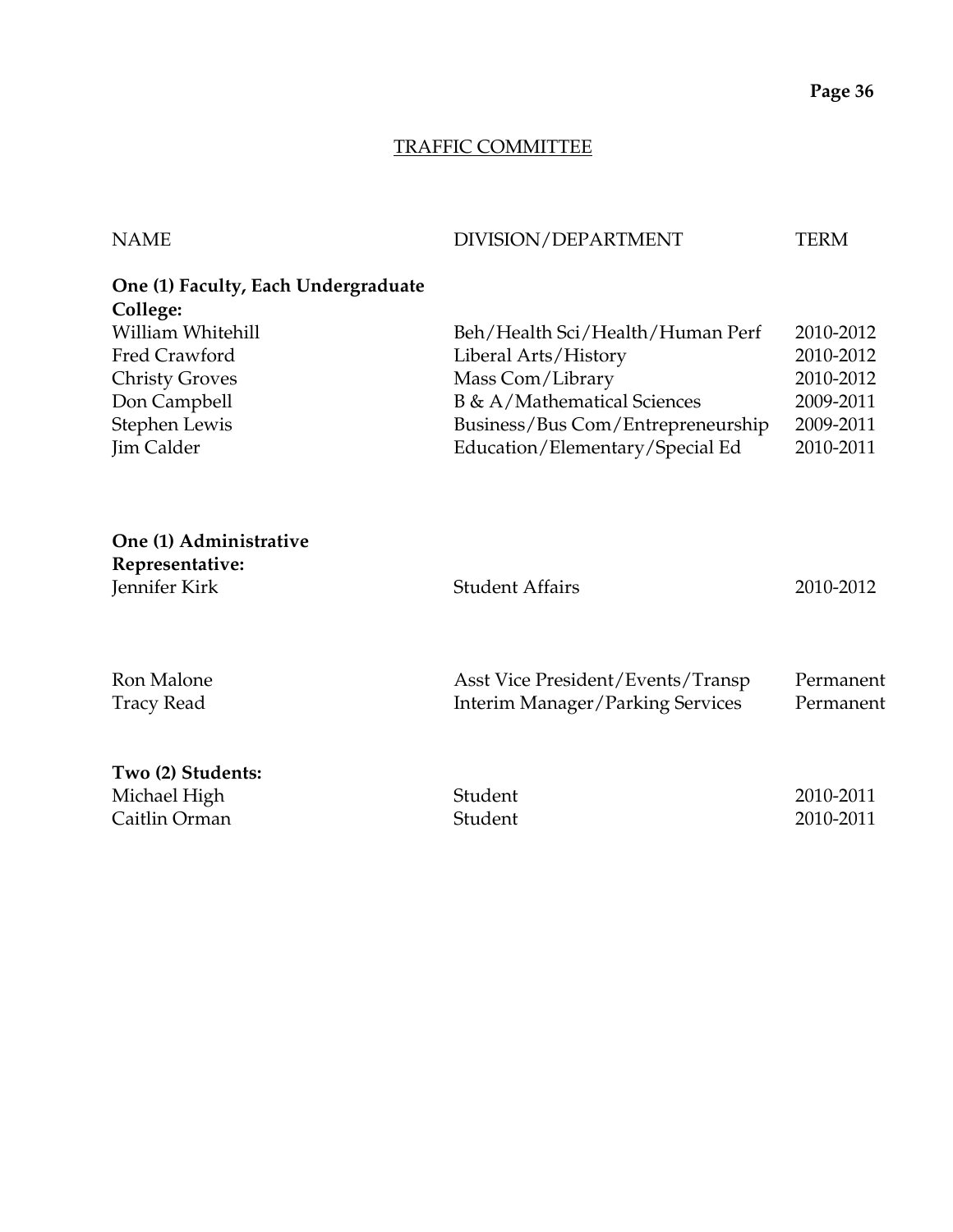## **The following committees report to the Vice President for Student Affairs:**

#### MTSU COMMITTEE ON DISABILITY ISSUES

#### NAME DIVISION/DEPARTMENT TERM

| One (1) Faculty, Each Undergraduate |                                 |           |
|-------------------------------------|---------------------------------|-----------|
| College:                            |                                 |           |
| Jason Johnson                       | B & A/Mathematical Sciences     | 2010-2012 |
| Kathy Burriss                       | Education/Elementary/Special Ed | 2010-2012 |
| Katherine Foss                      | Mass Com/Journalism             | 2010-2012 |
| Janet Colson                        | Beh/Health Sci/Human Sciences   | 2009-2011 |
| Leigh Anne Clark                    | Business/Management/Mktg        | 2009-2011 |
| Lori Kissinger                      | Liberal Arts/Speech/Theatre     | 2009-2011 |

| Director, Disabled Student Services  | Permanent |
|--------------------------------------|-----------|
| Campus Planning                      | Permanent |
| <b>University Counsel</b>            | Permanent |
| ADA/504 Coordinator                  | Permanent |
| Housing & Residential Life           | Permanent |
| <b>Instructional Media Relations</b> | Permanent |
| Human Resources                      | Permanent |
| Events/Transportation                | Permanent |
| Institutional Equity/Compliance      | Permanent |
| V.P., Information Technology         | Permanent |
| V.P., Student Affairs                | Permanent |
|                                      |           |

#### **Four (4) Students:**

Jessie Beecham Sheri Anderson Christopher Cotton James Urban

| Graduate Student      | 2010-2011 |
|-----------------------|-----------|
| Undergraduate Student | 2010-2011 |
| Undergraduate Student | 2010-2011 |
| Undergraduate Student | 2010-2011 |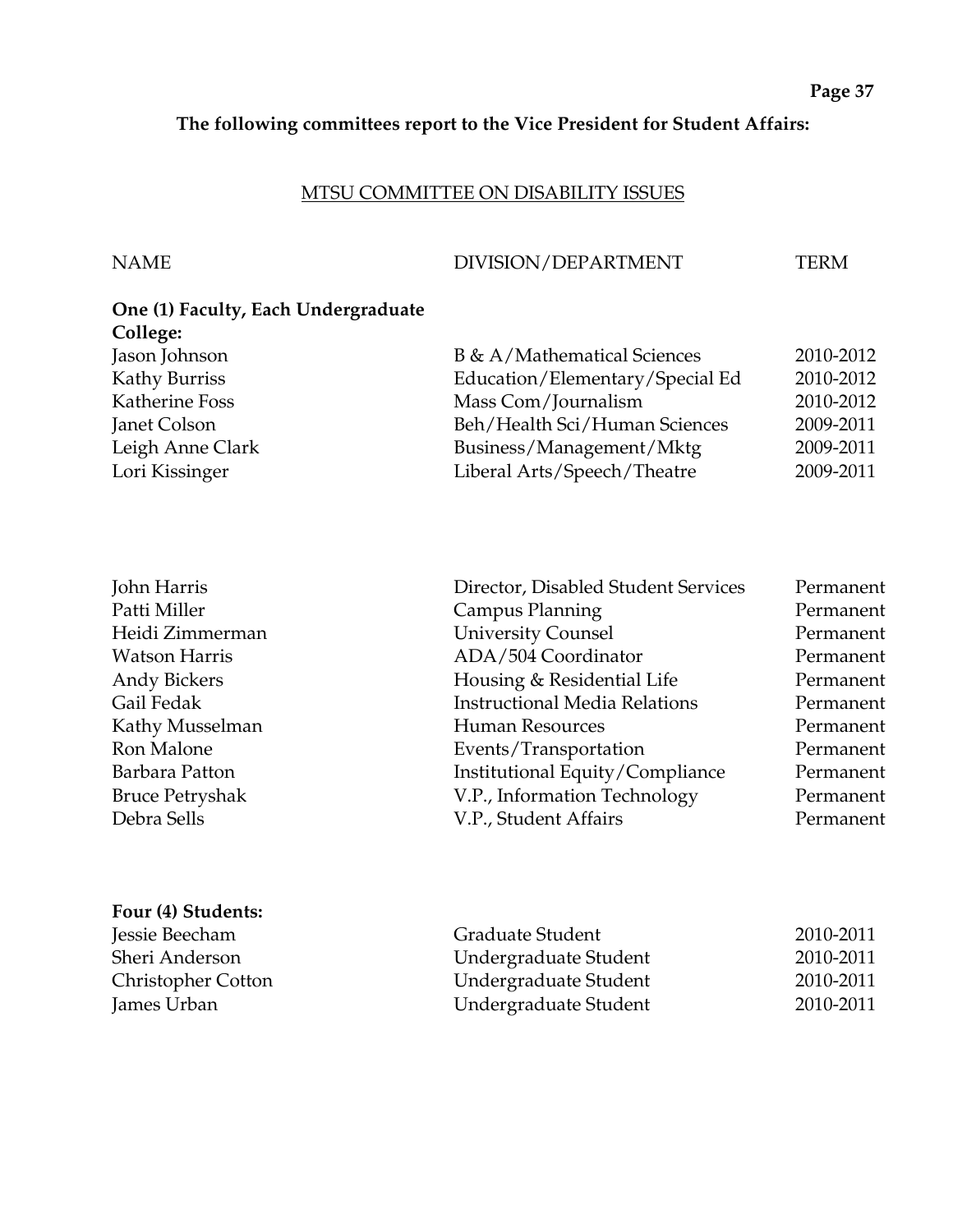## STUDENT APPEALS COMMITTEE

#### NAME DIVISION/DEPARTMENT TERM

# **One (1) Faculty, Each Undergraduate College:**

| Patricia Patterson | $B \& A/Chemistry$                  | 2010-2012 |
|--------------------|-------------------------------------|-----------|
| Melinda Richards   | Beh/Health Sci/Health/Human Perf    | 2010-2012 |
| Jo Williams        | Mass Com/Library                    | 2010-2012 |
| Amy Xia            | Business/Management/Mktg            | 2009-2011 |
| Kathy Burriss      | Education/Elementary/Special Ed     | 2009-2011 |
| Meredith Dye       | Liberal Arts/Sociology/Anthropology | 2009-2011 |

| Danny Kelley    | Associate Dean                     | Ex-Officio |
|-----------------|------------------------------------|------------|
| David Cicotello | Admissions/Records                 | Ex-Officio |
| Rick Henegar    | <b>Graduate Admissions</b>         | Ex-Officio |
| Angie Melton    | Undergrad International Admissions | Ex-Officio |

#### **Four (4) Students:**

| Nathan Haynes   | Graduate Student      | 2010-2011 |
|-----------------|-----------------------|-----------|
| Laura Bosi      | Undergraduate Student | 2010-2011 |
| Dornedria Cross | Undergraduate Student | 2010-2011 |
| Kayla Hale      | Undergraduate Student | 2010-2011 |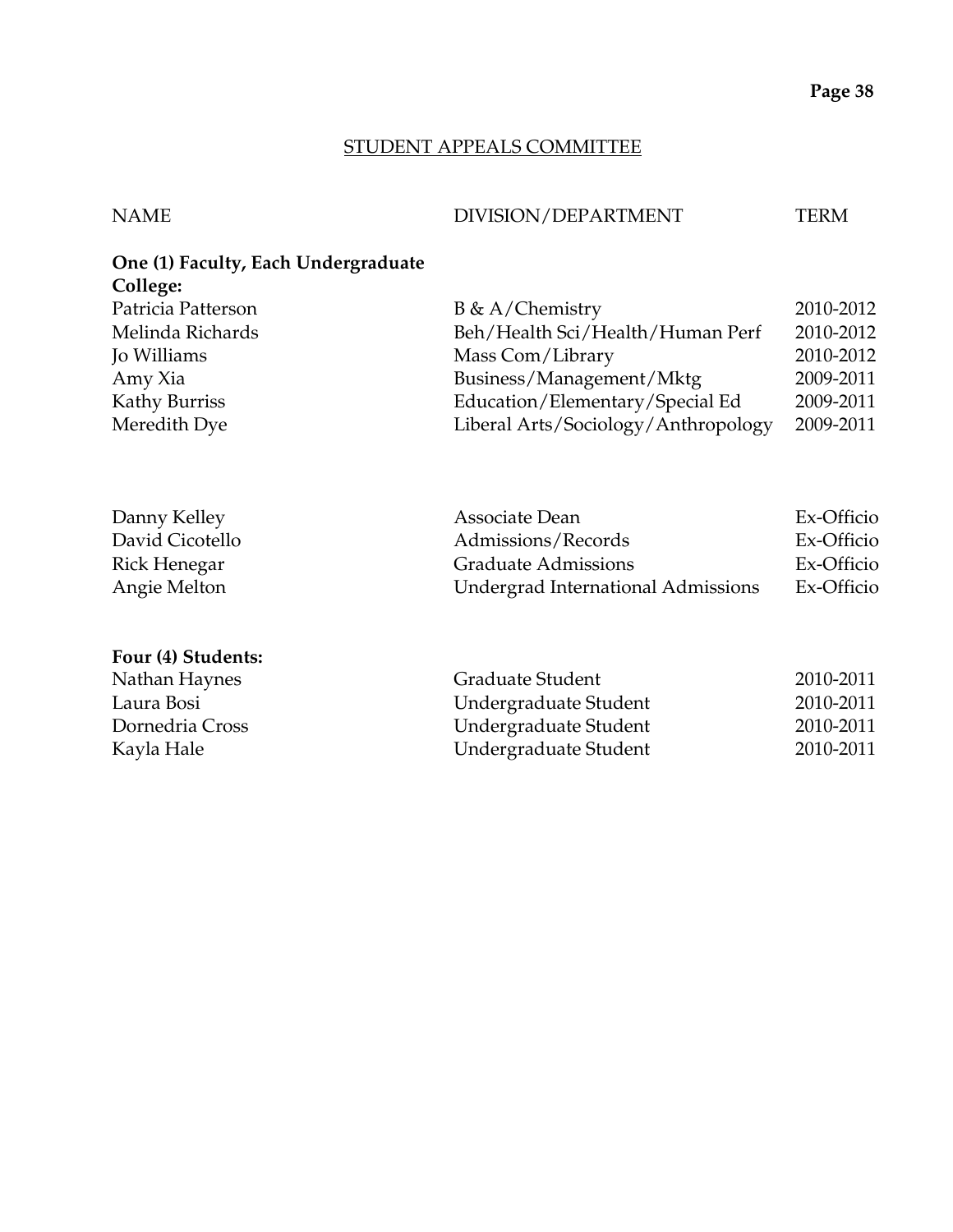## UNIVERSITY AWARDS COMMITTEE

| NAME | DIVISION/DEPARTMENT | <b>TERM</b> |
|------|---------------------|-------------|
|      |                     |             |

#### **One (1) Faculty, Each Undergraduate College:**

| Amy Jetton         | $B \& A/Biology$                 | 2010-2012 |
|--------------------|----------------------------------|-----------|
| <b>Tracey Ring</b> | Education/Elementary/Special Ed  | 2010-2012 |
| Meredith Dye       | Liberal Arts/Sociology           | 2010-2012 |
| Melissa Wald       | Mass Com/Recording Industry      | 2010-2012 |
| Donald Belcher     | Beh/Health Sci/Health/Human Perf | 2009-2011 |
| Amy Xia            | Business/Management/Mktg         | 2010-2011 |
|                    |                                  |           |

# **Two (2) Student Affairs Representatives:**

| Heidi Convery                     | Student Affairs/Academic Support   | 2010-2012  |
|-----------------------------------|------------------------------------|------------|
| Jackie Victory                    | Student Affairs/Leadership/Service | 2009-2011  |
|                                   |                                    |            |
| Danny Kelley                      | Associate Dean                     | Ex-Officio |
|                                   |                                    |            |
| Three (3) Undergraduate Students: |                                    |            |
| Phylicia Coleman                  | Student                            | 2010-2011  |
| Ashley Manson                     | Student                            | 2010-2011  |
| Cody Smith                        | Student                            | 2010-2011  |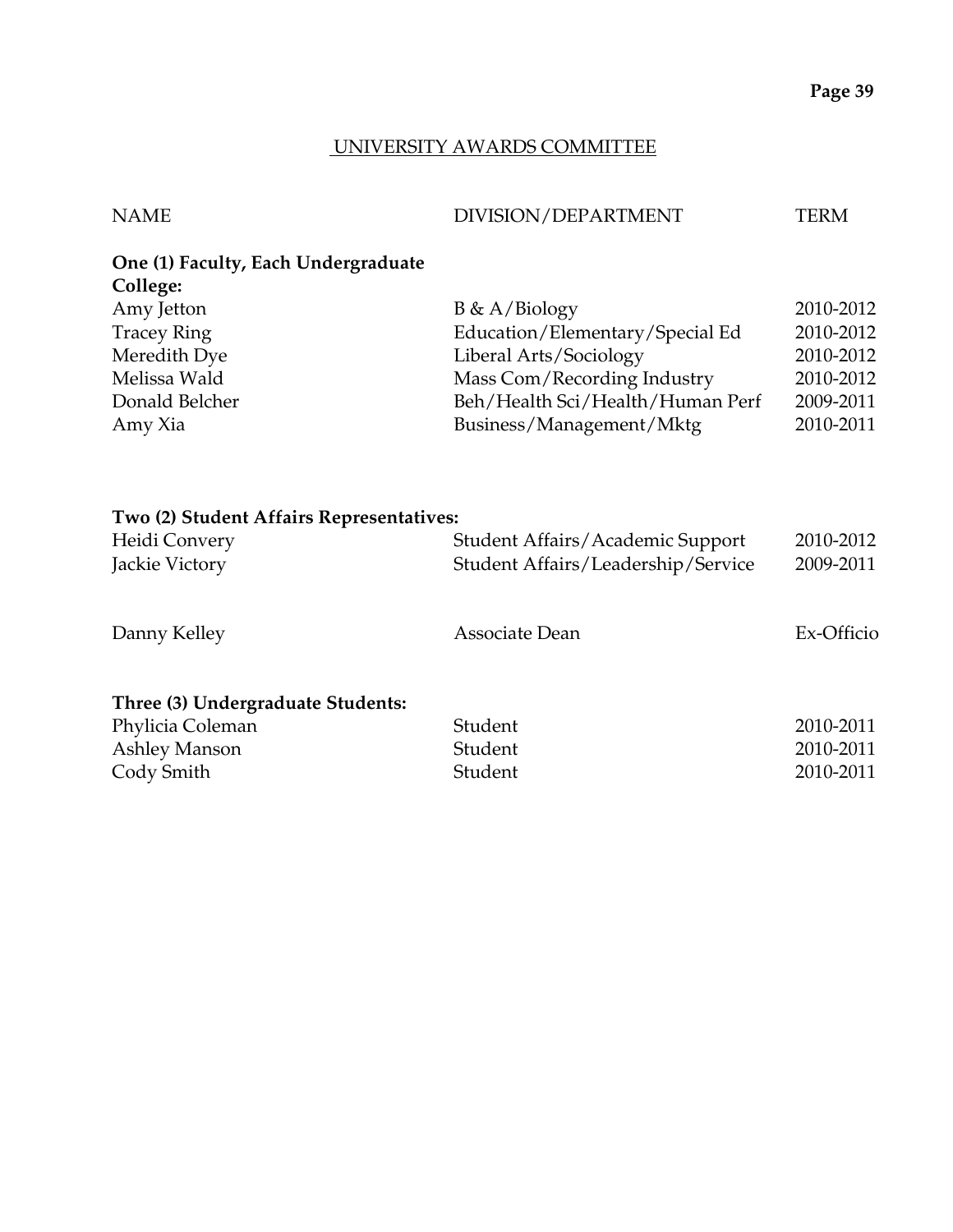# UNIVERSITY DISCIPLINE COMMITTEE

| <b>NAME</b> | DIVISION/DEPARTMENT | TERM |
|-------------|---------------------|------|

| One (1) Faculty, Each Undergraduate |                                  |            |
|-------------------------------------|----------------------------------|------------|
| College:                            |                                  |            |
| <b>Terrence Lee</b>                 | $B \& A/Chemistry$               | 2010-2012  |
| Juanita Brooks                      | Business/Computer Info Systems   | 2010-2012  |
| Vacant                              | Education/                       | 2010-2012  |
| Dana Fuller                         | Beh/Health Sci/Psychology        | 2009-2011  |
| Mary Hoffschwelle                   | Liberal Arts/History             | 2009-2011  |
| Stephen Alligood                    | Mass Com/Journalism              | 2009-2011  |
| Four (4) At-Large Faculty:          |                                  |            |
| Jerry Reagan                        | $B \& A/Biology$                 | 2010-2012  |
| Ellen Slicker                       | Beh/Health Sci/Psychology        | 2010-2012  |
| George Vernardakis                  | Liberal Arts/Political Science   | 2010-2012  |
| Lawanna Fisher                      | Mass Com/University Studies      | 2009-2011  |
| Sarah Sudak                         | Assoc Vice Pres/Dean of Students | Ex-Officio |
| Six (6) Students:                   |                                  |            |
| Sonya Leak                          | Graduate Student                 | 2010-2011  |
| Mark Murphy                         | Graduate Student                 | 2010-2011  |
| Dominick Amari                      | Undergraduate Student            | 2010-2011  |
| Amara Diffendefer                   | Undergraduate Student            | 2010-2011  |
| Robert Houk                         | Undergraduate Student            | 2010-2011  |
| De'Antwaine Moye                    | Undergraduate Student            | 2010-2011  |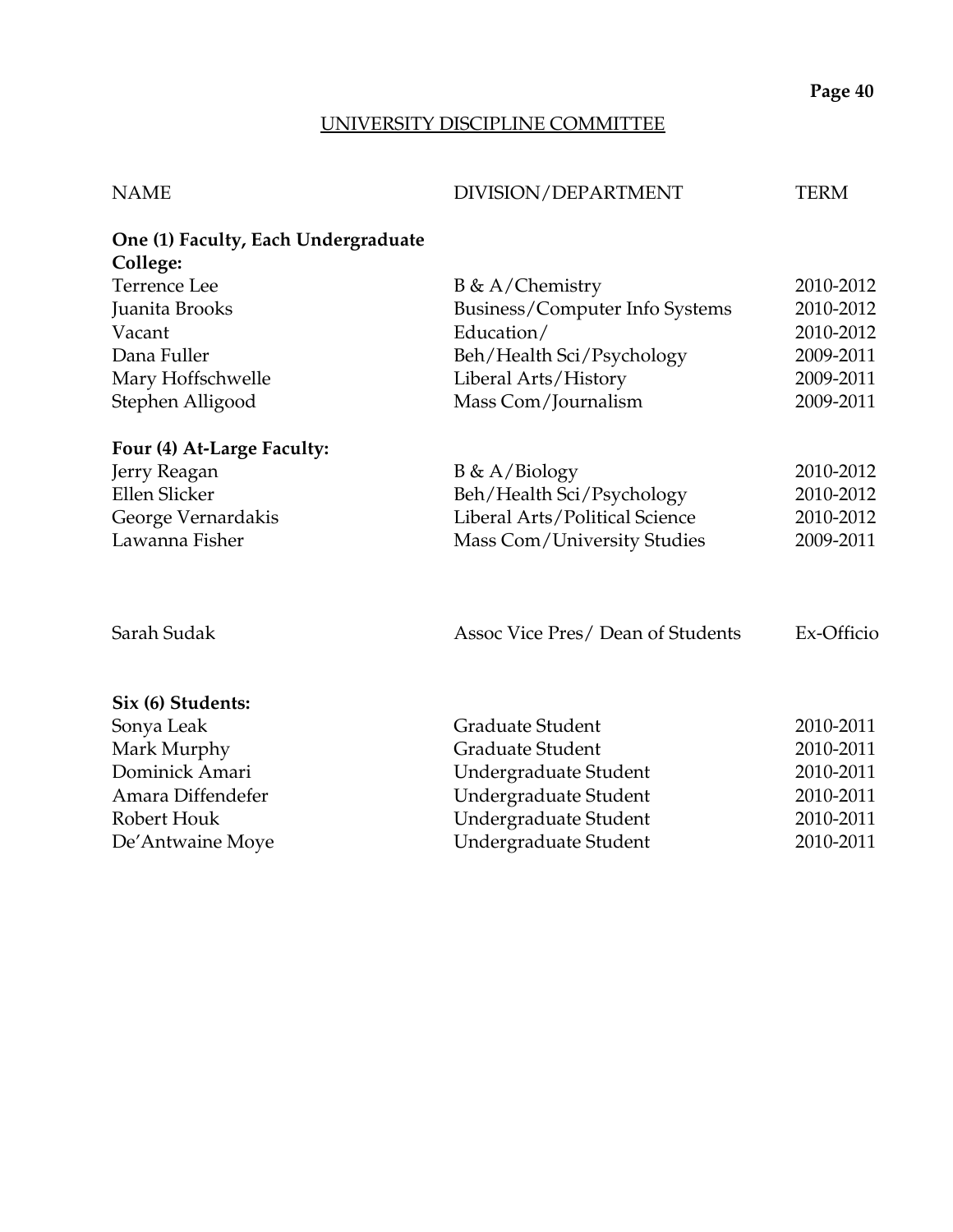#### UNIVERSITY RULES COMMITTEE

| <b>NAME</b> | DIVISION/DEPARTMENT | TERM. |
|-------------|---------------------|-------|
|             |                     |       |

# **One (1) Faculty, Each Undergraduate College:**

| Vatsala Krishnamani | B & A/Mathematical Sciences      | 2010-2012 |
|---------------------|----------------------------------|-----------|
| Sharon Guttman      | Beh/Health Sci/Psychology        | 2010-2012 |
| Kenneth Tillery     | Business/Management/Mktg         | 2010-2012 |
| Mayo Taylor         | Mass Com/Library                 | 2010-2012 |
| Jane Williams       | Education/Educational Leadership | 2009-2011 |
| Tom Strawman        | Liberal Arts/English             | 2009-2011 |

#### **Two (2) Student Life Administrators:**

| Sarah Sudak        | Assoc Vice Pres/Dean of Students     | Ex-Officio |
|--------------------|--------------------------------------|------------|
| Laura Sosh-Lightsy | Assistant Dean, Judicial Affairs and | Ex-Officio |
|                    | <b>Mediation Services</b>            |            |

# **Four (4) Students:**

| Kentral Moore    | Graduate Student             | 2010-2011 |
|------------------|------------------------------|-----------|
| Samantha Ferrell | Upper-division Undergraduate | 2010-2011 |
| Robert Houk      | Upper-division Undergraduate | 2010-2011 |
| Samantha Nichols | Upper-division Undergraduate | 2010-2011 |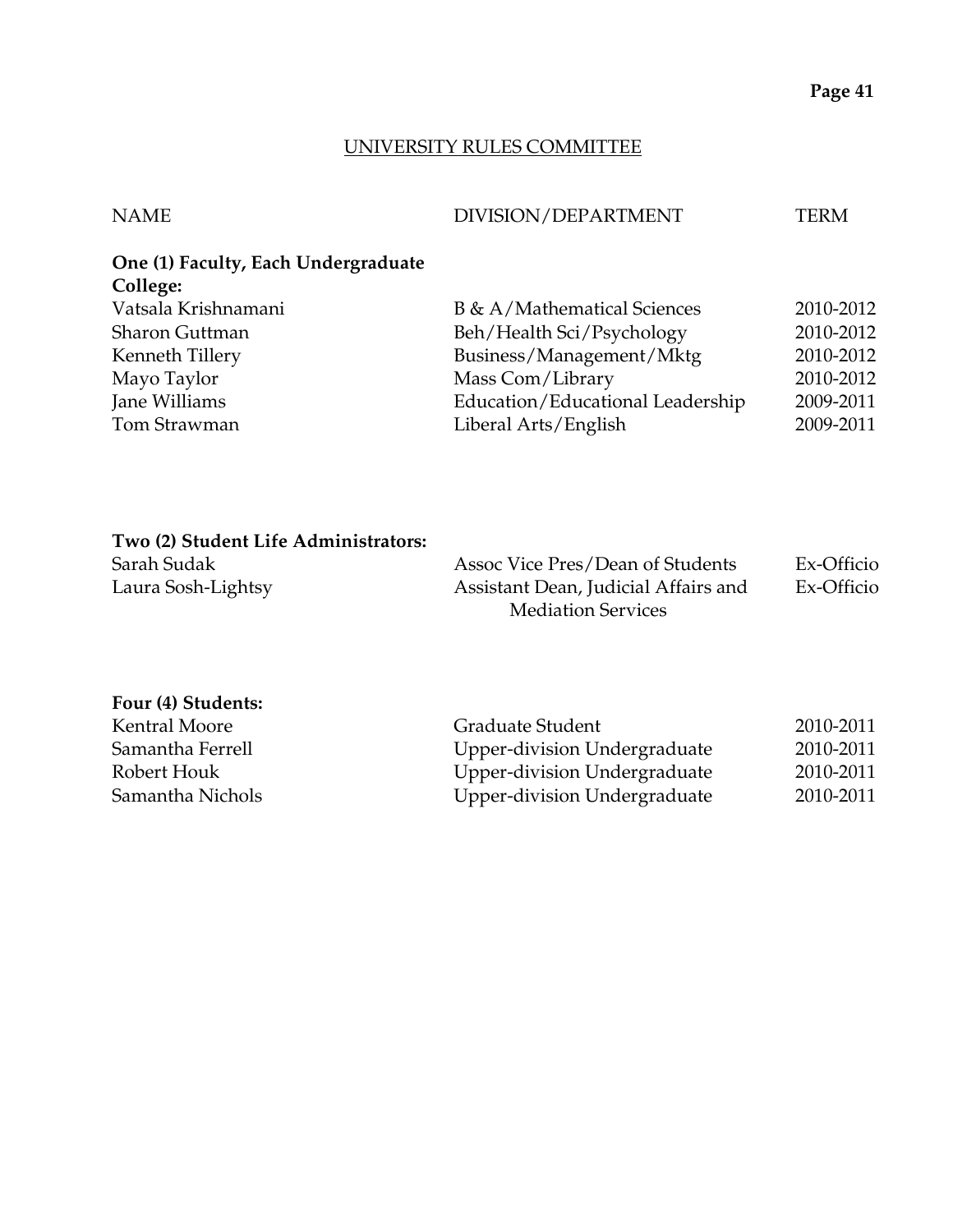## COMMITTEE ON INTERNATIONAL PROGRAMS AND SERVICES

| <b>NAME</b>                        | DIVISION/DEPARTMENT                                                    | <b>TERM</b> |
|------------------------------------|------------------------------------------------------------------------|-------------|
| Two (2) Faculty Each Undergraduate |                                                                        |             |
| College:                           |                                                                        |             |
| Debra Wilson                       | $B \& A/Nursing$                                                       | 2008-2010   |
| Jong-Sung Lee                      | Business/Computer Info Systems                                         | 2008-2010   |
| Zaf Khan                           | Education/Elementary/Special Ed                                        | 2008-2010   |
| Justyna Kostkowska                 | Liberal Arts/English                                                   | 2008-2010   |
| Ramona DeSalvo                     | Mass Com/Recording Industry                                            | 2008-2010   |
| Vatsala Krishnamani                | B & A/Mathematical Sciences                                            | 2007-2009   |
| Wen-Jang Jih                       | Business/Computer Info Systems                                         | 2007-2009   |
| Doug Winborn                       | Education/Health/Human Perf                                            | 2007-2009   |
| Yang Soo Kim                       | Liberal Arts/Speech/Theatre                                            | 2007-2009   |
| Jiannan Wang                       | Mass Com/Library                                                       | 2007-2009   |
| Tech Wubneh                        | Director, International Prog/Services                                  | Ex-Officio  |
| Harry Horne                        | Community Leader<br><b>Community Leader</b><br><b>Community Leader</b> |             |
| Marcy Videau                       | Student                                                                | 2008-2009   |

\*Committee suspended for 2010-2011 academic year.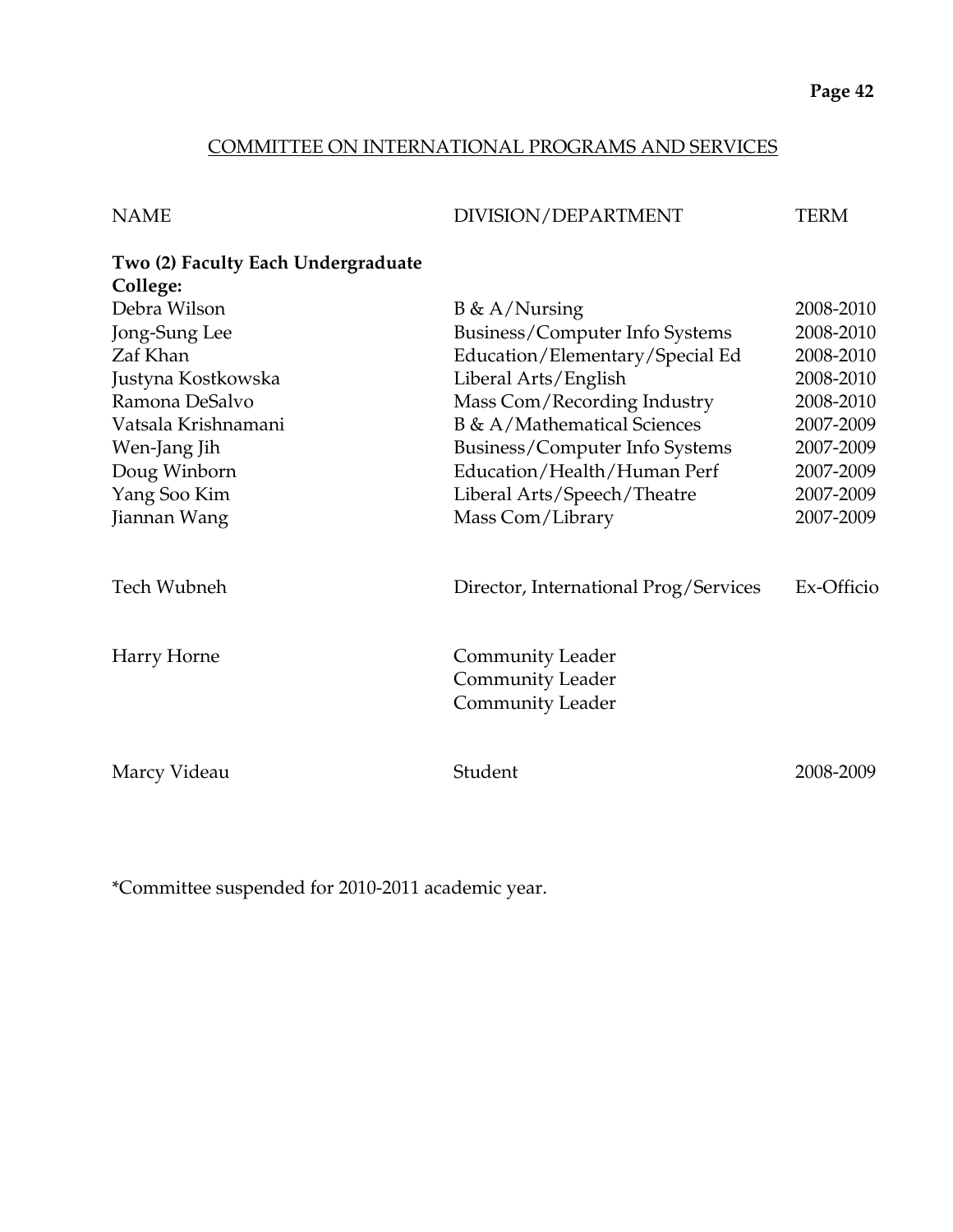## LOAN AND SCHOLARSHIP COMMITTEE

#### NAME DIVISION/DEPARTMENT TERM

| Three (3) Faculty, Each       |                                      |            |
|-------------------------------|--------------------------------------|------------|
| <b>Undergraduate College:</b> |                                      |            |
| <b>Warren Anderson</b>        | B & A/Agribusiness/Agriscience       | 2010-2012  |
| Andrea Georgiou               | B & A/Aerospace                      | 2010-2012  |
| Janis Brickey                 | Beh/Health Sci/Human Sciences        | 2010-2012  |
| Juanita Brooks                | Business/Computer Info Systems       | 2010-2012  |
| <b>Willis Means</b>           | Education/Elementary/Special Ed      | 2010-2012  |
| Vacant                        | Education/Educational Leadership     | 2010-2012  |
| Fred Crawford                 | Liberal Arts/History                 | 2010-2012  |
| <b>Sharon Parente</b>         | Mass Com/Library                     | 2010-2012  |
| Doug Winborn                  | Beh/Health Sci/Health/Human Perf     | 2009-2011  |
| Dana Miller                   | Beh/Health Sci/Human Sciences        | 2009-2011  |
| Debra Sullivan                | Beh/Health Sci/Nursing               | 2009-2011  |
| Amy Hennington                | Business/Computer Info Systems       | 2009-2011  |
| Kenneth Hollman               | Business/Economics/Finance           | 2009-2011  |
| Jennifer Marchant             | Liberal Arts/English                 | 2009-2011  |
| Jeremy Rich                   | Liberal Arts/History                 | 2009-2011  |
| Vivian Alley                  | Mass Com/University Studies          | 2009-2011  |
| Virginia Vesper               | Mass Com/Library                     | 2009-2011  |
| Molly Culbreath               | University College/Distance Learning | 2009-2011  |
| Cathy Kirchner                | Registrar                            | Ex-Officio |
| Stephen White                 | Director, Student Financial Aid      | Ex-Officio |
| Jane Tipps                    | Director, Counseling Services        | Ex-Officio |
| <b>Nick Perlick</b>           | Director, Development                | Consultant |
| John Cothern                  | <b>Senior Vice President</b>         | Consultant |
| Two (2) Students:             |                                      |            |
| <b>Kentral Moore</b>          | <b>Graduate Student</b>              | 2010-2011  |
| <b>Matt Russell</b>           | Undergraduate Student                | 2010-2011  |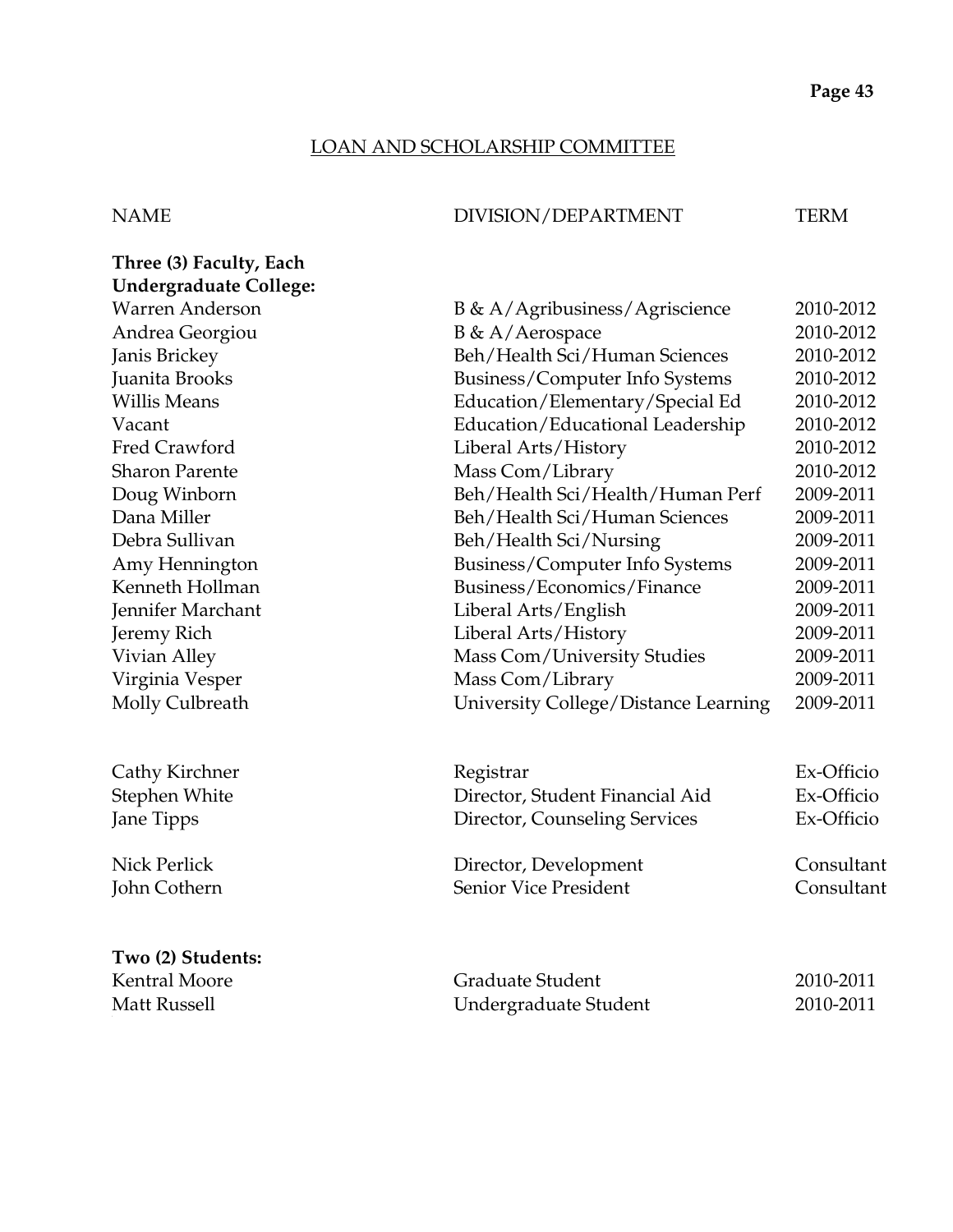#### COMMITTEE ON ADMISSIONS AND STANDARDS

NAME DIVISION/DEPARTMENT TERM

#### **Two (2) Faculty-Each Undergraduate College:**

| <b>Bruce Cahoon</b>     | $B \& A/Biology$                   | 2010-2012 |
|-------------------------|------------------------------------|-----------|
| Aimee Holt              | Beh/Health Sci/Psychology          | 2010-2012 |
| Horace Johns            | Business/Accounting                | 2010-2012 |
| Kathryn Boudreau        | Education/Educational Leadership   | 2010-2012 |
| Melissa Lobegier        | Liberal Arts/Geosciences           | 2010-2012 |
| <b>Annette Williams</b> | Mass Com/University Studies        | 2010-2012 |
| Christopher Herlihy     | $B \& A/Biology$                   | 2010-2011 |
| Lynn Parsons            | Beh/Health Sci/Nursing             | 2009-2011 |
| Gordon Freeman          | Business/Computer Info Systems     | 2009-2011 |
| Zafrullah Khan          | Education/Elementary/Special Ed    | 2009-2011 |
| <b>Stacey Graham</b>    | Liberal Arts/Historic Preservation | 2009-2011 |
| Randy Livingston        | Mass Com/Journalism                | 2009-2011 |
|                         |                                    |           |

| David Cicotello | Assoc VP/Admissions/Enrollment    | Ex-Officio |
|-----------------|-----------------------------------|------------|
| Michael Allen   | Dean, College of Graduate Studies | Ex-Officio |
| Sheila Otto     | Director/General Education        | Ex-Officio |

## **Two (2) Students-Upperclassmen**

| Ryan Hulsey  | Student | 2010-2011 |
|--------------|---------|-----------|
| Gavin Mosley | Student | 2010-2011 |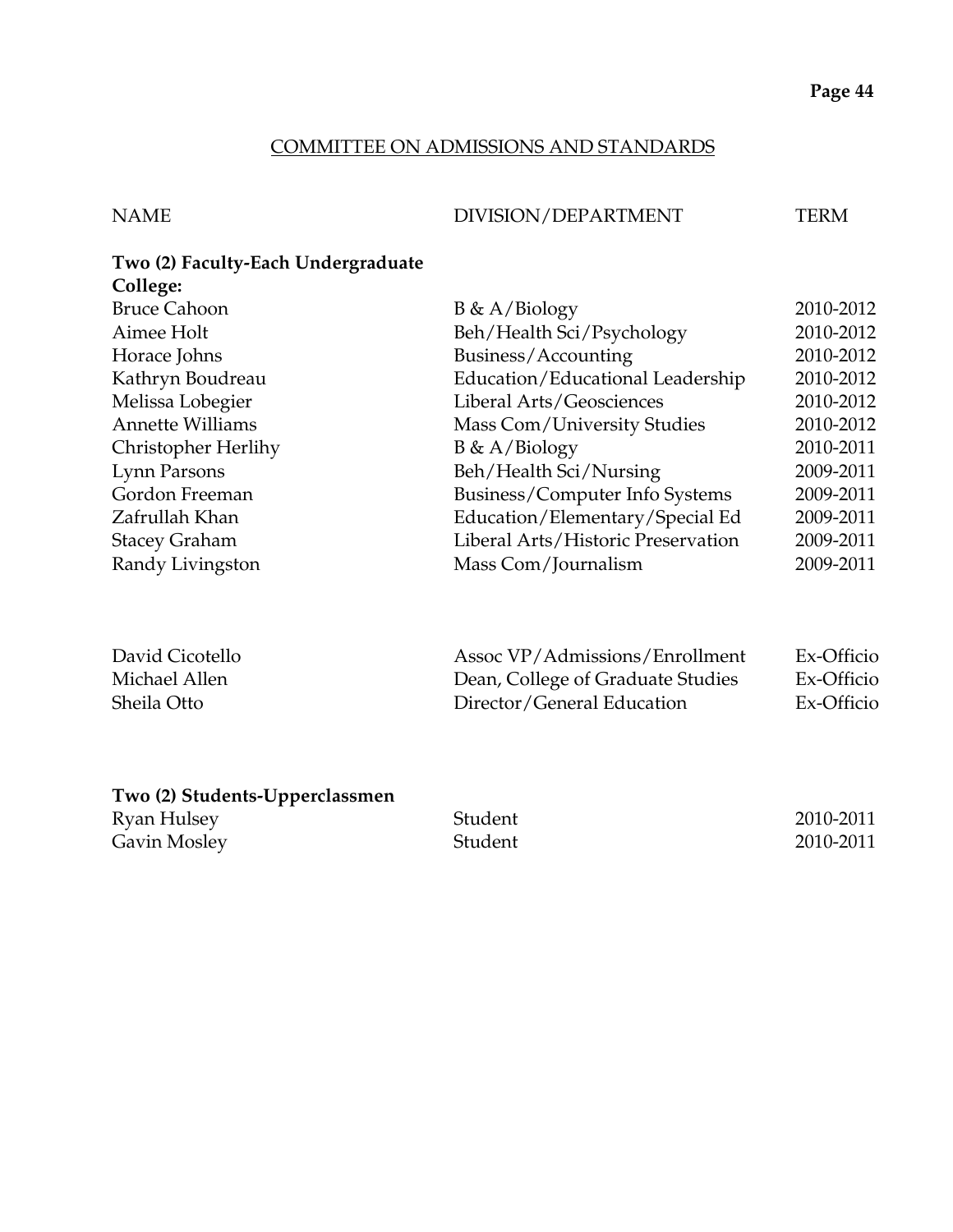#### **The following committee reports to the Vice President for Development and University Relations:**

#### UNIVERSITY RELATIONS COMMITTEE

#### NAME DIVISION/DEPARTMENT TERM

# **Two (2) Faculty, Each Undergraduate College:** Preston MacDougall B & A/Chemistry 2010-2012 David Kelly Beh/Health Sci/Psychology 2010-2012 Amy Xia Business/Management/Mktg 2010-2012 Charlene True **Education**/Educational Leadership 2010-2012 Sharon Smith Liberal Arts/Speech/Theatre 2010-2012 Fagdeba Bakoyema Mass Com/Library 2010-2012 Sarah Bergemann B & A/Biology 2009-2011 Robyn Ridgley Beh/Health Sci/Human Sciences 2010-2011 Carol Cox Business/Accounting 2009-2011 Tracey Ring **Education/Elementary/Special Ed** 2009-2011 Ron Kates Liberal Arts/English 2009-2011 Stephen Alligood Mass Com/Journalism 2009-2011 Doug Williams Director, Marketing Tom Tozer Director, News/Media Relations Mark Owens Director, Athletic Media Relations

| Pat Jackson       | <b>Production Manager, TV Services</b>      |            |
|-------------------|---------------------------------------------|------------|
| Vacant            | Assoc VP/Marketing/Communication Ex-Officio |            |
| Joe Bales         | Vice Pres, Dev/University Relations         | Ex-Officio |
| Two (2) Students: |                                             |            |

| Dornedria Cross | Student | 2010-2011 |
|-----------------|---------|-----------|
| Vanessa Patrick | Student | 2010-2011 |

Vacant News Director, WMOT Radio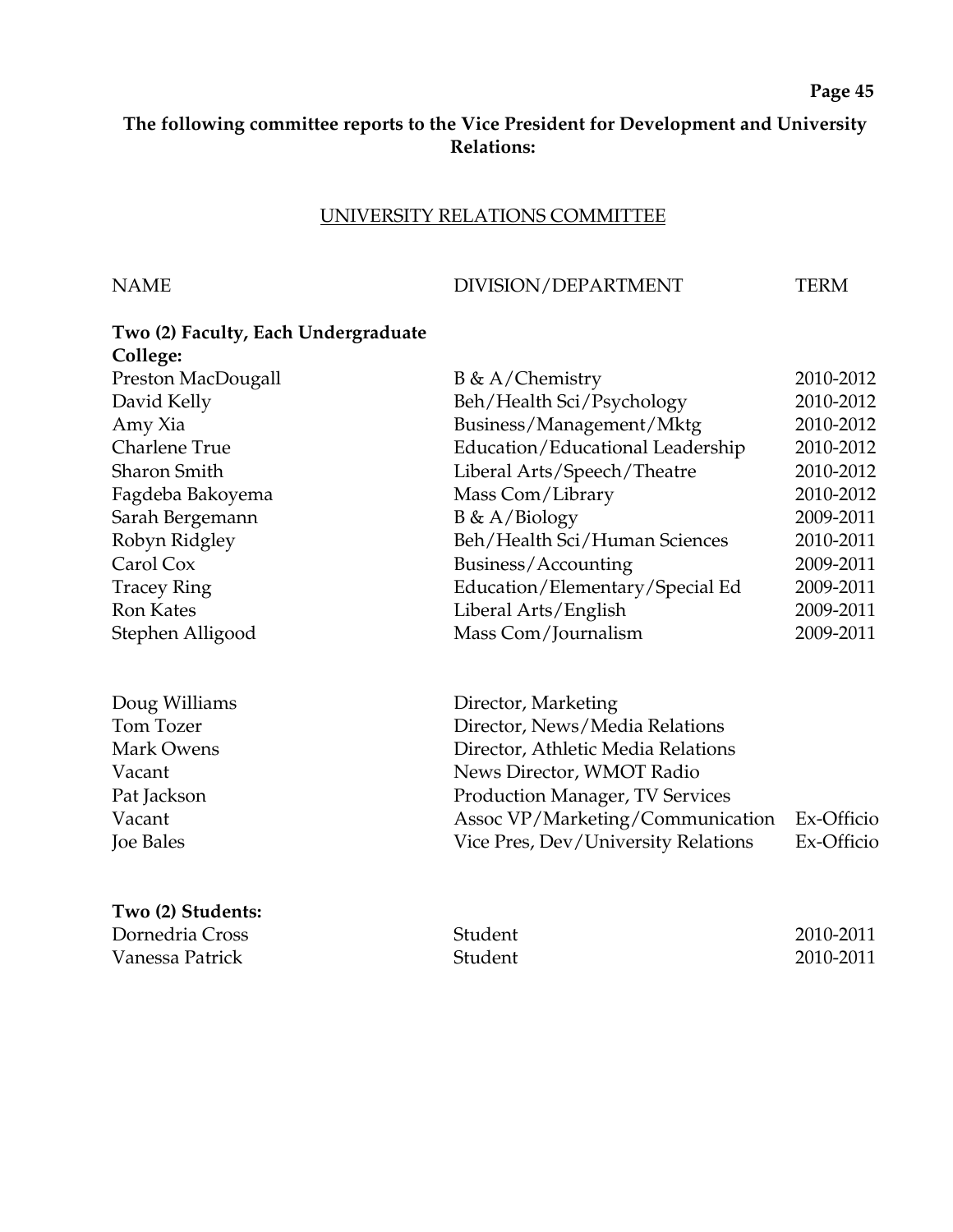#### **The following committees report to the Vice President for Information Technology:**

#### INSTRUCTIONAL TECHNOLOGIES DEVELOPMENT COMMITTEE

| <b>NAME</b> | DIVISION/DEPARTMENT | <b>TERM</b> |
|-------------|---------------------|-------------|
|             |                     |             |

#### **One (1) Faculty, Each Undergraduate College:**

| CONCE.              |                                  |           |
|---------------------|----------------------------------|-----------|
| Xiaoya Zha          | B & A/Mathematical Sciences      | 2010-2012 |
| Tammy Bahmanziari   | Business/Accounting              | 2010-2012 |
| <b>Willis Means</b> | Education/Elementary/Special Ed  | 2010-2012 |
| Clay Harris         | Liberal Arts/Geosciences         | 2010-2012 |
| Amy York            | Mass Com/Library                 | 2010-2012 |
| Victoria Shelar     | Beh/Health Sci/Health/Human Perf | 2009-2011 |
|                     |                                  |           |

#### **Two (2) At-Large Faculty:**

| Lesley Craig-Unkefer | Education/Elementary/Special Ed | 2009-2011 |
|----------------------|---------------------------------|-----------|
| Joon Soo Lim         | Mass Com/Journalism             | 2009-2011 |

| Peter Cunningham | <b>Graduate Studies</b>       | Ex-Officio |
|------------------|-------------------------------|------------|
| Brenda Kerr      | <b>Information Technology</b> | Ex-Officio |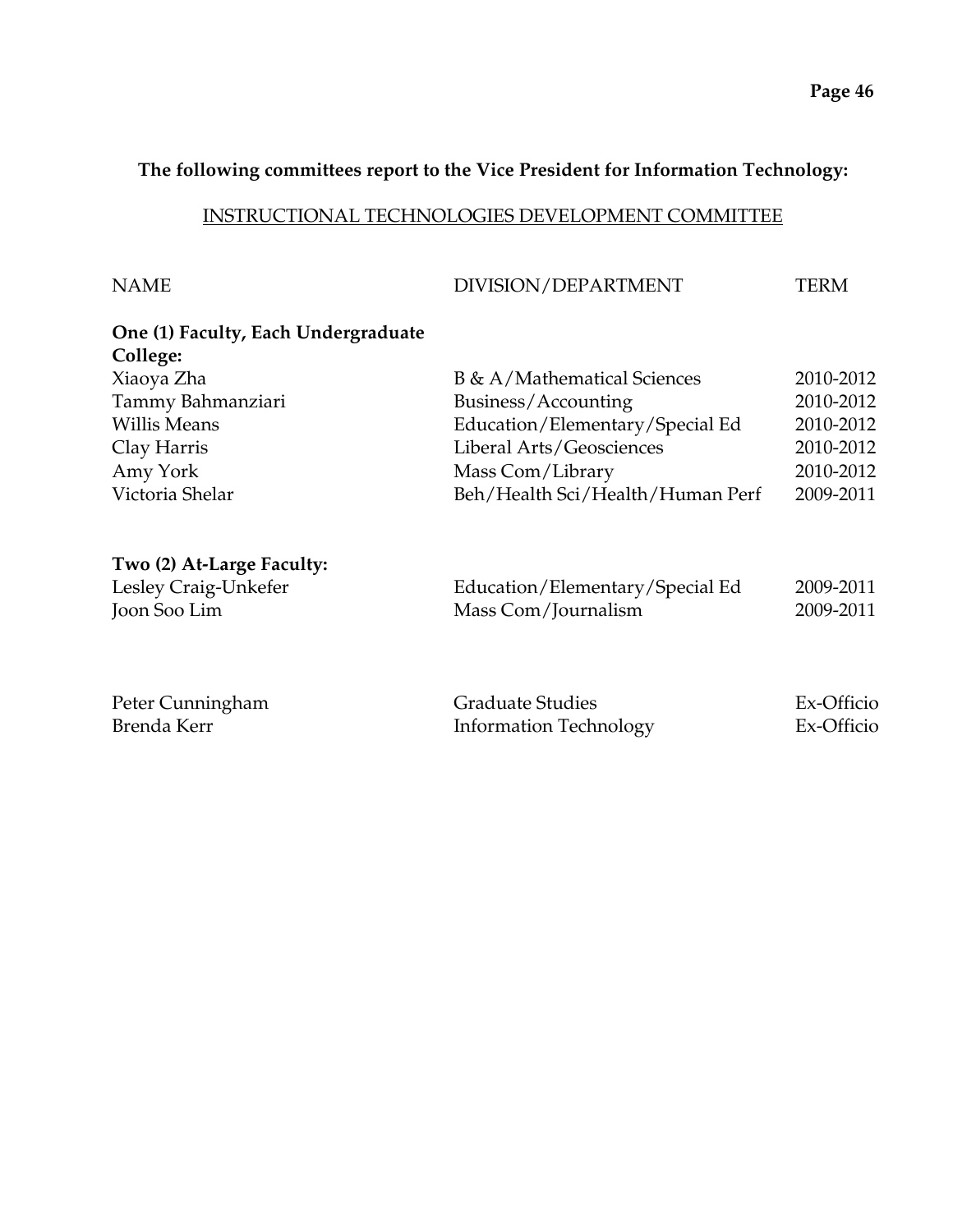## INSTRUCTIONAL TECHNOLOGY COMMITTEE

## NAME DIVISION/DEPARTMENT TERM

# **One (1) Faculty-Each Undergraduate College:**

| Wendy Beckman          | $B \& A/Aerospace$                   | 2010-2012  |
|------------------------|--------------------------------------|------------|
| <b>Sherry Roberts</b>  | Business/Bus Com/Entrepreneurship    | 2010-2012  |
| Jay Sanders            | Education/Educational Leadership     | 2010-2012  |
| Joey Gray              | Beh/Health Sci/Health/Human Perf     | 2009-2011  |
| Maria Clayton          | Liberal Arts/English                 | 2009-2011  |
| Dan Pfeifer            | Mass Com/Recording Industry Mgmt     | 2009-2011  |
|                        |                                      |            |
| Terry Whiteside        | Academic Dean                        | 2009-2011  |
| Amy Sayward            | Academic Chair                       | 2009-2011  |
| David Robinson         | Manager, Library Automation          | 2009-2011  |
| Mike Gower             | Administrator, Business/Finance      | 2009-2011  |
| <b>Bruce Petryshak</b> | Vice Pres, Information Technology    | Permanent  |
| Sarah Sudak            | <b>Administrator-Student Affairs</b> | 2009-2011  |
| Amy Burks              | <b>Administrator-Student Affairs</b> | 2009-2011  |
| Neal McClain           | Computer Lab Director/Faculty        | 2009-2011  |
| <b>Warner Cribb</b>    | President, Faculty Senate            | 2010-2011  |
| Deborah Belcher        | Past President, Faculty Senate       | 2010-2011  |
| <b>Watson Harris</b>   | Director of Academic Technology      | Ex-Officio |
| <b>Brandon Batts</b>   | <b>SGA President</b>                 | 2010-2011  |
| Marcus Tompkins        | Student                              | 2010-2011  |
|                        |                                      |            |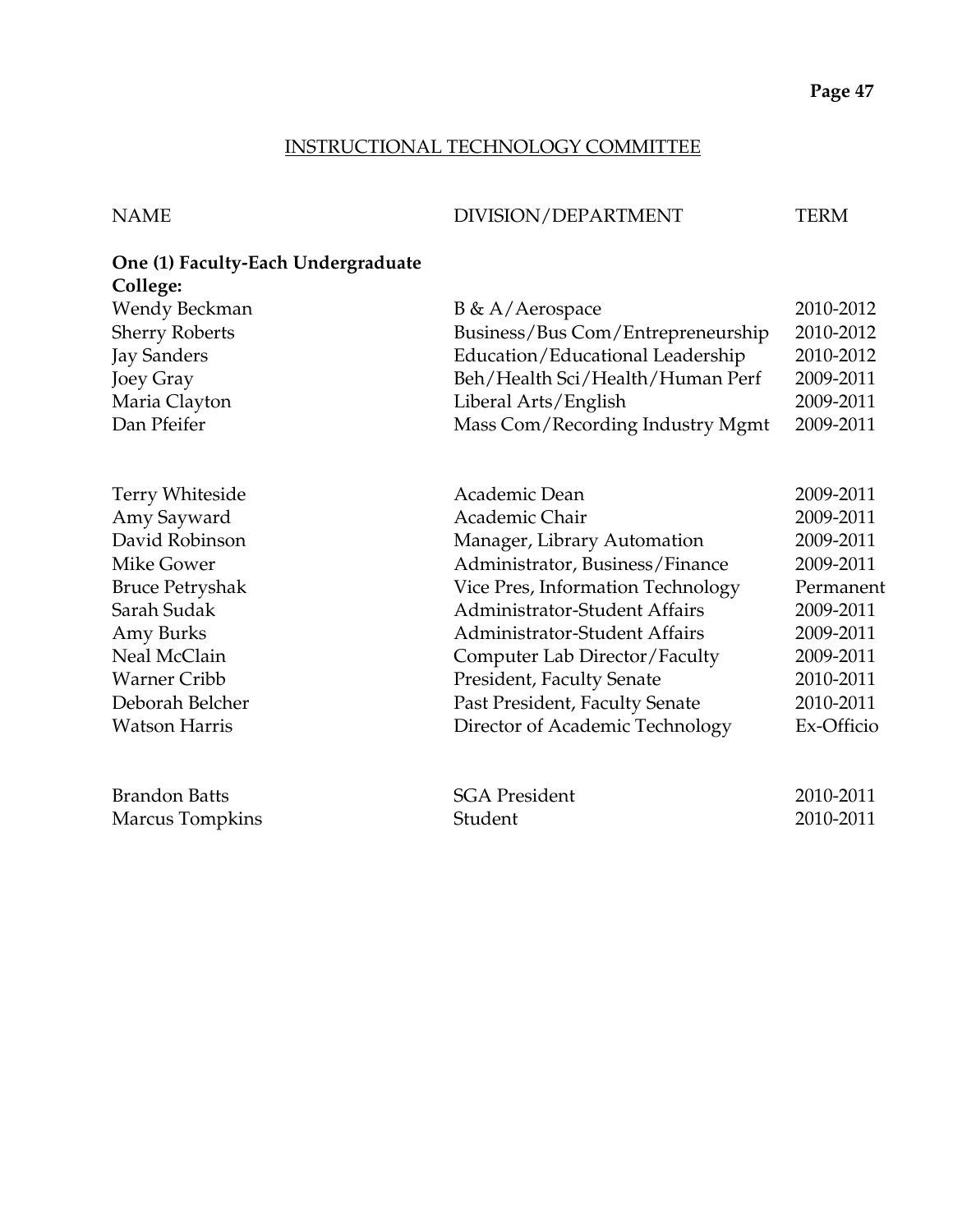## ADMINISTRATIVE COMPUTING COMMITTEE

| <b>NAME</b>                         | DIVISION/DEPARTMENT                    | TERM       |
|-------------------------------------|----------------------------------------|------------|
| One (1) Administrator-Each VP Area: |                                        |            |
| Mike Gower                          | Business/Finance                       | 2010-2012  |
| Tammie Dryden                       | Development/University Relations       | 2010-2012  |
| Danny Kelley                        | <b>Student Affairs</b>                 | 2010-2012  |
| Jason Vance                         | <b>Academic Affairs</b>                | 2009-2011  |
| Patrick Geho                        | President's Division                   | 2009-2011  |
| <b>Bruce Petryshak</b>              | <b>Information Technology</b>          | Permanent  |
|                                     |                                        |            |
| Two (2) At-Large Administrators:    |                                        |            |
| John Omachonu                       | Academic Affairs                       | 2010-2012  |
| Kathy Thurman                       | Business/Budget/Financial Planning     | 2010-2012  |
|                                     |                                        |            |
| Lisa Rogers                         | <b>Adm Information System Services</b> | Ex-Officio |
| Greg Schaffer                       | <b>Network Services</b>                | Ex-Officio |
|                                     |                                        |            |
| One (1) Student:                    |                                        |            |
| <b>Brandon Batts</b>                | Student                                | 2010-2011  |
|                                     |                                        |            |